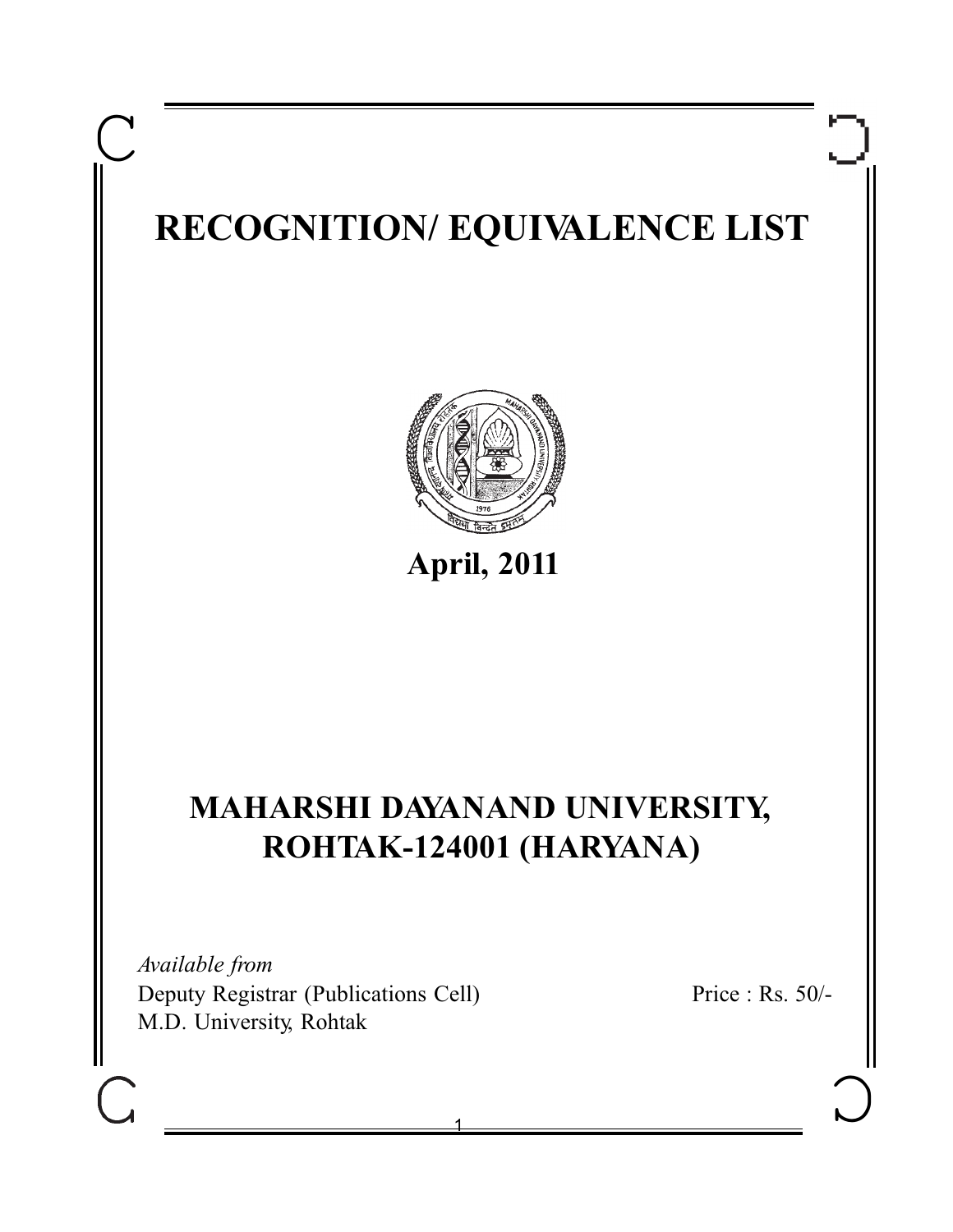# **IMPORTANT NOTES**

- 1. The eligibility for admission to a particular course may be determined on the basis of equivalence shown in this list and the detailed conditions given in the Admission Brochure(s)/ Handbooks of Information/Prospectuses and the relevant Ordinances.
- 2. B.A./B.Sc./B.Com/B.Sc. (Home Science) pass/honours and shastri (with English) etc. courses under 10+2+3 pattern of examinations and M.A./M.Sc./M.Com Acharya and LL.M. etc. after three years graduation degree or five years after +2 level examination of all the statutory Universities in India, including open/private Universities, deemed to be universities established by an Act of the State Govt./ Centre govt. which are approved by the University Grants Commission (UGC) have been recognized as equivalent to respective course of this University without following the normal procedure of comparing the syllabi and scheme of examination etc. (list of Universities approved by UGC is appended at appendix-A). However, updated list of such Universities may be seen on UGC Website.

Three-year programme of BBA/BCArun by Universities, including open/private Universities/deemed to be Universities, established by an Act of the Central/State Legislature and recognized by UGC approved Universities are recognized as equivalent to BBA/BCAof this University.

The part examination of the said degree courses are also recognized provided that candidates must have passed the examination with those subjects in which this University imparts instructions and also fulfils the condition of requisite percentage of marks.

Note : - B.A. one sitting examination is recognized up to the passing session 1998-99.

3. MBA, MCA, BE/B.Tech, ME/M.Tech conducted by Universities, including open Universities/ deemed to be Universities, established by an Act of the Central / State Legislature recognized by UGC and PG Diploma Courses in Management and Computer Applications, Degree/ Diploma in Engg. & Technology conducted by Institutes of National Importance/ approved by Ministry of HRD/ AICTE are recognized as equivalent to the relevant courses in this University for admission to higher courses.

It has been the policy of the AICTE, not to recognize the qualifications acquired through distance education mode at diploma, Bachelors & Master's level in the fields of Engienering, Technology, Architecture Town Planning Pharmacy, Hotel Management & Catering Technology, Applied Arts & Crats. AICTE has the policy to consider only MBAand MCAthrough distance mode for its recognition.

- 4. B.Pharmacy degree of all the Indian Universities approved by the Pharmacy Council of India/ All India Council of Technical Education and established by an Act of Legislature/Parliament is recognized by this University for admission to MBAcourse in this University.
- 5. All examinations of foreign Universities/ Boards Examining Bodies which are recognized by Association of Indian Universities have been recognized by this University.
- 6. The B.D.S. degree of all statutory Institutes/ Universities recognized by Dental Council of India is recognized by this University.
- 7. Medical qualifications of all the statutory institutes/ Universities recognized by Medical Council of India are recognized by this University.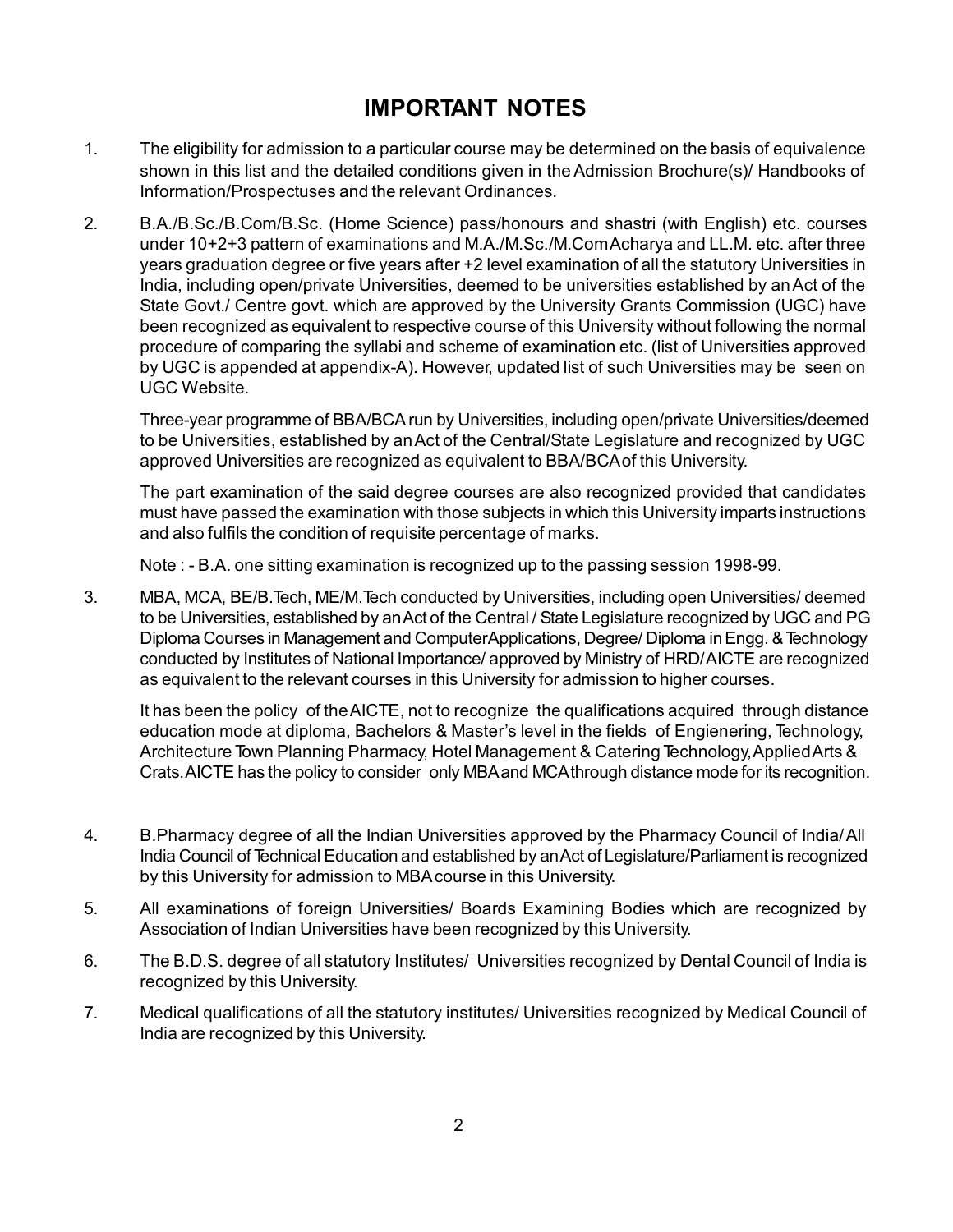- 8. LL.B Degree of all the statutory Institutes/ Universities recognized by Bar Council of India, New Delhi is recognized by this University.
- 9. BAMS degree of all the statutory Institutes/ Universities recognized by CCIM, New Delhi is recognized by this University.
- 10. Ph.D. Degree / M.Phil Degree of all the Universities Deemed Universities including open Universities/ Private Universities, established by an Act of the Central/State Legislature recognized by University Grants Commission are recognized by this University.
- 11. All teacher training courses of all the recognized Universities approved by the National Council of Teacher Education (NCTE) are recognized by this University.
- 12. Diploma in Pharmacy Course conducted by the Board of Technical Education and Universities in India recognized by the Pharmacy Council of India is recognized for the purpose of admission to B.A/B.Sc. Part-I examination of this University.
- 13. All examinations of various Boards etc. upto the 10+2 class which are recognized by the Haryana Board of School Education, Bhiwani are recognized by this University, Appendix-B.
- 14. All courses through correspondence/ distance education mode of all the Statutory Universities/ deemed to be Universities including open/private universities established by an Act of State Lesilature/ Parliament which are approved by University Grants Commission and Distance Education Council or the Joint Committee of UGC,. AICTE and DEC as the case may be. However updated are recognised by the university list of Universities approved by Distance Education Council (DEC) is appendid as appendix -C. List of such Universities may be seen on the Website, DEC.

The following examinations of the under mentioned Boards/Universities/Institutes have been recognized as equivalent to the corresponding examinations of this University as shown against each :

| Sr.<br>No. | <b>Examination of other Universities</b><br>Dr. Bhimrao Ambedkar       | <b>Examination of M.D. University, Rohtak</b>                    |
|------------|------------------------------------------------------------------------|------------------------------------------------------------------|
| 1.         | University, Agra (Previously known as<br><b>Agra University, Agra)</b> |                                                                  |
|            | M.A. (Psychology)<br><b>B.Sc. Agriculture</b>                          | Recognized for the purpose of admission\<br>to B.Ed. Course.     |
|            | B.Sc. (Botany)                                                         | B.Sc. Bio Sciences at Plant Sicences<br>recognised upto 8.7.1992 |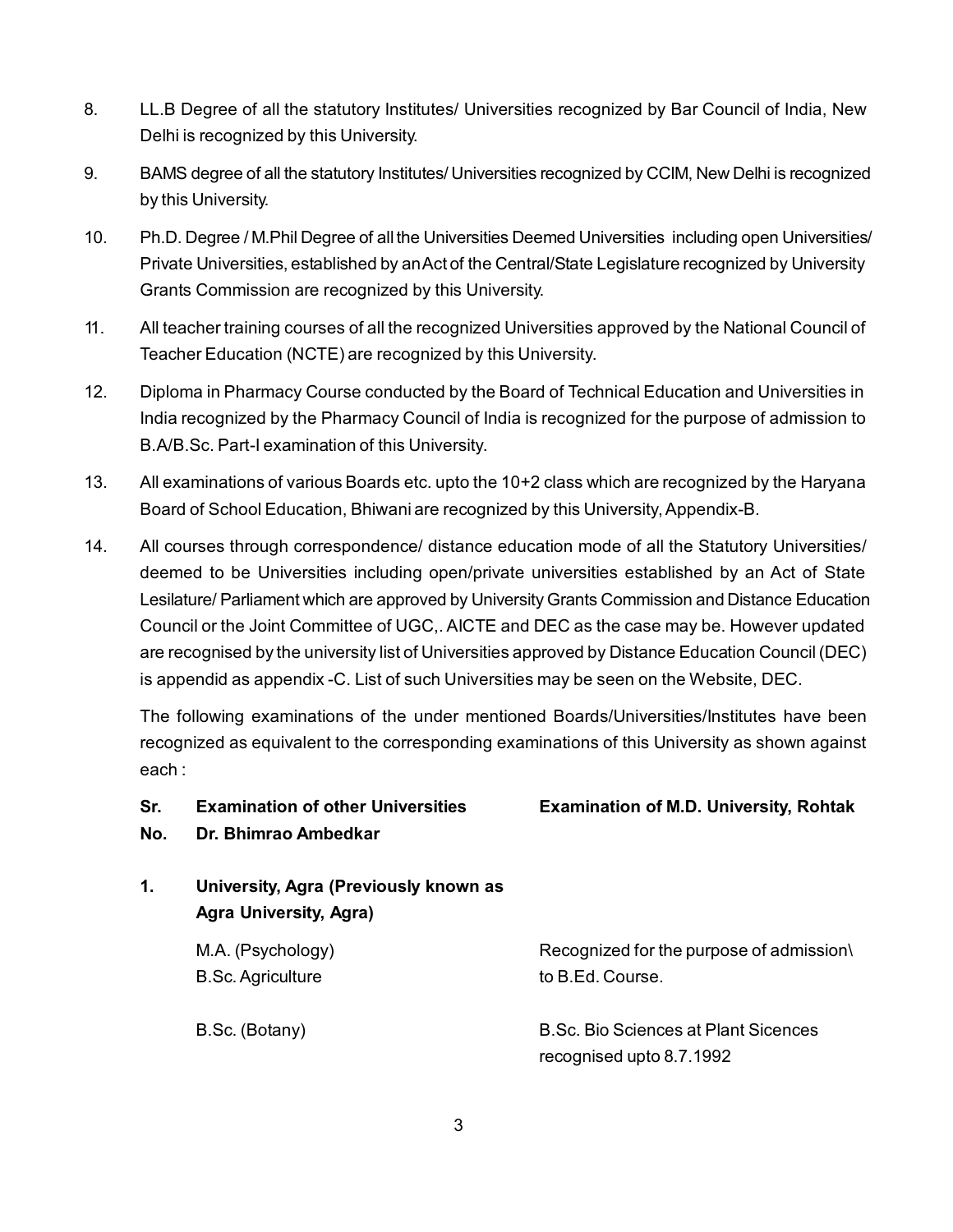| 2.  | Sant Gadge Baba Amrawati                  | List of universities approved by Distance     |
|-----|-------------------------------------------|-----------------------------------------------|
|     | University-Amrawati                       | <b>Education Council (DEC) is appendid as</b> |
|     | (Previously known as Amrawati             | appendix - 'C'.                               |
|     | <b>University, Amrawati)</b>              |                                               |
|     | B.P.Ed. (One year) after B.A.             | D.P.Ed./B.P.Ed.                               |
| 3.  | <b>Aligarh Muslim University, Aligarh</b> |                                               |
|     | Certificate Course in French              | Certificate Course in French                  |
|     | Certificate Course in German              | Certificate Course in German                  |
|     | Post B.Sc. Diploma in Computer Sc.        | P.G.D.C.A.                                    |
| 4.  | <b>Andhra University, Waltair</b>         |                                               |
|     | (Vishakhapatnam)                          |                                               |
|     | B.Sc. (modified Regulations)              | B.Sc.                                         |
|     | M.Sc. (Human Genetics &                   | M.Sc. (bio-Sciences) for admission to         |
|     | Physical Anthropology                     | Ph.D. Course                                  |
| 5.  | Anamalai university, Anamalai Nagar       |                                               |
|     | M.Sc. Coastal Aquaculture                 | for Ph.D. Registration only                   |
| 6.  | <b>Bangalore University, Janana</b>       |                                               |
|     | <b>Bharathi, Bangalore</b>                |                                               |
|     | B.L./LL.B.                                | LL.B.                                         |
|     | 1st year of B.E. course                   | Pre Engineering examination                   |
|     | Certificate Course in French              | Certificate Course in French                  |
|     | Pre-Ayurveda                              | Pre-Ayurveda                                  |
| 7.  | Tilak manjhi Bhagalpur University,        |                                               |
|     | <b>Bhagalpur</b>                          |                                               |
|     | <b>B.A.</b> Education                     | B.Ed.                                         |
| 8.  | Barkatullah Vishwavidalya,                |                                               |
|     | <b>Bhopal (Previously known as a</b>      |                                               |
|     | <b>Bhopal University, Bhopal)</b>         |                                               |
|     | Post B.Sc. Diploma in computer Science    | P.G.D.C.A.                                    |
| 9.  | Makhan Lal Chaturvedi Rastriya            |                                               |
|     | Patrakarita Vishwavidalaya, Bhopal        |                                               |
|     | One year Bachelors Degree in journalism   | P.G. Diploma in journalism and Mass           |
|     | One year Bachelors Degree in Publications | Comunication                                  |
|     | in Public and Private Sectors             |                                               |
| 10. | <b>Bundelkhand University, Jhansi</b>     |                                               |
|     | LL.B. (Prof) 3 year                       | LL.B. 3 year                                  |
|     | M.Sc. Botany & Zoology                    | M.Sc. for the purpose of admission            |
|     |                                           | to M.Phil & Ph.D. in bio-Sciences             |

### 4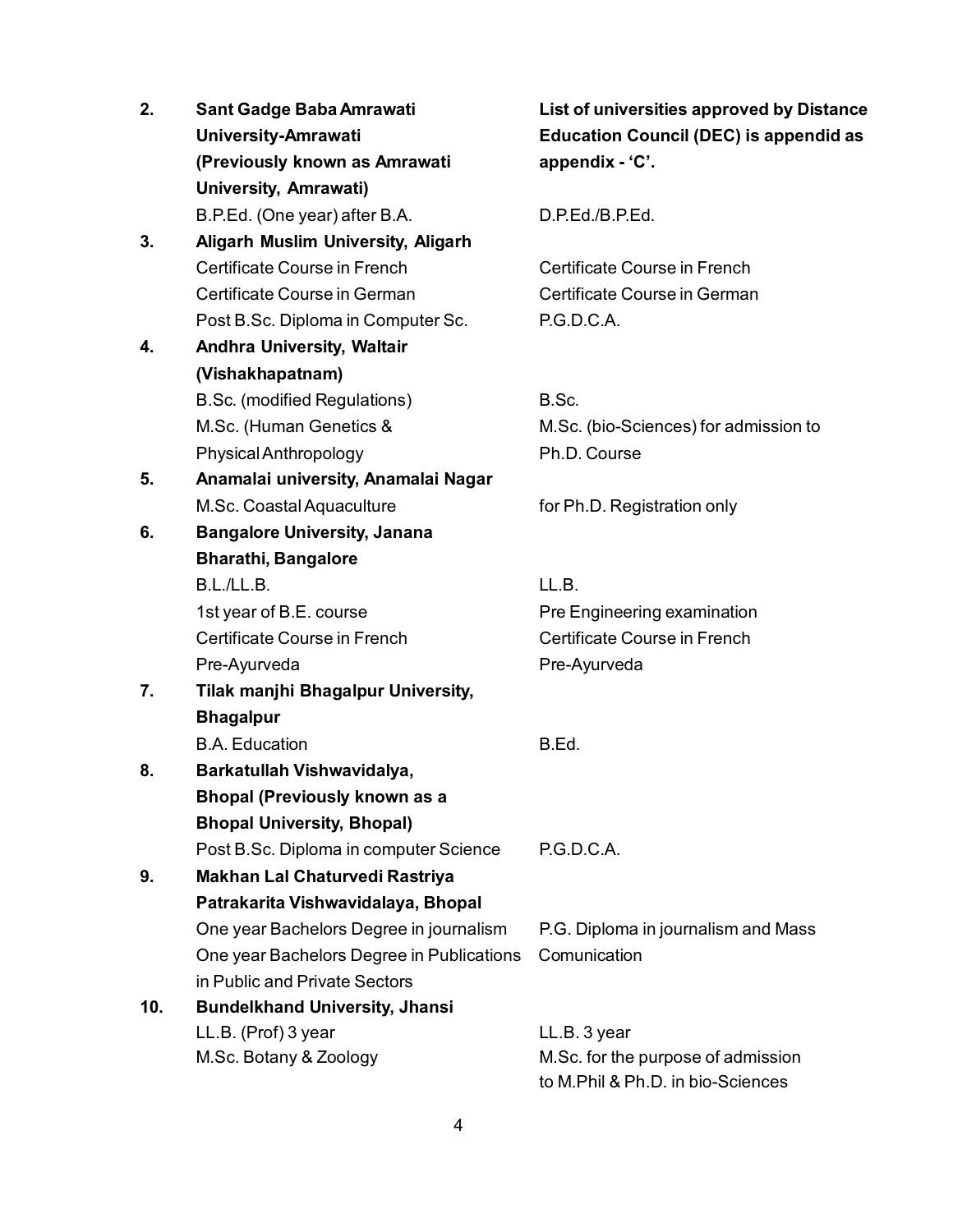| 11. | University of Rajbati Burdwan               |                                                                  |
|-----|---------------------------------------------|------------------------------------------------------------------|
|     | (Previously known as Burdwan                |                                                                  |
|     | <b>University, Burdwan)</b>                 |                                                                  |
|     | Entrance (Arts, Science & Commerce)         | Pre-University (Arts, Science & Commerce)                        |
|     | B.T./B.Ed.                                  | B.Ed.                                                            |
| 12. | Banasthali Vidyapeeth, Banasthali,          |                                                                  |
|     | Rajasthan                                   |                                                                  |
|     | Post B.Sc. Diploma in Computer Science      | PGDCA/PGDIT/APGDCA For the purpose                               |
|     | and Application                             | of admission to M.Sc. (Computer Science)-                        |
|     |                                             | 3rd semester                                                     |
| 13. | Instt. of Engg. Calcutta                    |                                                                  |
|     | <b>AIME Degree</b>                          | Recognised as equivalent to B.E./B.Tech.                         |
|     |                                             | Degree                                                           |
| 14. | University of Calicut, Calicut, Kozhikode   |                                                                  |
|     | Two year pre-degree course (Sc. Group)      | Pre-Engg.                                                        |
|     | Pre-Degree Course for admission to 1st year | Pre-Medical                                                      |
|     | <b>MBBS</b>                                 |                                                                  |
| 15. | <b>Dayalbagh Education Institute,</b>       |                                                                  |
|     | Dayalbagh, Agra                             |                                                                  |
|     | M.Sc. Physics (with specialization in       | M.Sc. Physics (with Electronics specialization)                  |
|     | Electronics Sc.)                            |                                                                  |
|     | M.Sc. Chemistry (Environment)               | M.Sc. Chemistry                                                  |
|     | M.Sc. Maths (With specialization            | M.Sc. Maths                                                      |
|     | in computer Application)                    |                                                                  |
| 16. | Delhi University, Delhi                     |                                                                  |
|     | (University of Delhi)                       |                                                                  |
|     | B.ELEd.                                     | i) B.Ed. for the purpose of admission to M.Ed.                   |
|     |                                             | & M.A. Education<br>ii) For admission to P.G. Courses under Arts |
|     |                                             |                                                                  |
|     |                                             | Faculty                                                          |
| 17. | Hemwati Nandan Bahuquna Garhwal             |                                                                  |
|     | University, Srinagar (U.P.)                 |                                                                  |
|     | Previously known as                         |                                                                  |
|     | Garwal university, Srinagar (U.P.)          |                                                                  |
|     | LL.B (Professional)                         | LL.B.                                                            |
|     | Post B.Sc. Diploma in Computer Science      | P.G.D.C.A.                                                       |
| 18. | <b>Guru Ghasi Dass University, Bilaspur</b> |                                                                  |
|     | B.Sc. (Preliminary)                         | B.Sc.-I/Pre-Engg.                                                |
|     | Pre-Prof (Engg. & Med.)                     | Pre-Engg./Pre-Medical                                            |
|     | B.A. (Preliminary)                          | $B.A.-I$                                                         |
|     | 5                                           |                                                                  |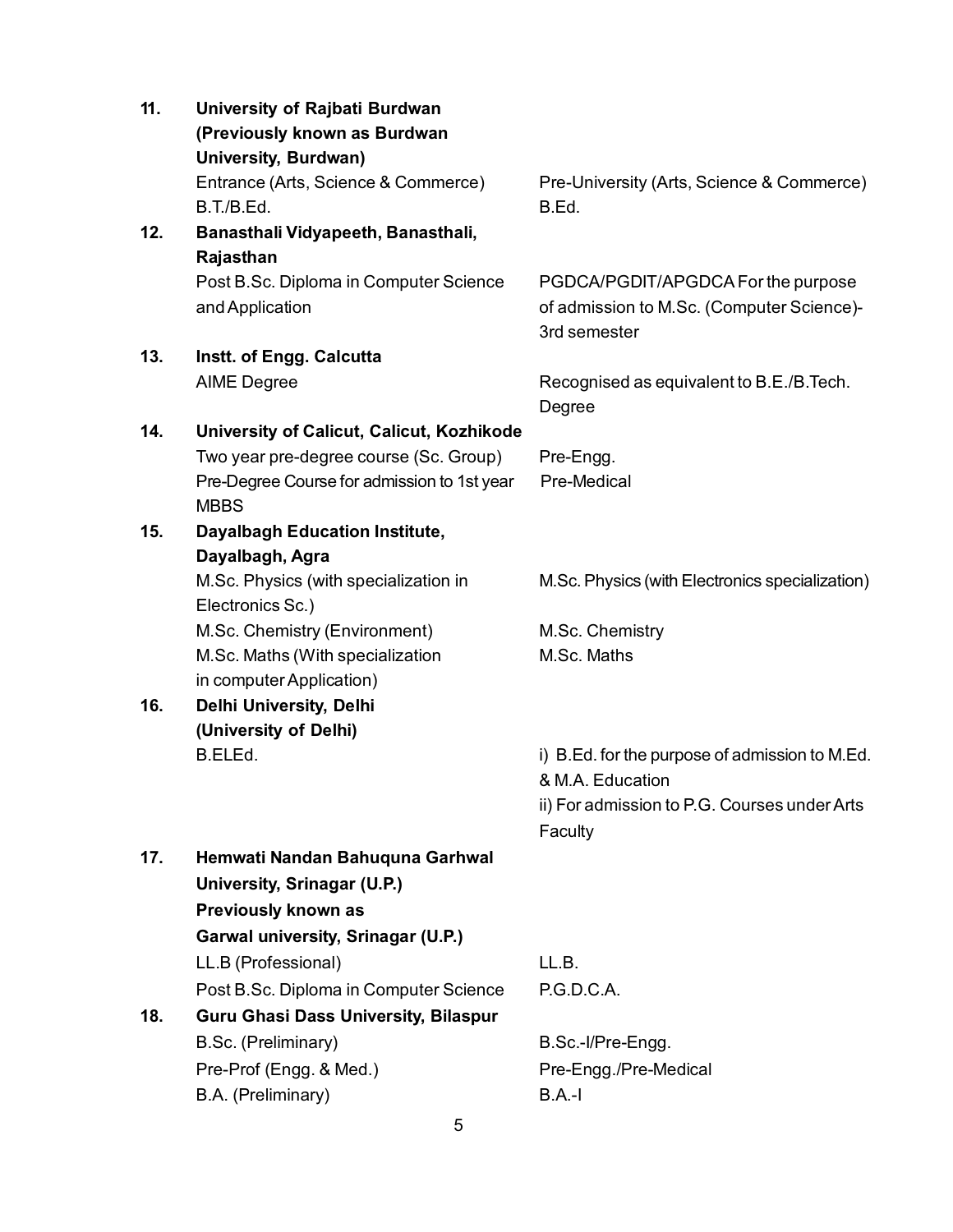| 19. | <b>Guru Govind Singh Indraprasth</b>              |                                             |
|-----|---------------------------------------------------|---------------------------------------------|
|     | <b>University, New Delhi</b>                      |                                             |
|     | B.E.Com.                                          | <b>B.Com</b>                                |
|     |                                                   | (i) For admission to MCA course &           |
|     |                                                   | (ii) Courses for which Bachelor's Degree is |
|     |                                                   | an eligibility condition.                   |
| 20. | Gauhati university, Gauhati (Assam)               |                                             |
|     | Two years pre-University course in Arts &         | B.A. Part-I/B.Com Part-I (Old Scheme)       |
|     | Commerce                                          |                                             |
|     | Two year Pre-University                           | Pre-Medical/Pre Engineering/B.Sc. Part-I    |
|     | (Science)                                         | (Old Scheme)                                |
|     | <b>B.T.</b>                                       | B.Ed.                                       |
| 21. | G.B. Pant university of Agriculture and           |                                             |
|     | <b>Technology, Pantnagar (Nainital) (Formerly</b> |                                             |
|     | <b>U.P. Agriculture University)</b>               |                                             |
|     | M.V.Sc. Veternity Physiology                      | For the purpose of admission to the Ph.D.   |
|     |                                                   | Programme in Physiology                     |
|     | M.V.Sc. Veternity Anatomy                         | For the purpose of admission to the Ph.D.   |
|     |                                                   | Programme in Anatomy                        |
|     | M.V.Sc. (Agriculture) & M.Sc.                     | For the purpose of admission to the Ph.D.   |
|     | <b>Bio-Chemistry</b>                              | Programme in Bio-Chemistry                  |
| 22. | Mahatma Gandhi University, Kottayam               |                                             |
|     | Two-year Pre Degree (Science Group)               | Pre Medical/Pre-Engg.                       |
| 23. | S.N. Gurukul Kangri Vishwavidayalya,              |                                             |
|     | Haridwar (Previously known as Gurukul             |                                             |
|     | Kangri vishwavidyalaya Haridwar)                  |                                             |
|     | Vidyadikari                                       | Parjana                                     |
|     | Vidya Vinod                                       | Visharad                                    |
|     | <b>Alankar Part-II</b>                            | B.A. (Pass) T.D.C. for admission to M.A.    |
|     | Vidyalankar/Vedalankar Degree                     | B.A. (Pass) T.D.C.                          |
|     | Examination                                       |                                             |
| 24. | <b>Guru Nank Dev University, Amritsar</b>         |                                             |
|     | Post- Graduate Diploma in E.Commerce              | PGDCA/APGDCA/APGDIT                         |
| 25. | Ch. Charan Singh Haryana Agriculture              |                                             |
|     | University, Hisar (Previously known as            |                                             |
|     | Haryana Agriculture University, Hisar)            |                                             |
|     | M.Sc. Bio-Technology                              | For Ph.D. Regn.                             |
|     | D.S.H.                                            | B.A. (Pass) TDC                             |
|     |                                                   |                                             |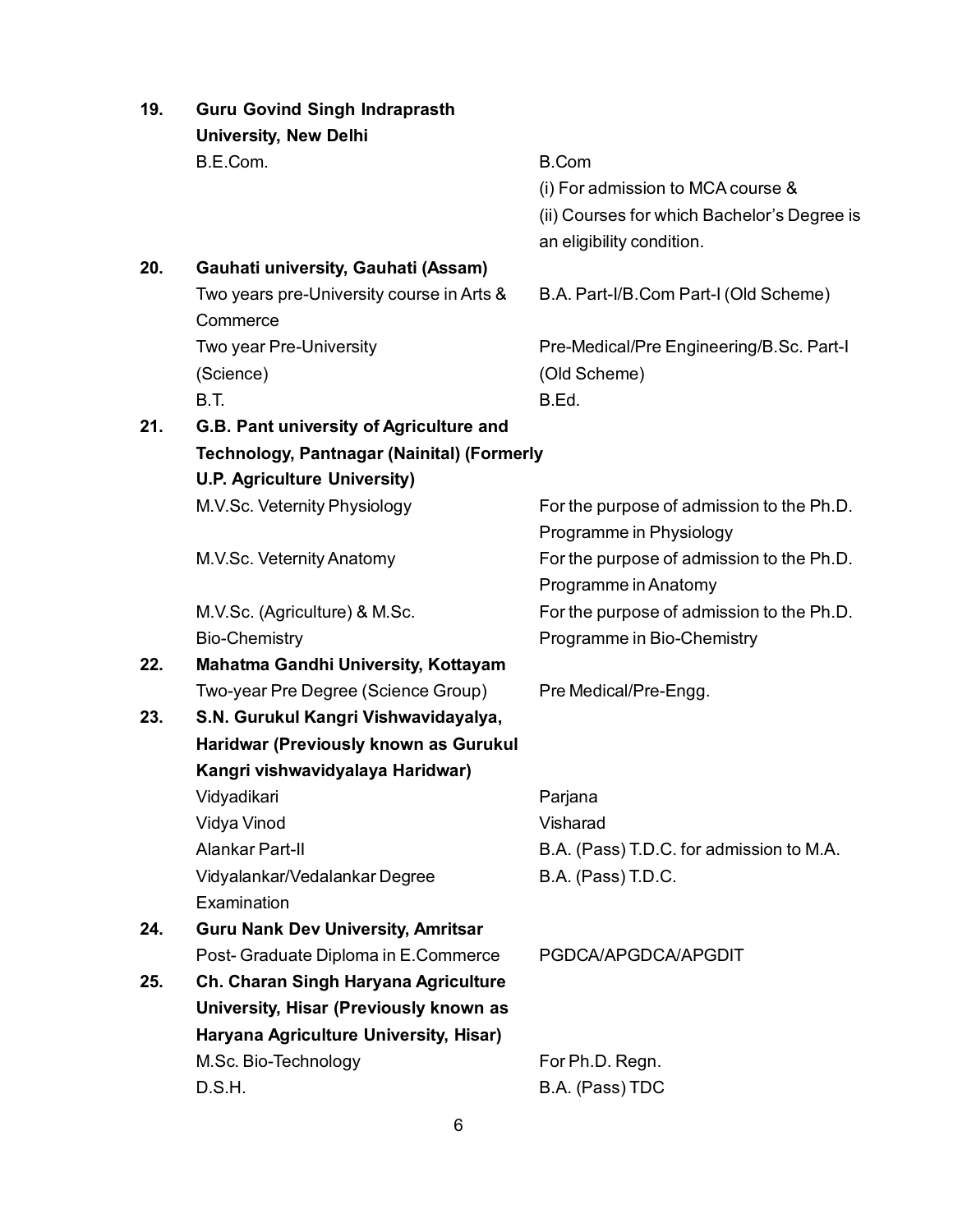|     | Pre-University (Sports and Humanities)       | Pre-University                              |
|-----|----------------------------------------------|---------------------------------------------|
|     | Bachelor of Sports Humanities and            | B.A.                                        |
|     | <b>Physical Education</b>                    |                                             |
|     | M.Sc. Genetics and Bio-Chemistry             | M.Sc. (bio-Sciences) for Regn. to Ph.D.     |
|     |                                              | in bio-Sciences                             |
|     | B.Sc. (Hons.) Agriculture                    | Recognised for the purpose of admission to  |
|     |                                              | higher courses of this University           |
|     | M.Sc. Statistics                             | M.Sc. (Mathematics & Statistics)            |
|     | P.G. Diploma in Translation                  | P.G. Diploma in Translation (Hindi/English) |
|     | (Hindi/English)                              |                                             |
|     | B.Sc. (Hons) Agricultural 4 Years and 5 Year |                                             |
|     | B.V. Science & A.H.                          |                                             |
|     | B.Sc. (Home Science 3 year & 4 year          | For admission to LL.B. Course               |
|     | Programme)                                   |                                             |
|     | Master Degree in Agriculture Animal          |                                             |
|     | Husbandary, Basic Sciences & Veternity       |                                             |
|     | Science                                      |                                             |
|     | M.A. Physical Education)                     |                                             |
| 26. | <b>Himachal Pradesh University, Shimla</b>   |                                             |
|     | Post graduate Diploma in Information         | A.P.G.D.C.A.                                |
|     | Technology (PGDIT)                           |                                             |
| 27. | Indira Gandhi National Open University,      |                                             |
|     | <b>New Delhi</b>                             |                                             |
|     | M.B.A.                                       | For the Ph.D. Regn.                         |
| 28. | Jamia Milia Islamia, Jamia Nagar,            |                                             |
|     | New delhi                                    |                                             |
|     | Master of Software System                    | M.Sc. (Computer Science) for admission to   |
|     |                                              | MCA 5th semester (lateral entry scheme      |
|     |                                              | through DDE)                                |
| 29. | Jammu University, Jammu (University          |                                             |
|     | of Jammu)                                    |                                             |
|     | B.Ed.                                        | B.Ed.                                       |
|     | M.A. (Edu.)                                  | M.Ed.                                       |
| 30. | University of Kashmir Srinagar               |                                             |
|     | B.Ed.                                        | B.Ed.                                       |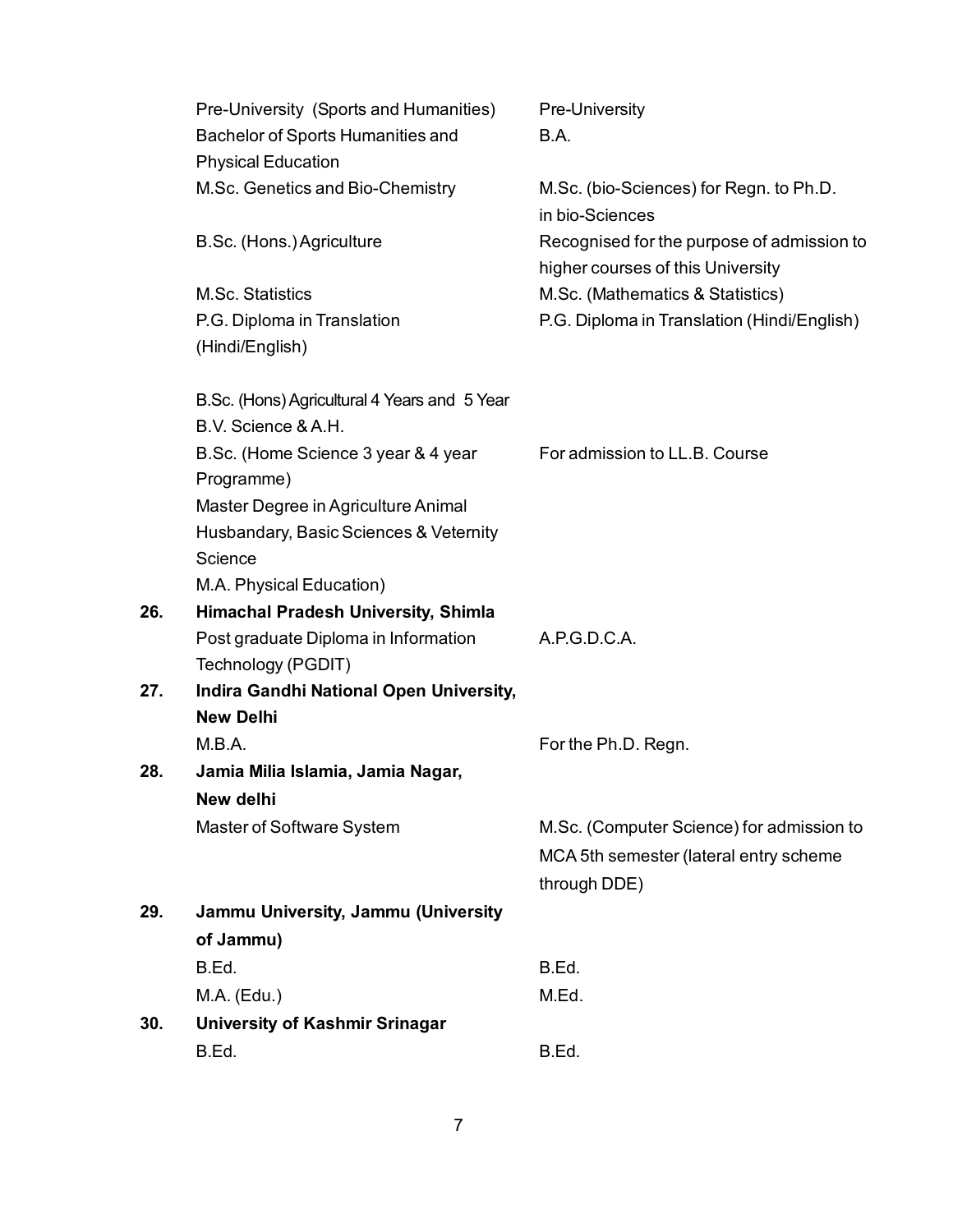| 31. | Jawahar Lal Nehru University, New Delhi     |                                               |
|-----|---------------------------------------------|-----------------------------------------------|
|     | B.A. (Hons.) in Russian Languages           | B.A.                                          |
|     | Literature examination                      | (But for the admission to any Post Graduate   |
|     |                                             | Course the Board of Central/Studies in the    |
|     |                                             | subjects concerned will take decision after   |
|     |                                             | examination the syllabus of the subjects      |
|     |                                             | passed by the candidate.                      |
|     |                                             | However, for the subject of Russian alone     |
|     |                                             | the Degree is recognized for purpose of       |
|     |                                             | admission only.                               |
|     | B.A. (Hons.) in German Studies)             | B.A. Examination.                             |
|     | Diploma in Advance Proficiency in French    | Diploma in French                             |
|     | Certificate Courses in Proficiency          | Certificate Course in French and German       |
|     | in French and German                        |                                               |
|     | M.Sc. Life Sciences                         | M.Sc. Bio-Sciences                            |
| 32. | Jiwaji University, Gwalior                  |                                               |
|     | M.P.Ed. (General & Summer)                  | For admission to available higher courses     |
|     | M.Sc. in Botany & zoology                   | M.Sc. Bio-Sciences (With specialization in    |
|     |                                             | Plant Science & Animal Science)               |
| 33. | University of Kerla Thiruvananthapuram      |                                               |
|     | (Kerla University, Trivandrum)              |                                               |
|     | Two year Pre Degree (Science)               | Pre-Medical/Pre Engg.                         |
|     | F.Sc. (Medical Group)                       | Pre-Medical                                   |
|     | B.A./B.Sc. (Pass) TDC & B.Sc.               | B.A./B.Sc. (Pass) TDC                         |
|     | (Re-Organised)                              |                                               |
|     | Certificate Course in German                | Certificate Course in German                  |
|     | B.C.Sc.                                     | For the purpose of admission to higher course |
| 34. | <b>University of Luchnow (Lucknow</b>       |                                               |
|     | <b>University, Lucknow)</b>                 |                                               |
|     | P.G. Diploma in Computer Software           | PGDCA/PGDIT/APGDCA                            |
|     | Application                                 |                                               |
| 35. | <b>Magadh University, Bodh-Gaya (Bihar)</b> |                                               |
|     | Inter (Commerce)                            | <b>B.Com I</b>                                |
|     | Inter (Science)                             | Pre-Medical                                   |
| 36. | M.S. University of Baroda, Fatehgani-       |                                               |
|     | Vadodara                                    |                                               |
|     | Preparatory Examination (Art & Science)     | Pre university (Arts & Science)               |
|     | 1st year of B.Sc. TDC Biology Group         | Pre-Medical                                   |
|     | Certificate Course in German                | Certificate Course in German                  |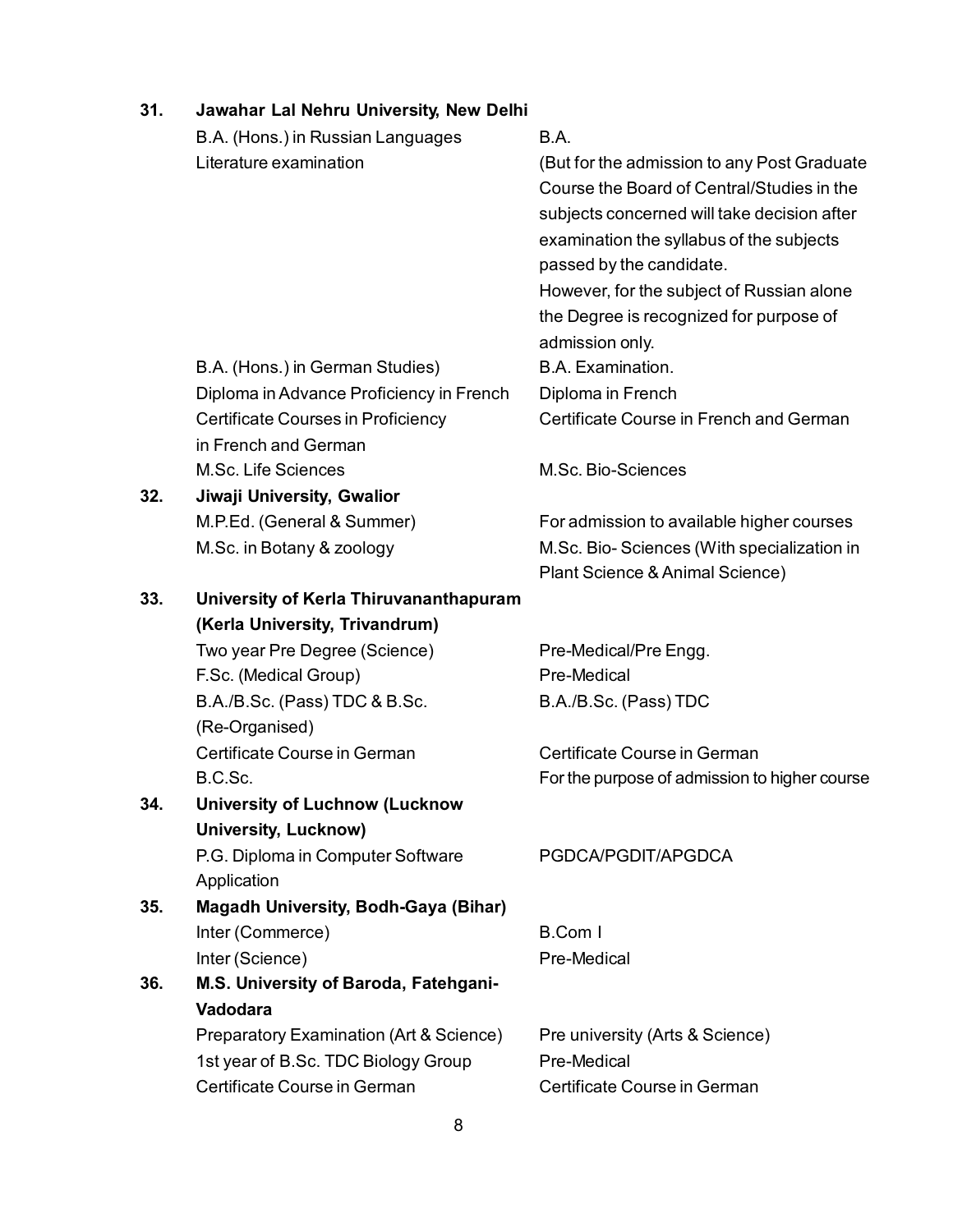| 37. | Dr. Baba Sahib Ambedkar Marthwada            |                                               |
|-----|----------------------------------------------|-----------------------------------------------|
|     | <b>University, Aurangabad</b>                |                                               |
|     | B.Sc. Part-I with English Physics            | Pre-Engineering                               |
|     | <b>Chemistry &amp; Mathematics</b>           |                                               |
|     | <b>B.Sc.-I Biology Group</b>                 | Pre-Medical                                   |
|     | B.A./B.Sc. (Education)                       | B.Ed.                                         |
| 38. | Ch. Charan Singh University, Meerut          |                                               |
|     | (Previously known as Meerut University,      |                                               |
|     | Meerut)                                      |                                               |
|     | <b>B.Sc. Agriculture</b>                     | Recognised for admission to B.Ed. course      |
|     | Master of Information Technology (MIT)       | M.Sc. (Computer Science)                      |
|     |                                              | for admission to 5th semester of MCA (Lateral |
|     |                                              | entry scheme)                                 |
| 39. | <b>Manipur University Canchipur (Imphal)</b> |                                               |
|     | Certificate course in French                 | Certificate course in French                  |
| 40. | Rashrasant Tukadoli Maharaj Nagpur           |                                               |
|     | <b>University, Nagpur (Previously known</b>  |                                               |
|     | as Nagpur University, Nagpur)                |                                               |
|     | B.P.Ed. (1 Year) after BA                    | D.P.Ed.                                       |
| 41. | Achraya Nagarjuna University,                |                                               |
|     | Nagarajuna Nagar (A.P.) (Previously          |                                               |
|     | known as Nagarjuna University,               |                                               |
|     | Nagarajuna Nagar) (A.P.)                     |                                               |
|     | B.Sc. (Modified Regulation)                  | B.Sc.                                         |
| 42. | North Eastern Hill university, Shilong       |                                               |
|     | <b>B.T.</b>                                  | B.Ed.                                         |
| 43. | <b>University of Pune, Pune</b>              |                                               |
|     | M.Sc. Bio-Technology                         | For Ph.D. in bio-Sciences                     |
|     | Master of Computer Management                | PGDCA/PGDIT/APGDCA                            |
| 44. | <b>Punjab Agriculture University,</b>        |                                               |
|     | Ludhiyana                                    |                                               |
|     | M.Sc. Botany                                 | M.Sc. (Bio Sciences)                          |
|     | M.Sc. Botany (Hons)                          | M.Sc. (Bio Sciences)                          |
|     | M.Sc. Chemitry                               | M.Sc. (Bio Sciences) for the purpose of Regn. |
|     |                                              | to Ph.D.                                      |
|     | PG Diploma in Information Technology         | PGDCA/PGDIT/APGDCA                            |
| 45. | University of Rajasthan, Jaipur              |                                               |
|     | Diploma in Computer Application              | <b>PGDCA</b>                                  |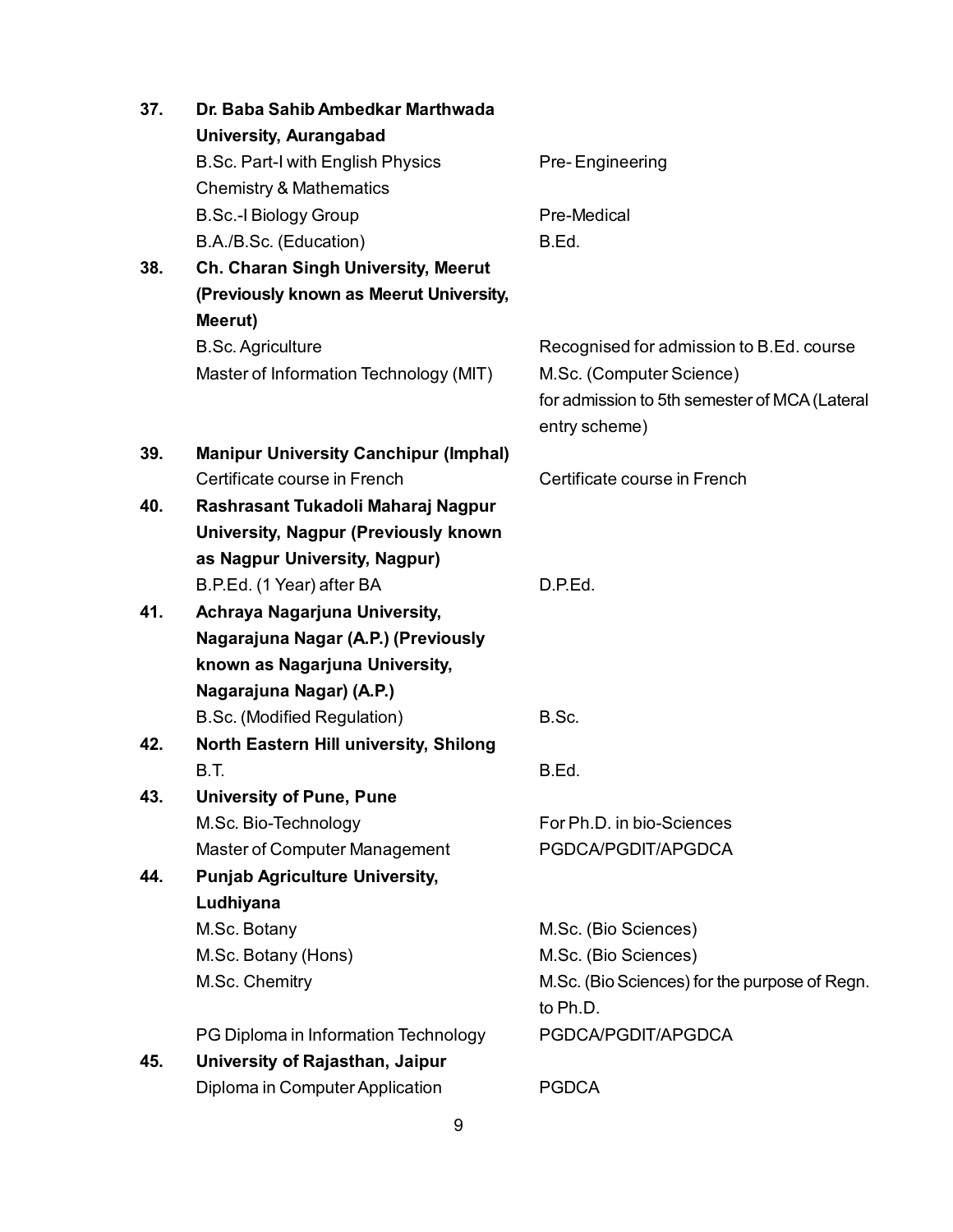**46. Ravi shankar Shukla University, Raipur**

- B.A. Shastri M.A. (Sanskrit) and a control of the Acharya
- **47. Rorkee University, Rorkee**
- **48. Ranchi university, Ranchi**

# **49. Rani Durga Wati Vishwavidhyalya, Jabalpur**

**50. Sambalpur University, Sambalpur** 1st year in Arts/Inter Arts B.A. Part-I Inter Commerce B.Com Part-I (Old Scheme) Pre-Professional and Pre-Medical B.A. (Hons.) in Education B.A. (Pass) T.D.C. M.Sc. Life Science M.Sc. Bio-Sciences

## **51. Sardar Patel University, Vallabh Vidhyanagar**

B.Sc. -I year (Non-Medical Group) with Pre-Engg. (Old Scheme) English, Physics, chemistry & Maths Ist year Examination in Engg. The Pre-Engg. LL.B. Professional Degree LL.B. (3 years) course/Special Course M.Sc. Life Science and Botany M.Sc. Bio-Sciences Post B.Sc. Diploma in Computer Sc. & PGDCA/PGDIT/APGDCA Application

**52. Dr. Hari Singh Gour Vishwa Vidyalaya Sagar (Previously known as Sagar University Sagar (M.P.)** Pre-Professional (Medical and Engg. Group) Pre-Medical & Pre-Engg. B.Ed. Basic B.Ed. B.Pharmacy For admission to MBA Courses only

M.Sc. Botany M.Sc. Bio-Science (Plant Science) M.Sc. Zoology M.Sc. Bio-Sciences (Animal Sciences) LL.B. Professional LL.B. (three years Course)

M.Tech Degree in Computer Science Master's Degree in Computer Science

B.E. 1st year with English Pre-Medical, provided the candidate joining this Physics, Chemistry & Biology University has passed B.Sc. Part-I from that University with English medium.

M.Sc. Zoology M.Sc. Bio Sciences (Animal Sciences)

Preparatory **Pre-University** 

B.E. (Hons) **Recognised for the purpose of admission to** Recognised for the purpose of admission to LL.B. (Three year course)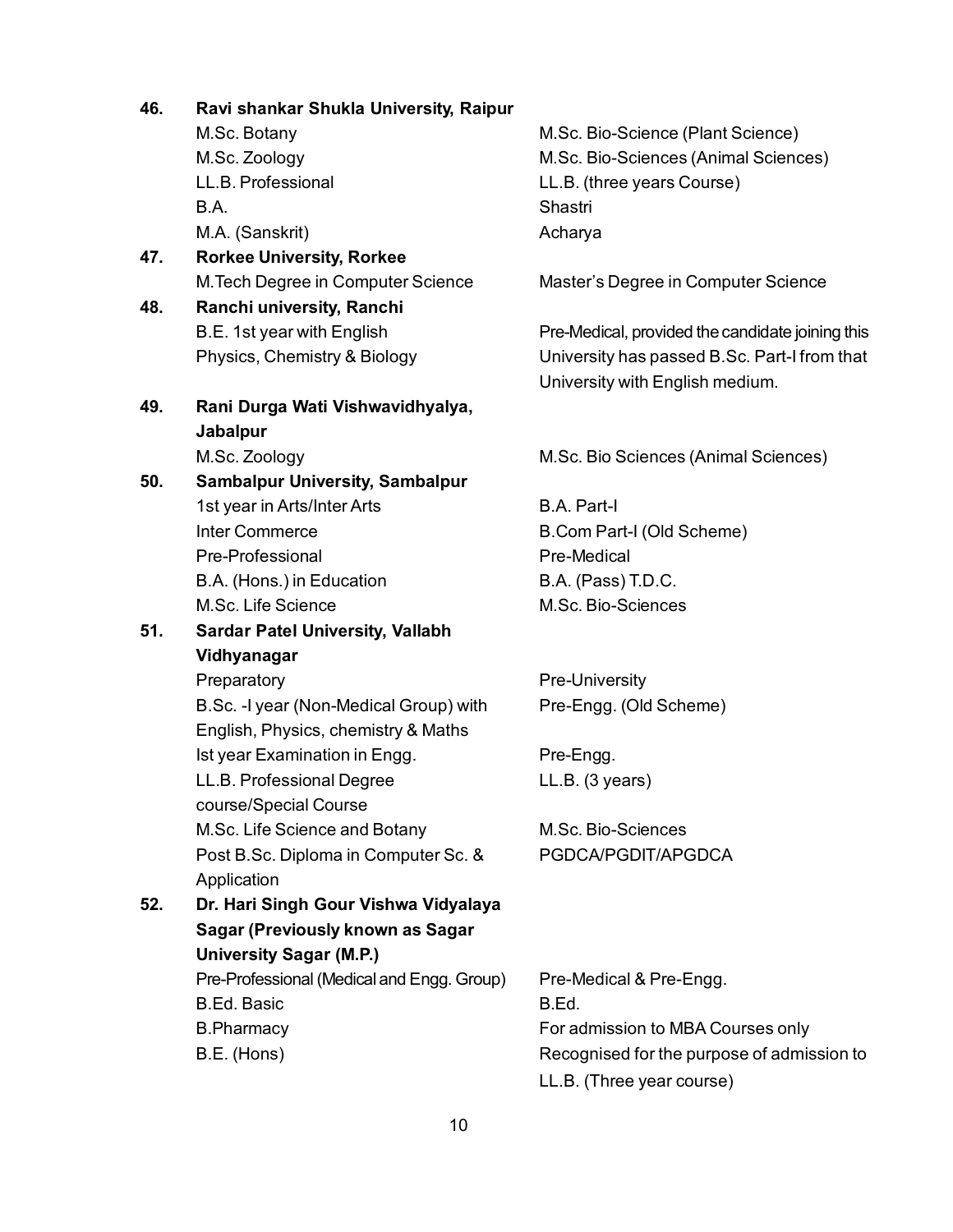| 53. | <b>Saurashtra University, Rajkot-I</b>                   |                                                                                                                                     |
|-----|----------------------------------------------------------|-------------------------------------------------------------------------------------------------------------------------------------|
|     | B.A. (Special) in English & Sanskrit                     | B.A. (Hons.) in English & Sanskrit                                                                                                  |
| 54. | Shivaji University, Kolhapur                             |                                                                                                                                     |
|     | LL.B. (Special) 3 year                                   | LL.B. - 3 year                                                                                                                      |
|     | <b>MBA</b>                                               | <b>MBA</b>                                                                                                                          |
| 55. | S.N. Sanskrit vishwa Vidyalaya, Varanasi                 |                                                                                                                                     |
|     | Uttar Madhyama                                           | i) Visharad for purpose of admission to<br><b>Shastri Examiation</b><br>ii) for the purpose of admission to Pre-<br>Ayurveda Course |
|     | Acharya                                                  | Acharya                                                                                                                             |
|     | Purva madhyama                                           | Prajana                                                                                                                             |
|     | Prathma                                                  | Prajana                                                                                                                             |
|     | B.Ed. (Shiksha-Shastri)                                  | B.Ed.                                                                                                                               |
| 56. | Sri Krishna Devarya University, Anantapur                |                                                                                                                                     |
|     | M.Sc. Zoology                                            | M.Sc. Bio-Sciences (with specialization<br>in Animal)                                                                               |
| 57. | <b>Utkal University Bhabaneshwar</b>                     |                                                                                                                                     |
|     | Pre-Prof. Ist year degree                                | Pre-Medical                                                                                                                         |
|     | B.A./B.Ed., B.Sc./B.Ed. (Sc.) & B.Sc.                    | B.Ed.                                                                                                                               |
|     | B.Ed.(Tech.) B.Ed.                                       |                                                                                                                                     |
|     | Corresponding Courses so long as this                    |                                                                                                                                     |
|     | University awards the B.Ed. Degree                       |                                                                                                                                     |
|     | Intermediate Science                                     | Pre-Medical/Pre-Engg.                                                                                                               |
|     | M.Sc. Zoology                                            | M.Sc. Bio-Sciences for Ph.D. Regn.                                                                                                  |
| 58. | <b>University of London</b>                              |                                                                                                                                     |
|     | M.Sc. Computer Science                                   | Master's degree in Computer Science                                                                                                 |
|     | Standards of MFC degree                                  | M.Com                                                                                                                               |
| 59. | Kurukshetra University, Kurukshetra                      |                                                                                                                                     |
|     | Post B.Sc. Diploma in Computer Science &<br>Applications | <b>PGDCA</b>                                                                                                                        |
|     | P.G. Diploma in Computer Science                         |                                                                                                                                     |
| 60. | Dr. Ram Manohar Lohiya University,                       |                                                                                                                                     |
|     | <b>Faridabad</b>                                         |                                                                                                                                     |
|     | P.G. Diploma in Computer Science & Engg.                 | <b>PGDCA</b>                                                                                                                        |
| 61. | All India Council for Tech. Education,                   |                                                                                                                                     |
|     | <b>New Delhi</b>                                         |                                                                                                                                     |
|     | National Diploma in Commerce (N.D. Com.)                 | B.Com. of this University for the purpose of<br>admission to M.Com/LL.B.                                                            |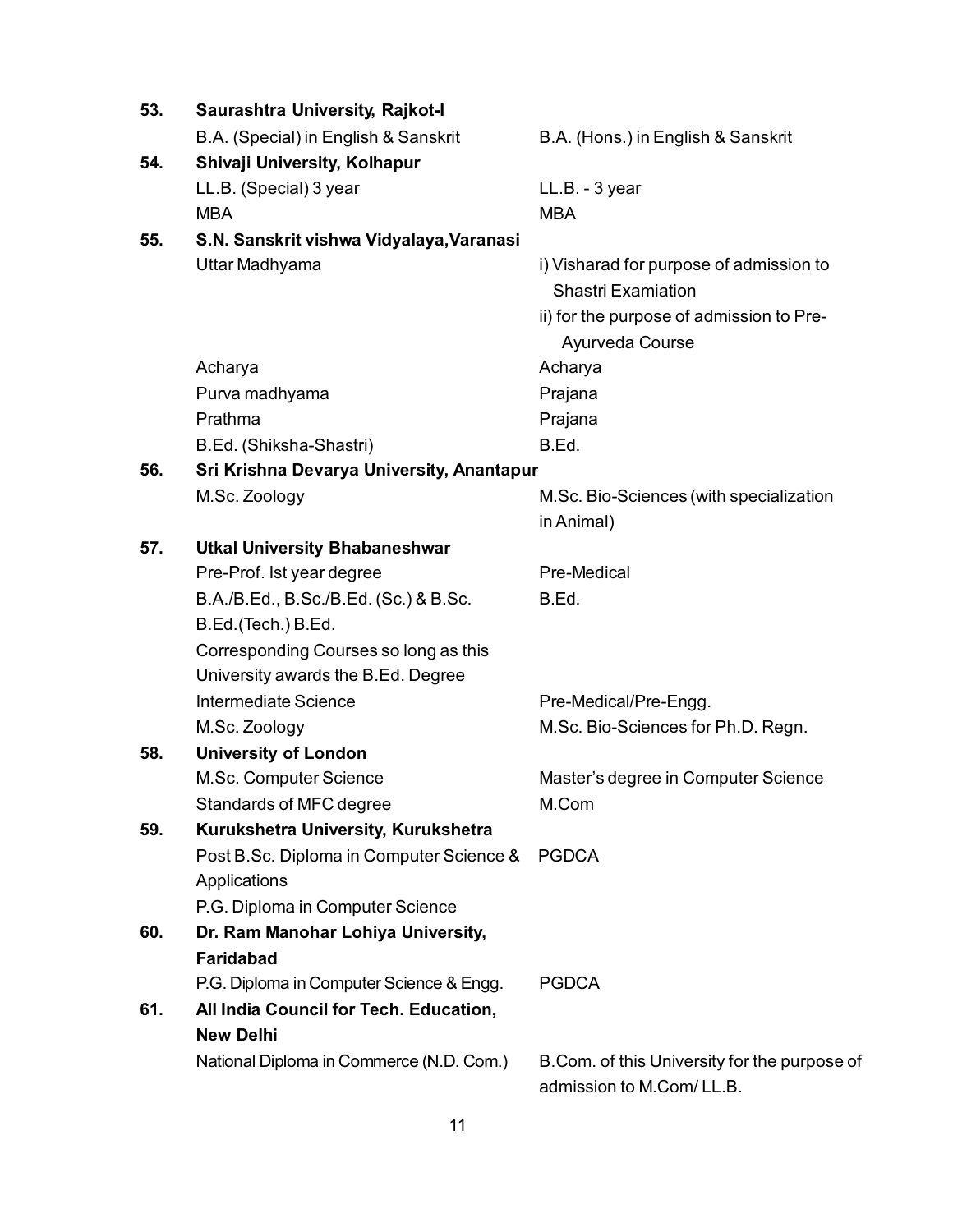| 62. | <b>Central Institute of English &amp; Foreign</b> |                                                            |
|-----|---------------------------------------------------|------------------------------------------------------------|
|     | <b>Languages Hyderabad</b>                        |                                                            |
|     | M.Litt.                                           | M.Phil                                                     |
|     | P.G. Diploma examination Teaching of              | M.Phil (English)                                           |
|     | English & English Studies                         |                                                            |
| 63. | Dakshin Bharat Hindi Prachar Sabha,               |                                                            |
|     | <b>Madras</b>                                     |                                                            |
|     | All examinations                                  | All corresponding examinations                             |
| 64. | Indira Kala Sangeet Vishvidyalaya,                |                                                            |
|     | Khairagarh                                        |                                                            |
|     | M.A. Music Nad Sangeet Kovid                      | M.A. Music                                                 |
| 65. | Indian Institute of Management,                   |                                                            |
|     | Ahemadabad                                        |                                                            |
|     | Post-Graduate Diploma in Management               | <b>MBA</b>                                                 |
| 66. | Indian Institute of Sciences, Banglore            |                                                            |
|     | M.Sc. Degree in Bio-Chemistry                     | For the purpose of admission to Ph.D. in Bio-<br>Chemistry |
| 67. | <b>Tata Institute of Social Sciences, Bombay</b>  |                                                            |
|     | <b>M.Phil Social Sciences and Doctoral</b>        | M.Phil in Political Science and Ph.D. in                   |
|     | Programme in Economics                            | Economics                                                  |
|     | M.A. Social Work                                  | M.A. Degree (for the purpose of admission                  |
|     |                                                   | in higher course)                                          |
| 68. | Rashtriya Sanskrit Sansthan, New Delhi            |                                                            |
|     | Shiksha Shastri                                   | B.Ed.                                                      |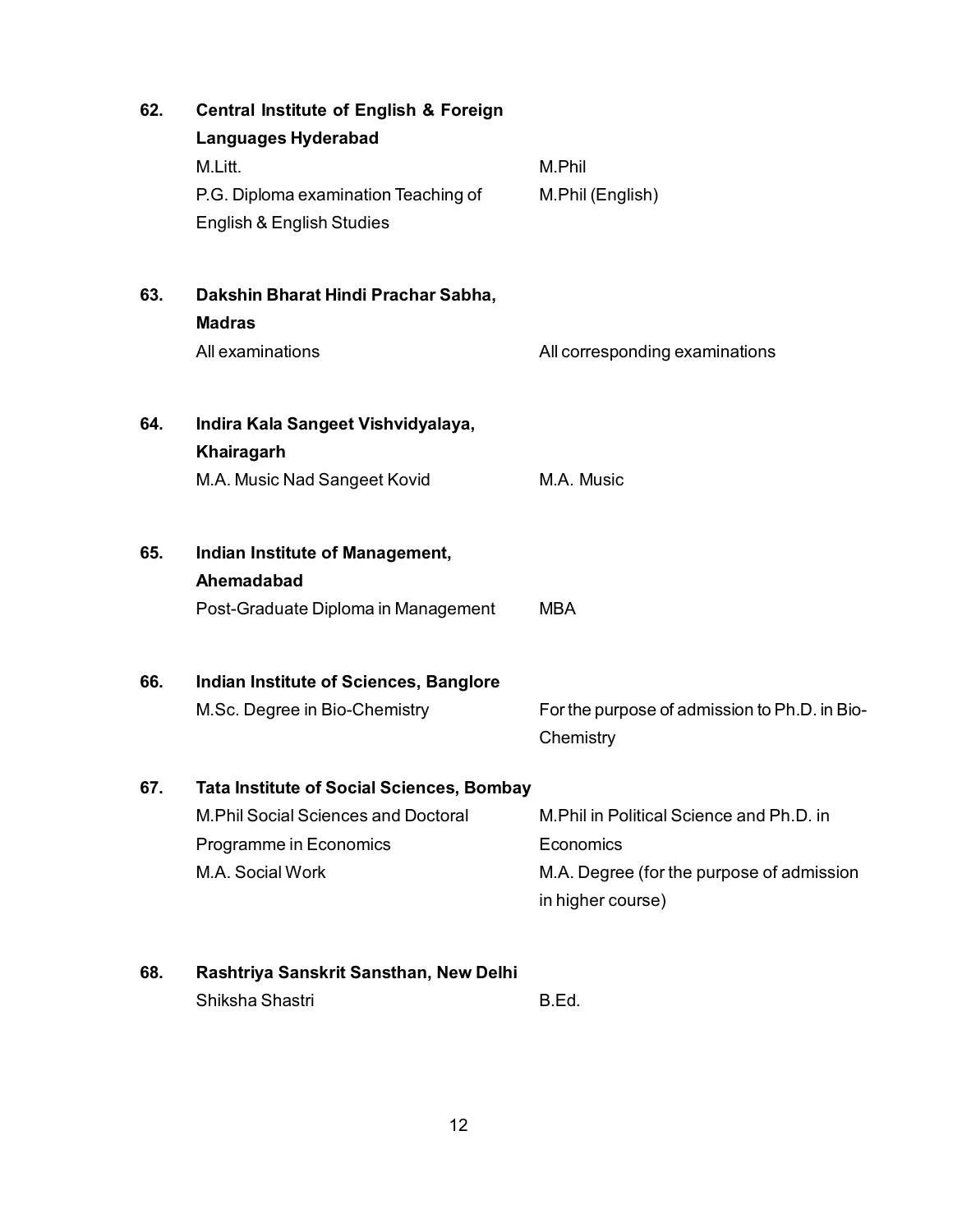| 69. | State Board of Tech. Education Haryana,<br>Chandigarh |                                                                            |
|-----|-------------------------------------------------------|----------------------------------------------------------------------------|
|     | Diploma in Pharmacy                                   | Diploma in Pharmacy                                                        |
|     | Diploma in Commercial Practice &                      | Diploma in O.M.S.T.                                                        |
|     | Stenography                                           |                                                                            |
|     | All Diplomas of Minimum 2 years duration              | 10+2 with the condition that candidate should<br>have passed English+Hindi |
| 70. | <b>Birla Institute of Tech. and Sc. Pilani</b>        |                                                                            |
|     | <b>Campus at Dubai &amp; Goa</b>                      |                                                                            |
|     | M.A. (Hons.) English                                  | M.A. English                                                               |
|     | M.Sc. (Hons.) Physics, Chemistry                      | M.Sc. Physics, Chemistry & Mathematics                                     |
|     | & Mathematics                                         |                                                                            |
|     | M.Sc. (Tech.)                                         | 1st Bachelor Degree                                                        |
|     | M.Sc. Software System                                 | Master Degree in Computer Science                                          |
| 71. | <b>Institute of Electronics and Telecomm-</b>         |                                                                            |
|     | unications Engineers, New Delhi                       |                                                                            |
|     | <b>Graduateship Examinations</b>                      | B.E. (Electronics)                                                         |
|     | The candidate must pass it after having               |                                                                            |
|     | obtained the State Diploma of 3 years                 |                                                                            |
|     | duration in Electronics or Telecommunication          |                                                                            |
|     | for a Diploma/Certificate recognized as               |                                                                            |
|     | equivalent there to by the Ministry of                |                                                                            |
|     | <b>Education and Social Welfare</b>                   |                                                                            |
| 72. | <b>National Productivity Council New Delhi</b>        |                                                                            |
|     | Two years PG Diploma Industrial Engg.                 | for Regn. to Ph.D. Programme in IMSAR                                      |
|     | (Conducted by Dr. Ambedkar Institute of               |                                                                            |
|     | Productivity Formerly known as Training               |                                                                            |
|     | Institute of Productivity and Industrial              |                                                                            |
|     | Engg. Madras)                                         |                                                                            |
| 73. | <b>Indian Agriculture Statistics Research</b>         |                                                                            |
|     | <b>Institute, New Delhi</b>                           |                                                                            |
|     | M.Sc. (Agriculture Statistics)                        | M.Sc. (Mathematical Statistics) for the                                    |
|     |                                                       | purpose of admission to M.Phil & Regn. to                                  |
|     |                                                       | Ph.D. Programme                                                            |
| 74. | <b>TITs Bhiwani</b>                                   |                                                                            |
|     | M. Tech (Management Sciences)                         | MBA Course of this University for all purposes                             |
|     | four semesters                                        |                                                                            |
| 75. | Sh. Lal Bahadur Shastri Rashtriya Sanskrit            |                                                                            |
|     | <b>Vidyapeath, New Delhi</b>                          |                                                                            |
|     | Shiksha Shastri (B.Ed.)                               | B.Ed.                                                                      |
|     | Shastri (3 years) with the subject of                 | Shastri (three years for the purpose of                                    |
|     | English                                               | admission PG (M.A.) course (expect PG                                      |
|     |                                                       | course in English) this University                                         |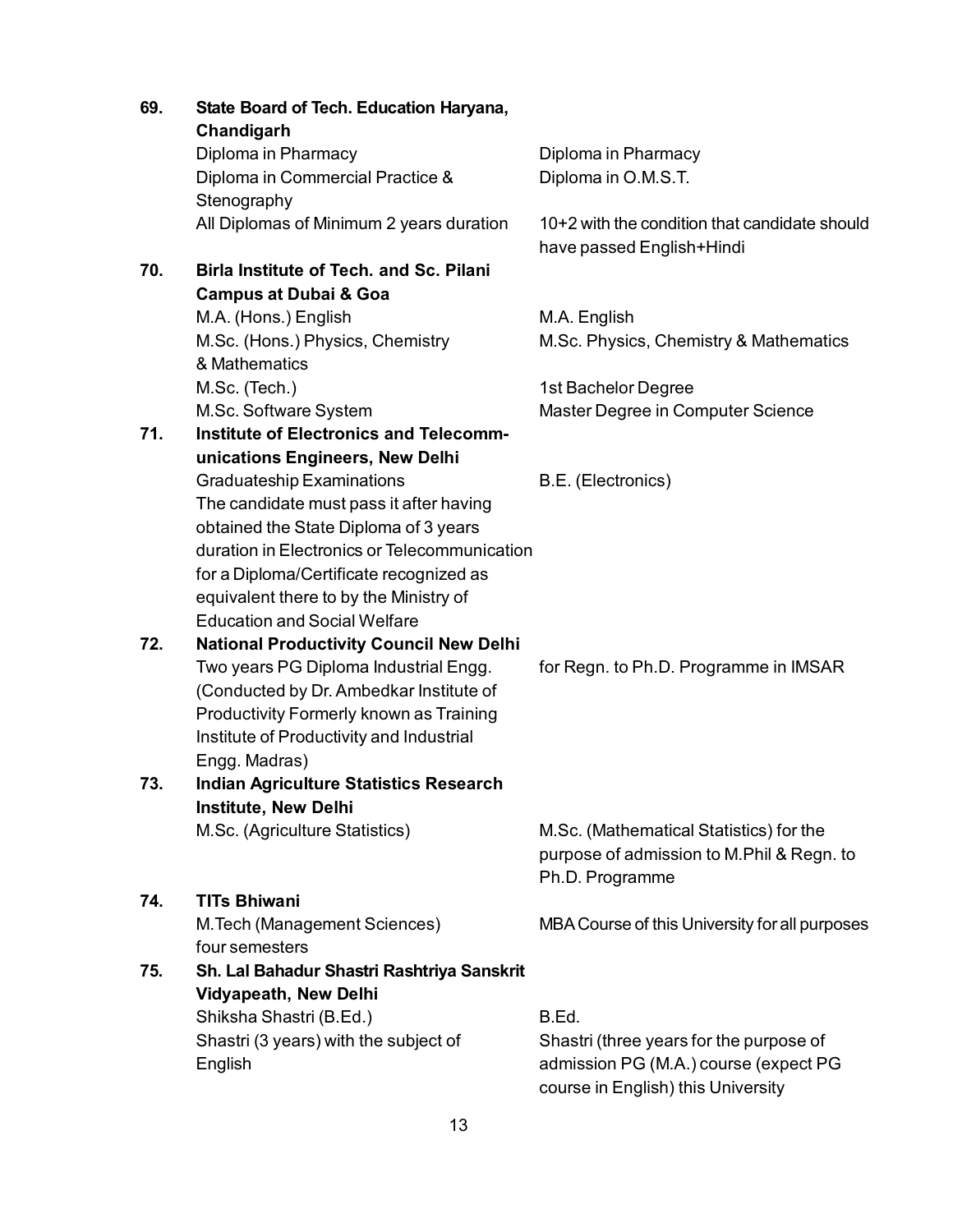| 76. | <b>Chandigarh Administration Education</b> |                                                                                    |  |
|-----|--------------------------------------------|------------------------------------------------------------------------------------|--|
|     | <b>Department</b>                          |                                                                                    |  |
|     | Shiksha Shastri O.T.                       | B.Ed.                                                                              |  |
| 77. | <b>Deptt of Education Haryana</b>          |                                                                                    |  |
|     | Language Teacher Course (Sanskrit)         | (B.Ed.) with Sanskrit as teaching subject of                                       |  |
|     | Provided the course is done after B.A.     | this University                                                                    |  |
|     | (with Sanskrit as a subject) or Shastri    |                                                                                    |  |
|     | (3 year course)                            |                                                                                    |  |
| 78. | 1. DOEACC Society                          |                                                                                    |  |
|     | A Level                                    | PGDCA/APGDCA (for admission to M.Sc.                                               |  |
|     |                                            | 3rd semester Comp. Sc. through DDE.)                                               |  |
|     | 2. DOEACC 'B' Level                        | MCA (AC-21 dt. 13.6.2008)                                                          |  |
| 79. | Rajasthan Ayurveda University, Jodhpur     |                                                                                    |  |
|     | M.D. Homeopathy                            | as allied subject for regn. to Ph.D. Psychology<br>(AC. reso. No. 21 of 13.6.2008) |  |
| 80. | <b>GJUST, Hisar</b>                        |                                                                                    |  |
|     | M.Sc. applied Psychology                   | for the purpose of higher studies only being                                       |  |
|     |                                            | an allied subject.                                                                 |  |

(AC. reso. No. 21 of 13.6.2008)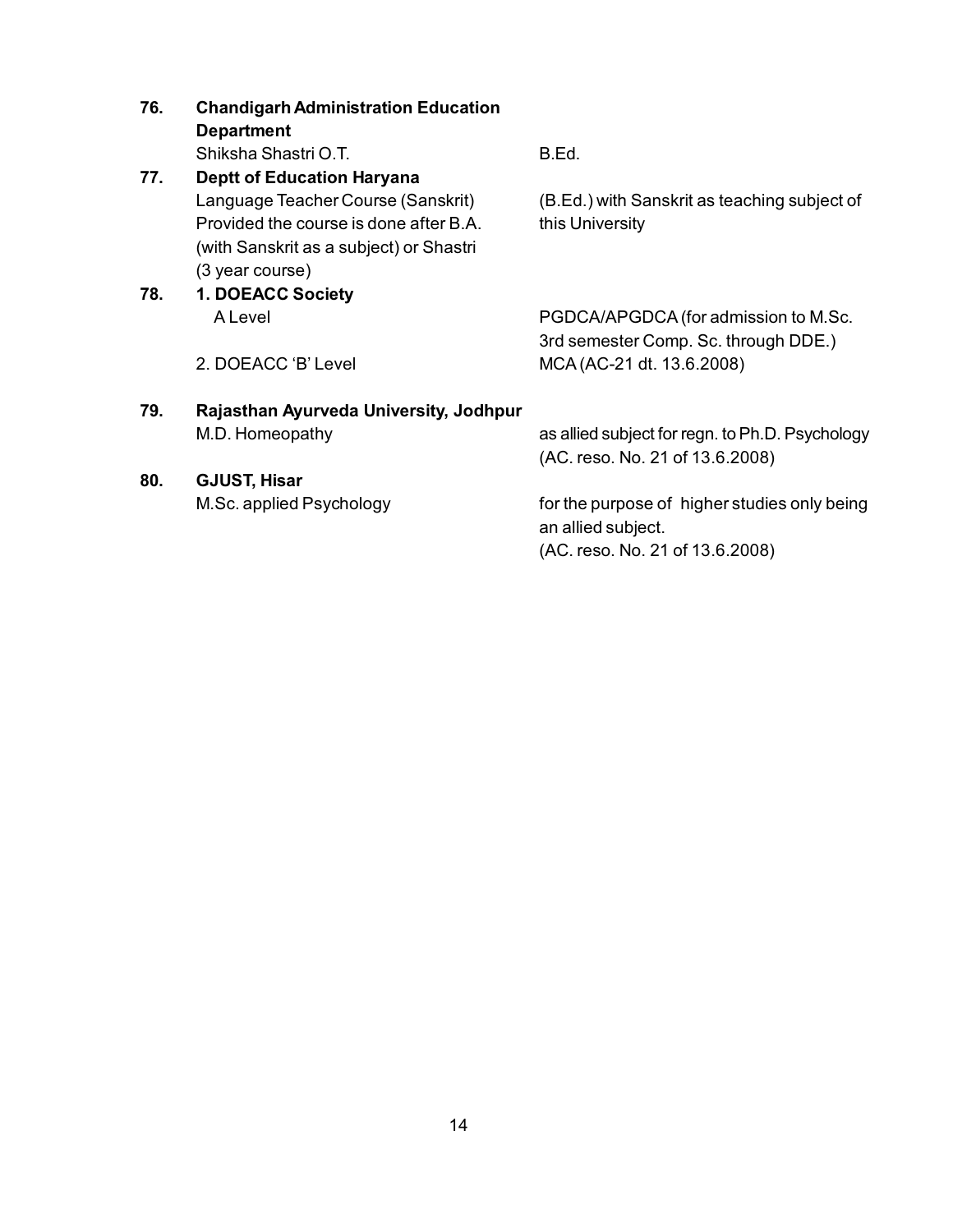# **UNIVERSITY GRANTS COMMISSION**

## **List of State Universities**

| Sr. | <b>ANDHRA PRADESH</b>                                                | Year of              |
|-----|----------------------------------------------------------------------|----------------------|
| No. |                                                                      | <b>Establishment</b> |
| 1.  | Acharya N.G. Ranga Agricultural University, Hyderabad-500 030.       | 1964                 |
| 2.  | Andhra Pradesh University of Health Sciences, Vijayawada-520 008*    | 1986                 |
| 3.  | Andhra University, Visakhapatnam-530 003.                            | 1926                 |
| 4.  | Acharya Nagarjuna University, Nagarjuna Nagar, Guntur-522 510.       | 1976                 |
| 5.  | A.P. University of Law, Palace Layout, Pedawaltair,                  |                      |
|     | Visakhapatnam - 530 017 (A. P) (State University)*.                  | 2008                 |
| 6.  | Dravidian University, Kuppam-517 425.                                | 1997                 |
| 7.  | Dr. B.R. Ambedkar Open University, Jubilee Hills, Hyderabad-500 033. | 1982                 |
| 8.  | Dr. B.R. Ambedkar University, Etcherla - 532 410 Srikakulam.*        | 2008                 |
| 9.  | Jawaharlal Nehru Technological University, Hyderabad-500 072.        | 1972                 |
| 10. | Jawaharlal Nehru Technological University, Kakinada.                 | 2008                 |
| 11. | Jawaharlal Nehru Technological University, Anantpur,                 | 2008                 |
| 12. | Jawaharlal Nehru Architecture and Fine Arts University,              |                      |
|     | Mahaveer Marg, Masab Tank, Hyderabad - 500 028 *                     | 2008                 |
| 13. | Kakatiya University, Warangal-506 009.                               | 1976                 |
| 14. | Krishna University, Andhra Jateeya Kalasala, Campus,                 |                      |
|     | Rajupeta, Machllipatanam - 521 001.*                                 | 2008                 |
| 15. | National Academy of Legal Studies & Research University,             | 1999                 |
|     | Hyderabad-500 027.                                                   |                      |
| 16. | Osmania University, Hyderabad-500 007.                               | 1918                 |
| 17. | Palamuru University, Ayyappa Complex, Opp. Police Head Quarters,     |                      |
|     | Mahabubnagar - 509 001 Andhra Pradesh.*                              | 2008                 |
| 18. | Potti Sreeramulu Telugu University, Hyderabad-500 004.               | 1985                 |
| 19. | Rayalaseema University, Kurnool - 518 002*                           | 2008                 |
| 20. | Sri Krishnadevaraya University, Anantapur-515 003.                   | 1981                 |
| 21. | Sri Padmavati Mahila Vishwavidyalayam, Tirupati-517 502.             | 1983                 |
| 22. | Sri Venkateswara University, Tirupati-517 507.                       | 1954                 |
| 23. | Sri Venkateswara Veterinary University, Admn Office,                 |                      |
|     | Reginal Library Building, Tirupati - 517 502*                        | 2005                 |
| 24. | Sri Venkateswara Vedic University, Purandaradas Complex,             |                      |
|     | Prakasam Road, Tirupati.*                                            | 2006                 |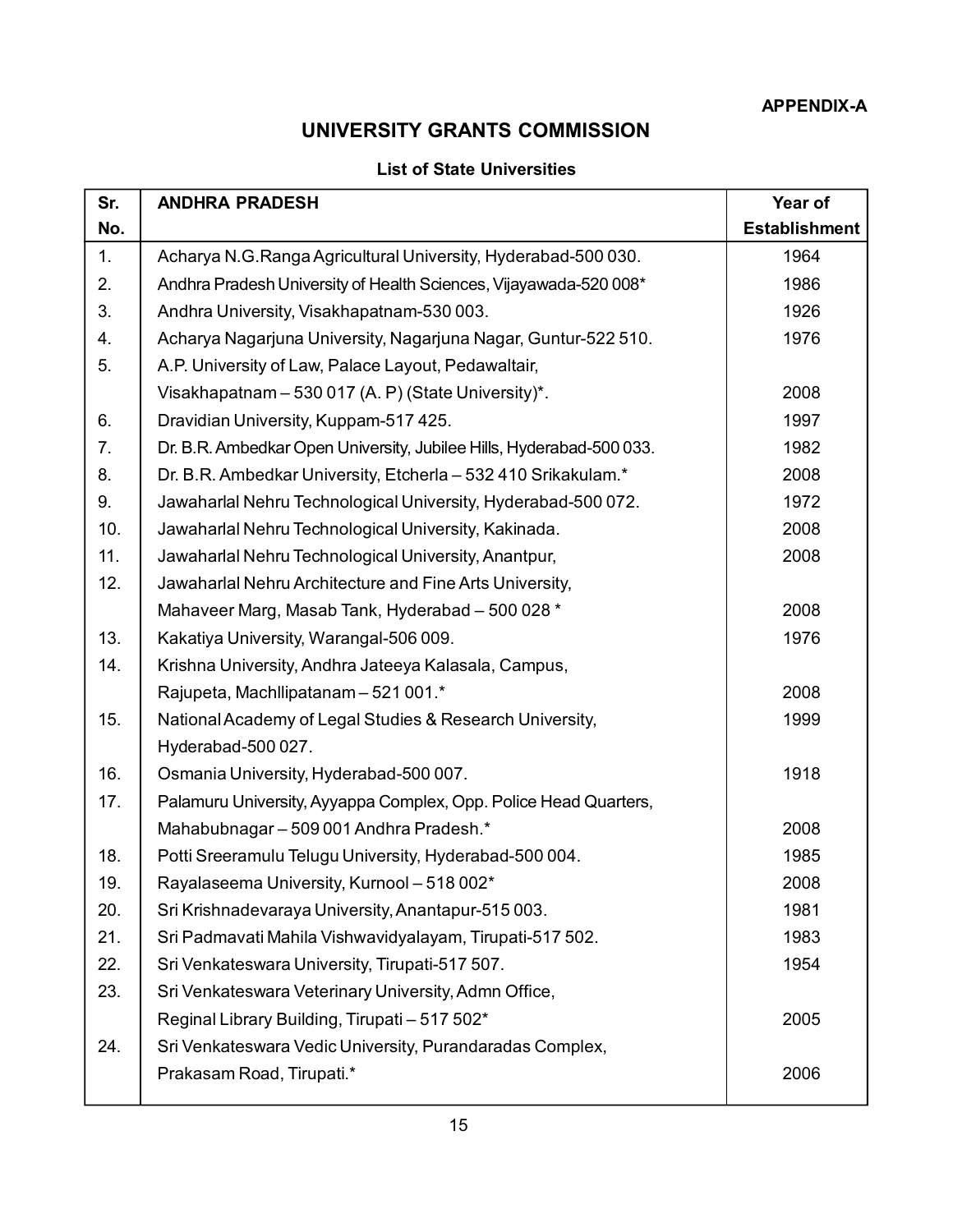| 25.          | Satavahana University, Jyothinagar, Karimnagar - 505 001*              | 2008 |
|--------------|------------------------------------------------------------------------|------|
| 26.          | Telangana University, Nizamabad - 503 002*                             | 2006 |
| 27.          | Vikram Simhapuri University, Nellore - 524 003*                        | 2008 |
| 28.          | Adikavi Nannaya University, Jaya Krishnapuram,                         |      |
|              | Rajahmundry - 533 105, Andhra Pradesh.*                                | 2006 |
| 29.          | Yogi Vemana University, Vemanapuram, Kadapa - 516 003,*                | 2006 |
| 30.          | Mahatma Gandhi Univesity, Panagal, Nalgonda - 500 803,                 |      |
|              | Andhra Pradesh*(Former name of the University was Nalgonda University) | 2008 |
| <b>ASSAM</b> |                                                                        |      |
| 31.          | Assam Agricultural University, Jorhat- 785 013                         | 1968 |
| 32.          | Dibrugarh University, Dibrugarh-786 004                                | 1965 |
| 33.          | Gauhati University, Guwahati- 781 014                                  | 1948 |
| 34.          | Krishna Kanta Handique State Open University, Last Gate,               |      |
|              | Dispur, Guwahati - 781 006.*                                           | 2007 |
| <b>BIHAR</b> |                                                                        |      |
| 35.          | Babasaheb Bhimrao Ambedkar Bihar University, Muzaffarpur-842 001       | 1952 |
| 36.          | Bhupendra Narayan Mandal University, Madhepura -852 113.               | 1993 |
| 37.          | Chanakya National Law University, A. N. Sinha Institute of Social      |      |
|              | Studies Campus, Gandhi Maidan, Patna - 800 001*                        | 2006 |
| 38.          | Jai Prakash University, Chhapra-8410301.                               | 1995 |
| 39.          | K.S.Darbhanga Sanskrit Vishwavidyalaya, Darbhanga-846 008              | 1961 |
| 40.          | Lalit Narayan Mithila University, Darbhanga-846008                     | 1972 |
| 41.          | Magadh University, Bodh Gaya.-824 234                                  | 1962 |
| 42.          | Maulana Mazharul Haque Arabic & Persian University,                    |      |
|              | 3 Polo Road, Patna-800 001 (Bihar). *.                                 | 2004 |
| 43.          | Nalanda Open University, Patna.-800 001*                               | 1995 |
| 44.          | Patna University, Patna-800 005                                        | 1917 |
| 45.          | Rajendra Agricultural University, Samastipur-848 125                   | 1970 |
| 46.          | T.M. Bhagalpur University, Bhagalpur-812007                            | 1960 |
| 47.          | Veer Kunwar Singh University, Arrah-802 301                            | 1994 |
|              | <b>CHHATTISGARH</b>                                                    |      |
| 48.          | Ayush and Health Sciences University of Chhattisgarh,                  |      |
|              | G.E. Road, Raipur, Chhattisgarh.*                                      | 2008 |
| 49.          | Bastar Vishwavidyalaya, jagdalpur, Distt. - Bastar. *                  | 2008 |
| 50.          | Chhattisgarh Swami Vivekanand Technical University,                    |      |
|              | North Park Avenue, Sector - 8, Bhilai - 490 009 (C.G)*.                | 2004 |
|              |                                                                        |      |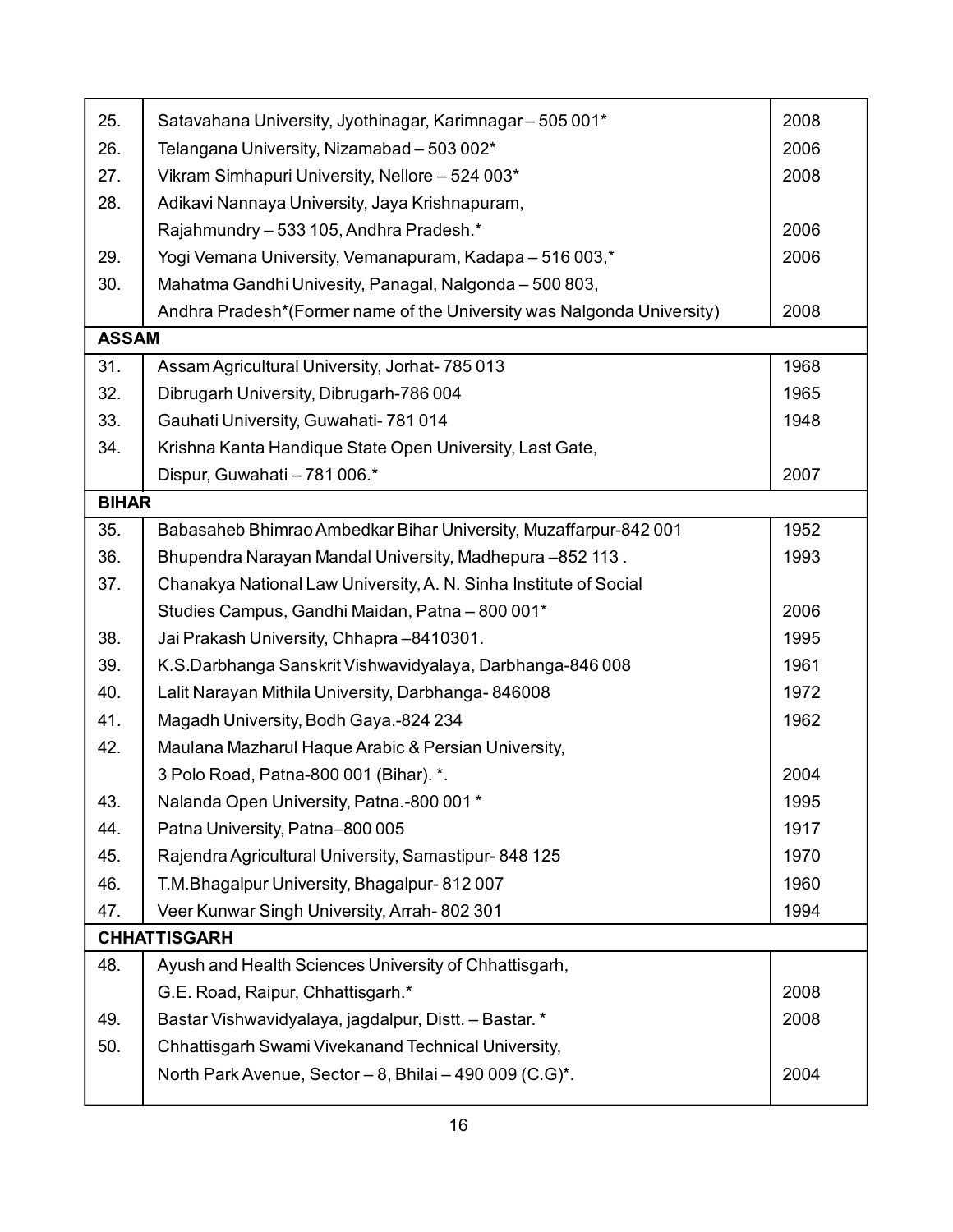| 51.            | Hidayatullah National Law University, Civil Lines, Raipur- 492 001.      | 2003 |
|----------------|--------------------------------------------------------------------------|------|
| 52.            | Indira Gandhi Krishi Vishwavidyalaya, Raipur- 492 006.                   | 1987 |
| 53.            | Indira Kala Sangeet Vishwavidyalaya, Khairagarh-491881.                  | 1956 |
| 54.            | Kushabhau Thakre Patrakarita Avam Jansanchar Vishwavidyalaya,            |      |
|                | Raipur (Chhattisgarh)*.                                                  | 2004 |
| 55.            | Pt. Ravishankar Shukla University, Raipur-492 010                        | 1964 |
| 56.            | Pt. Sundarlal Sharma (Open) University, Bilaspur, Chhatisgarh*           | 2004 |
| 57.            | Sarguja University, Ambikapur.*                                          | 2008 |
| <b>GOA</b>     |                                                                          |      |
| 58.            | Goa University, Goa- 403 206                                             | 1985 |
| <b>GUJARAT</b> |                                                                          |      |
| 59.            | Anand Agricultural Univerisity, Anand*                                   | 2004 |
| 60.            | Bhavnagar University, Bhavnagar-364002                                   | 1978 |
| 61.            | Centre for Environmental Planning and Technology University,             |      |
|                | University Road, Navrangpura Ahemdabad-380 009 (Gujarat)*                | 2005 |
| 62.            | Dharmsinh Desai University, College Road, Nadiad-387 001 (Gujarat).      |      |
|                | (converted from Deemed University to State University)                   | 2000 |
| 63.            | Dr. Babasaheb Ambedkar Open University, Ahmedabad - 380 003 *            | 1995 |
| 64.            | Gujarat Agricultural University, Sardar Krushinagar, Banaskantha-385 506 | 1972 |
| 65.            | Gujarat Ayurveda University, Jamnagar-361 008.                           | 1968 |
| 66.            | Gujarat National Law University, E-4 GIDC, Electronics Estate,           |      |
|                | Gandhinagar-382028                                                       | 2003 |
| 67.            | Gujarat University, Ahmedabad-380009                                     | 1950 |
| 68.            | Gujarat Technological University, JACPC Building, L.D.College            |      |
|                | of Engineering Campus, Navrangpura, Ahmedabad, Gujarat.*                 | 2007 |
| 69.            | Hemchandracharya North Gujarat University, P.B. No. 21,                  |      |
|                | University Road, Patan-384 265                                           | 1986 |
| 70.            | Krantiguru Shyamji Krishna Verma Kachchh University, CS-60,              |      |
|                | Jubilee Ground, Bhuj-Kachchh-370 001*                                    | 2004 |
| 71.            | Maharaja Sayajirao University of Baroda, Vadodara-390 002                | 1949 |
| 72.            | Sardar Patel University, Vallabh Vidyanagar-388 120                      | 1955 |
| 73.            | Saurashtra University, Rajkot-360 005                                    | 1955 |
| 74.            | South Gujarat University, Surat-395 007                                  | 1965 |
| 75.            | Shree Somnath Sanskrit University, Ta: Veraval, District                 |      |
|                | Junagarh-362268 (Gujarat)*.                                              | 2005 |
|                |                                                                          |      |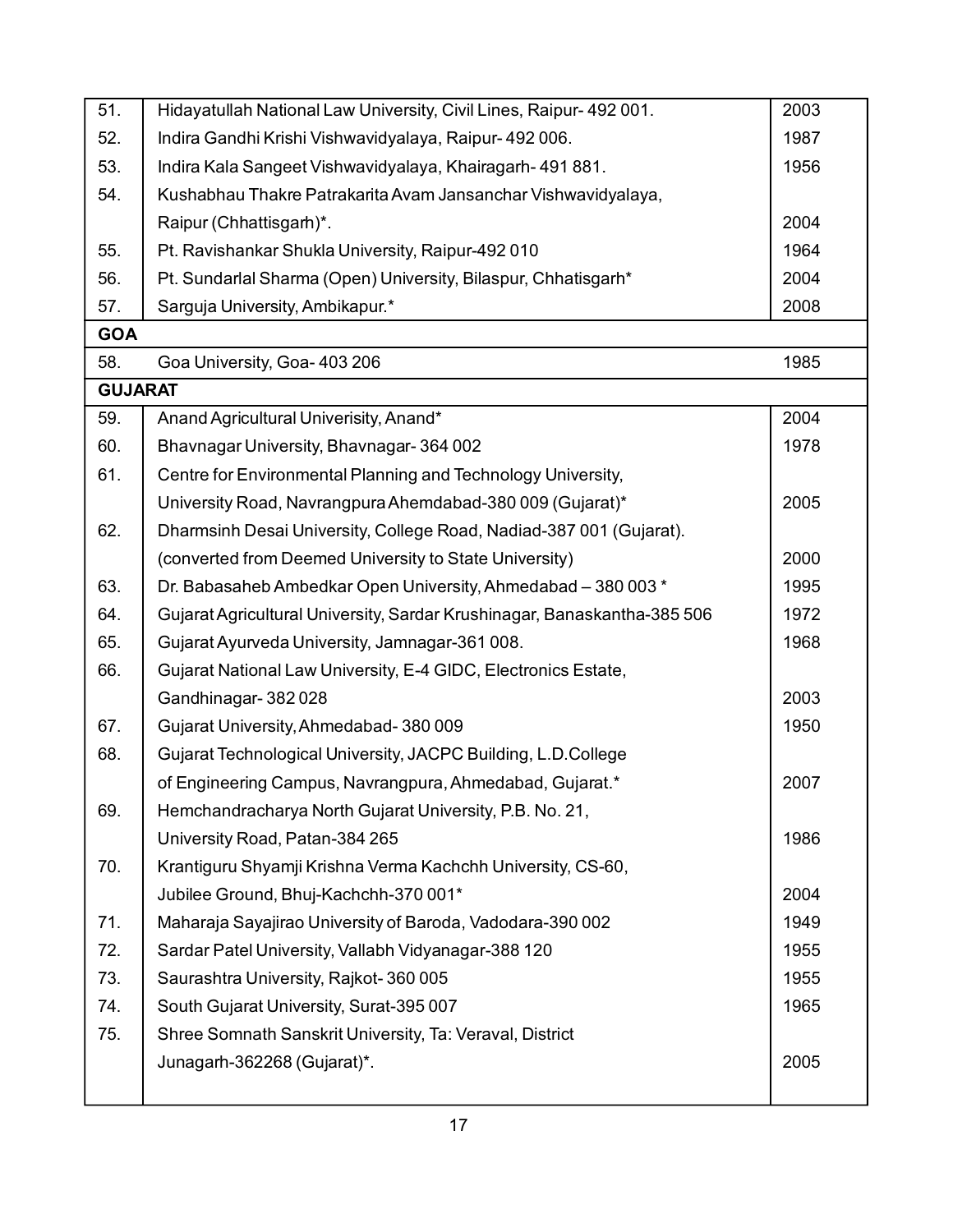| <b>HARYANA</b>   |                                                                                   |      |
|------------------|-----------------------------------------------------------------------------------|------|
| 76.              | Bhagat Phool Singh Mahila Vishwavidyalaya, Khanpur Kalan Sonipat, Haryana.        | 2006 |
| 77.              | Chaudhary Devi Lal University, Sirsa.                                             | 2003 |
| 78.              | Choudhary Charan Singh Haryana Agricultural University, Hisar-125 004             | 1970 |
| 79.              | Deen Bandhu Chhotu Ram University of Science & Technology, Murthal, Haryana.      | 2006 |
| 80.              | Pt. Bhagwat Dayal Sharma University of Health Sciences, Rohtak, Haryana.          |      |
| 81.              | Guru Jambeshwar University of Science and Technology, Hisar,-125001               | 1995 |
| 82.              | Kurukshetra University, Kurukshetra-136119                                        | 1956 |
| 83.              | Maharishi Dayanand University, Rohtak-124 001                                     | 1976 |
|                  | <b>HIMACHAL PRADESH</b>                                                           |      |
| 84.              | Dr. Y.S. Parmar University of Horticulture & Forestry, Nauni-173 230              | 1986 |
| 85.              | Himachal Pradesh University, Shimla-171 005                                       | 1970 |
| 86.              | Himachal Pradhesh Agriculture University, Palampur-176 062.                       | 1978 |
|                  | <b>JAMMU &amp; KASHMIR</b>                                                        |      |
| 87.              | Baba Ghulam Shah Badshah University, Rajouri Camp Office,                         |      |
|                  | Bye-Pass Road, Opp. Channi Himmat, Jammu*.                                        | 2005 |
| 88.              | Kashmir University, Srinagar-190 006                                              | 1949 |
| 89.              | Sher-e-Kashmir University of Agricultural Science & Technology, Srinagar-191 121. | 1982 |
| 90.              | Shri Mata Vaishno Devi University, Camp Office: 27 A/D, Gandhinagar,              |      |
|                  | Jammu-180 004.                                                                    | 2004 |
| 91.              | Islamic University of Science & Technology University, University Avenue,         |      |
|                  | Awantipora, Pulwama 192 122 (J &K)*                                               | 2005 |
| 92.              | Jammu University, Jammu Tawi-180 006                                              | 1968 |
|                  | <b>JHARKHAND</b>                                                                  |      |
| 93.              | Birsa Agricultural University, Ranchi-834 006                                     | 1980 |
| 94.              | Kolhan University, Chaibasa, West Singhbhum. (Jharkhand)*                         | 2007 |
| 95.              | Nilamber-Pitamber University, Madininagar, Palamu - 822 101.*                     | 2007 |
| 96.              | Ranchi University, Ranchi-834 001                                                 | 1960 |
| 97.              | Sido Kanhu University, Dumka-814 101                                              | 1992 |
| 98.              | Vinoba Bhave University, Hazaribagh-825 301.                                      | 1993 |
| <b>KARNATAKA</b> |                                                                                   |      |
| 99.              | Bangalore University, Bangalore-560 056                                           | 1964 |
| 100.             | Davangere University, Shivagangothri, Davangere - 577 002                         |      |
|                  | Karnataka.(State University)                                                      | 2009 |
| 101.             | Gulbarga University, Gulbarga-585 106                                             | 1980 |
| 102.             | Kannada University, Hampi, Bellary District, Kamalapura-583 276                   | 1992 |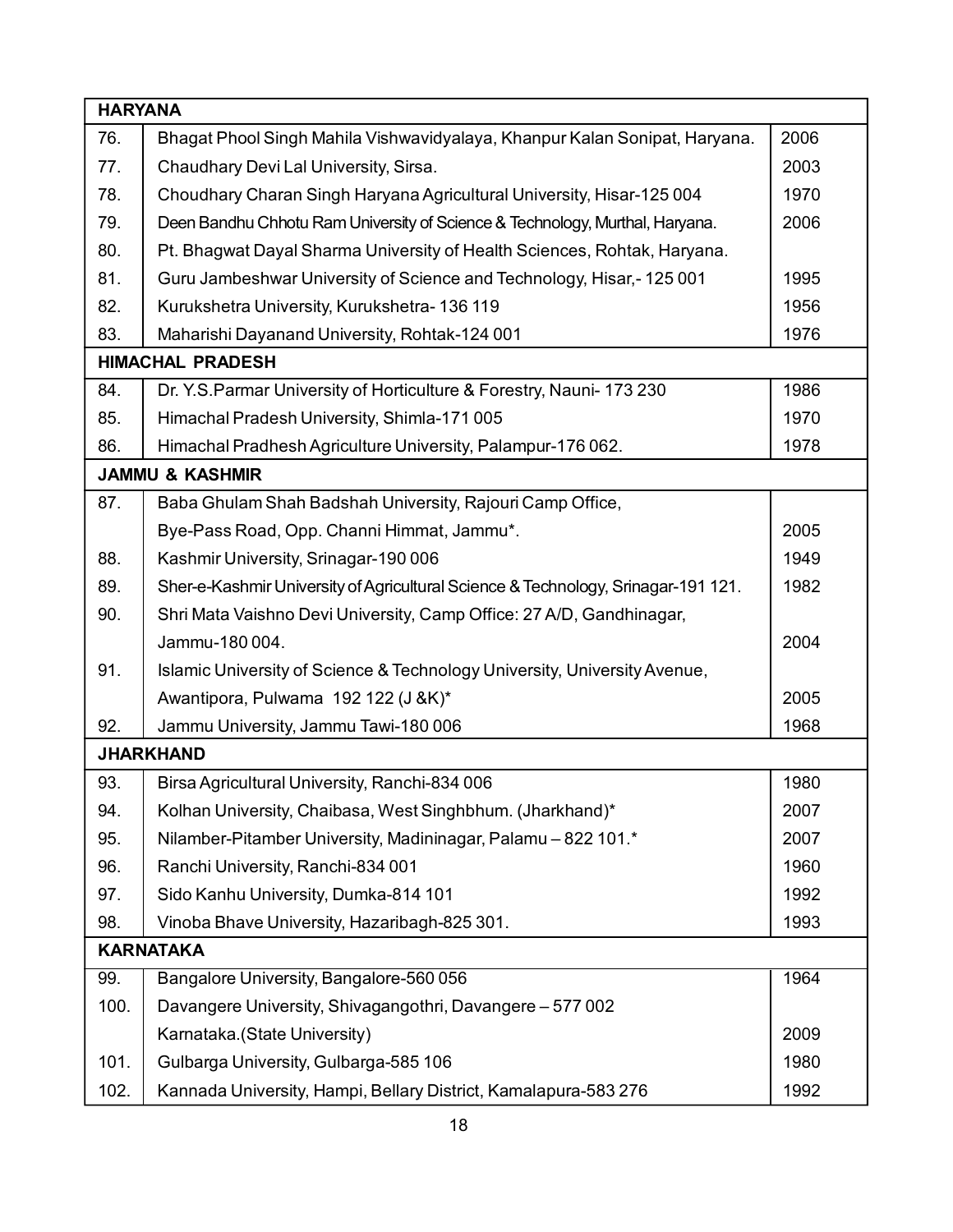| 103.          | Karnataka University, Dharwad-580 003                                    | 1949 |
|---------------|--------------------------------------------------------------------------|------|
| 104.          | Karnataka State Women University, Bijapur-586 101 (Karnataka).           | 2004 |
| 105.          | Kuvempu University, Shankaraghatta-577 451                               | 1987 |
| 106.          | Karnataka Veterinary, Animal & Fisheries Science University,             |      |
|               | Nandinagar, PB No. 6, Bidar-585 401 (Karnataka)*.                        |      |
| 107.          | Karnataka State Law University, Hubli*                                   | 2009 |
| 108.          | Karnataka State Open University, Mysore-570 006 *                        | 1996 |
| 109.          | Mangalore University, Mangalore-574 199                                  | 1980 |
| 110.          | Mysore University, Mysore-570 005                                        | 1916 |
| 111.          | National law School of India University, Bangalore-560 072               | 1992 |
| 112.          | Rajiv Gandhi University of Health Sciences, Bangalore-560 041 *          | 1994 |
| 113.          | Tumkur University, 1st Floor, Dr. B.R. Ambedkar Bhavan,                  |      |
|               | M.G. Road, Tumkur-572 101 (Karnataka)*.                                  | 2004 |
| 114.          | University of Agricultural Sciences, Bangalore-560 065                   | 1964 |
| 115.          | University of Agricultural Sciences, Dharwad -580 005                    | 1986 |
| 116.          | Vesveswaraiah Technological University, Belgaum-590 010*                 | 1999 |
| <b>KERALA</b> |                                                                          |      |
| 117.          | Calicut University, Trichy Palary, Malapuram District, Kozhikode-673 635 | 1968 |
| 118.          | Cochin University of Science & Technology, Kochi-682 022                 | 1971 |
| 119.          | Kannur University, Kannur-670 562                                        | 1997 |
| 120.          | Kerala Agricultural University, Thrissur-680 656                         | 1972 |
| 121.          | Kerala University, Thiruvananthapuram-695 034                            | 1937 |
| 122.          | Mahatma Gandhi University, Kottayam-686 560                              | 1983 |
| 123.          | National University of Advanced Legal Studies (NUALS) Kaloor,            |      |
|               | Kochi-682017, Kerala.*                                                   | 2009 |
| 124.          | Shree Sankaracharya University of Sanskrit, Kalady-683 574.              | 1994 |
|               | <b>MADHYA PRADESH</b>                                                    |      |
| 125.          | Awadesh Pratap Singh University, Rewa-486 003                            | 1968 |
| 126.          | Barkatullah University, Bhopal-462026.                                   | 1970 |
| 127.          | Devi Ahilya Vishwavidyalaya, Indore.-452 001                             | 1964 |
| 128.          | Jawaharlal Nehru Krishi Vishwavidyalaya, Jabalpur-482 004                | 1964 |
| 129.          | Jiwaji University, Gwalior-474011                                        | 1964 |
| 130.          | M.G. Gramodaya Vishwavidyalaya, Chitrakoot-485 331, District Satna.      | 1993 |
| 131.          | Maharishi Mahesh Yogi Vedic Vishwavidyalaya, Jabalpur-482 001 *          | 1995 |
| 132.          | M.P.Bhoj (open) University, Bhopal-462 016.                              | 1995 |
|               |                                                                          |      |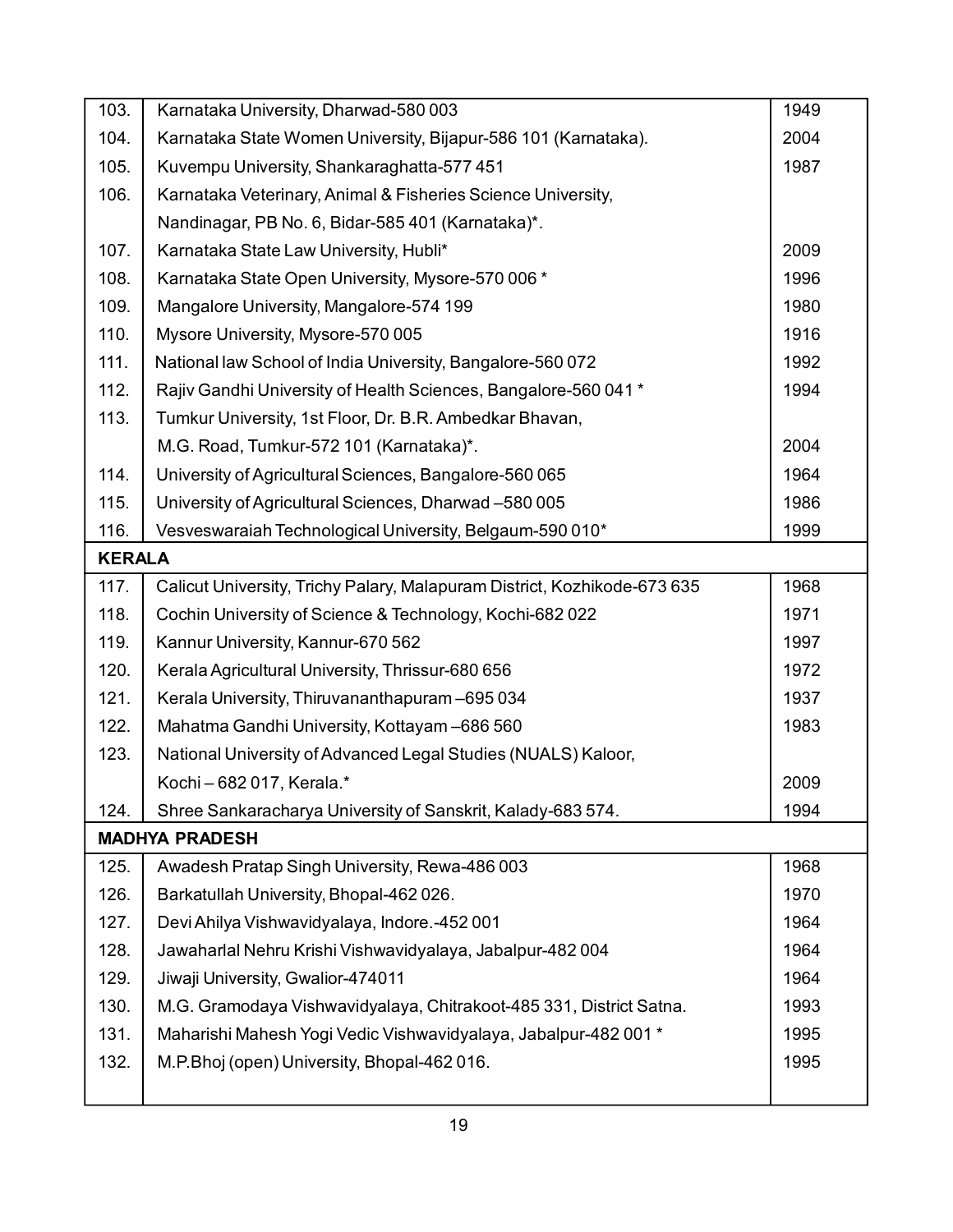| 133.          | Makhanlal Chaturvedi Rashtriya Patrakarita National University of Journalism, |      |
|---------------|-------------------------------------------------------------------------------|------|
|               | Bhopal-462 039*                                                               | 1993 |
| 134.          | Maharishi Panini Sanskrit Vishwavidyalaya, Ujjain*                            | 2008 |
| 135.          | Madhya Pradesh Pashu Chikitsa Vigyan Vishwavidyalaya, Civil Lines,            |      |
|               | Jabalpur-482 001 Madhya Pradesh*                                              | 2009 |
| 136.          | National Law Institute University, Bhahdbhada Road, Barkeri Kalan, Bhopal.    | 1999 |
| 137.          | Rajiv Gandhi Prodoyogiki Vishwavidyalaya, Bhopal-462 036                      | 2004 |
| 138.          | Rani Durgavati Vishwavidyalaya, Jabalpur-482 001.                             | 1957 |
| 139.          | Vikram University, Ujjain-456 010                                             | 1957 |
|               | <b>MAHARASHTRA</b>                                                            |      |
| 140.          | Dr. Babasaheb Ambedkar Marathwada University, Aurangabad-431 004.             | 1958 |
| 141.          | Dr. Babasaheb Ambedkar Technological University, Lonere-402 103               | 1992 |
| 142.          | Dr. Punjabrao Deshmukh Krishi Vidyapeeth, Akola-444 104.                      | 1969 |
| 143.          | Kavi Kulguru Kalidas Sanskrit Vishwavidyalaya, Nagpur-441 106 *               | 1999 |
| 144.          | Konkan Krishi Vidyapeeth, Dapoli, District Ratnagiri-415 712                  | 1972 |
| 145.          | Maharashtra Animal & Fishery Sciences University, Seminary Hills,             |      |
|               | Nagpur-440 006. *                                                             | 2002 |
| 146.          | Maharashtra University of Health Sciences, Nashik-422 013*                    | 2000 |
| 147.          | Mahatma Phule Krishi Vidyapeeth, Rahuri-413722.                               | 1968 |
| 148.          | Marathwada Agricultural University, Parbhani-431 402.                         | 1983 |
| 149.          | Mumbai University, Mumbai-400 032.                                            | 1857 |
| 150.          | North Maharashtra University, Jalgaon-425 001.                                | 1991 |
| 151.          | Pune University, Pune-411 007.                                                | 1949 |
| 152.          | Sant Gadge Baba Amravati University, Amravati-444 602.                        |      |
| 153.          | Shivaji University, Kolhapur-416 004.                                         | 1962 |
| 154.          | Smt. Nathibai Damodar Thackersey Women's University, Mumbai-400 020.          | 1951 |
| 155.          | Solapur University, Solapur, Solapur Pune Road, Kegaon, Solapur-413 255*.     | 2004 |
| 156.          | Swami Ramanand Teerth Marathwada University, Nanded-431 606.                  | 1995 |
| 157.          | Yashwant Rao Chavan Maharashtra Open University, Nashik-422 222               | 1990 |
| 158.          | The Rashtrasant Tukadoji Maharaj Nagpur University, Nagpur-440 001 (M.S).     | 1923 |
| <b>ORISSA</b> |                                                                               |      |
| 159.          | Berhampur University, Berhampur-760 007.                                      | 1967 |
| 160.          | Biju Patnaik University of Technology, Rourkela *                             | 2003 |
| 161.          | Fakir Mohan University, Balasore-596 019.                                     | 1999 |
| 162.          | North Orissa University, Baripada, District Mayurbhanj-757 003, Bhuabaneswar. | 1999 |
| 163.          | National law University, P.O. Box-28, Cuttack - 753 001, Orissa.*             | 2008 |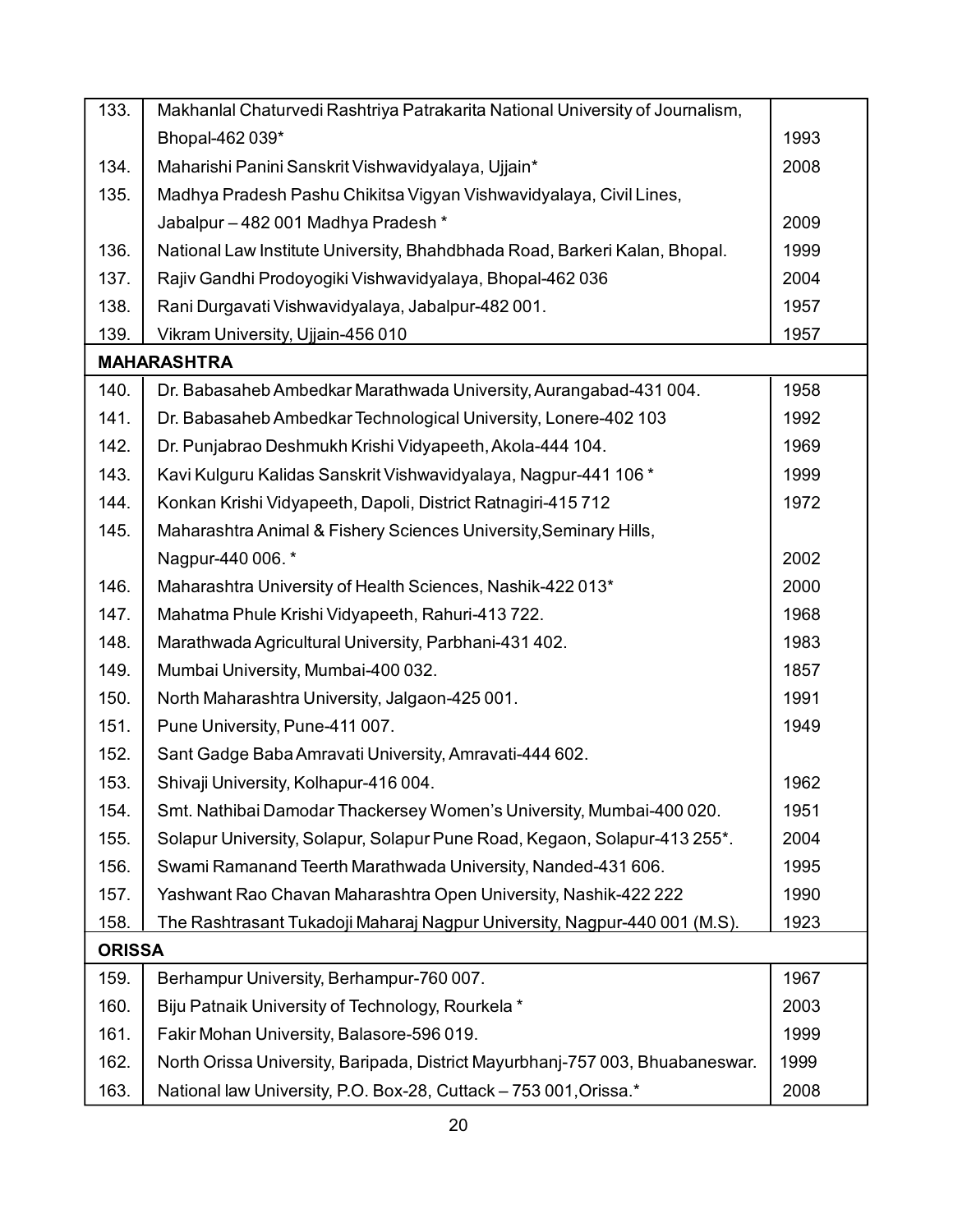| 164.          | Orissa University of Agriculture & Technology, Bhubaneswar-751 003.         | 1962 |
|---------------|-----------------------------------------------------------------------------|------|
| 165.          | Ravenshaw University, Cuttak - 753 003.                                     | 2005 |
| 166.          | Sambalpur University, Sambalpur-768 019.                                    | 1967 |
| 167.          | Shri Jagannath Sanskrit Vishwavidyalaya, Puri-752 003.                      | 1981 |
| 168.          | Utkal University, Bhubaneswar-751 004.                                      | 1943 |
| 169.          | Utkal University of Culture, Bhubaneswar-751 009. *                         | 1999 |
| 170.          | Veer Surendra Sai University of Technology, P.O. Burla Engineering          |      |
|               | College, Distt. Sambalpur Orissa. (State University)*                       |      |
| <b>PUNJAB</b> |                                                                             |      |
| 171.          | Baba Farid University of Health Sciences, Sadiq Road, Faridkot-151 203.     | 2002 |
| 172.          | Guru Nanak Dev University, Amritsar-143 005.                                | 1969 |
| 173.          | Guru Angad Dev Veterinary & Animal Sciences University, Ludhiana - 141 004. | 2005 |
| 174.          | Punjab Agricultural University, Ludhiana-141 004.                           | 1962 |
| 175.          | Punjab Technical University, Jalandhar-144 011 *                            | 1998 |
| 176.          | Punjabi University, Patiala-147 002.                                        | 1962 |
| 177.          | The Rajiv Gandhi National University of Law, Patiala - 147 001              | 2006 |
|               | <b>RAJASTHAN</b>                                                            |      |
| 178.          | Jai Narain Vyas University, Jodhpur-342 011.                                | 1962 |
| 179.          | Vardhman Mahaveer Open University, Kota-324 010.                            | 1987 |
| 180.          | Maharana Pratap University of Agriculture & Technology, Udaipur-313 001 *   | 2000 |
| 181.          | Maharishi Dayanand Saraswati University, Ajmer-305 009.                     | 1987 |
| 182.          | Mohan Lal Sukhadia University, Udaipur-313001.                              | 1962 |
| 183.          | National Law University, Jodhpur-342 004                                    | 2004 |
| 184.          | Rajasthan Agricultural University, Bikaner-334 006.                         | 1987 |
| 185.          | Rajasthan Ayurveda University, Jodhpur*                                     | 2004 |
| 186.          | Jagadguru Ramanandacharya Sanskrit University, 2-2 A Jhalana Doongri,       |      |
|               | Jaipur (Rajasthan). *                                                       | 1998 |
| 187.          | Rajasthan University, Jaipur-302004.                                        | 1947 |
| 188.          | Rajasthan University of Health Sciences, B - 1, Swai Man Singh Road         |      |
|               | (Opp SMS Hospital), Jaipur*                                                 | 2005 |
| 189.          | Maharaja Ganga Singh University, National Highway No. - 15,                 |      |
|               | Jaisalmer Road, Bikaner, Rajasthan.* (formal name - University of Bikaner,  |      |
|               | 23, Civil Lines, Bikaner)                                                   | 2003 |
| 190.          | Rajasthan Technical University, Akelgarh, Rawat Bhata Road, Kota*           | 2006 |
| 191.          | University of Kota, Kota (Rajasthan)*                                       | 2003 |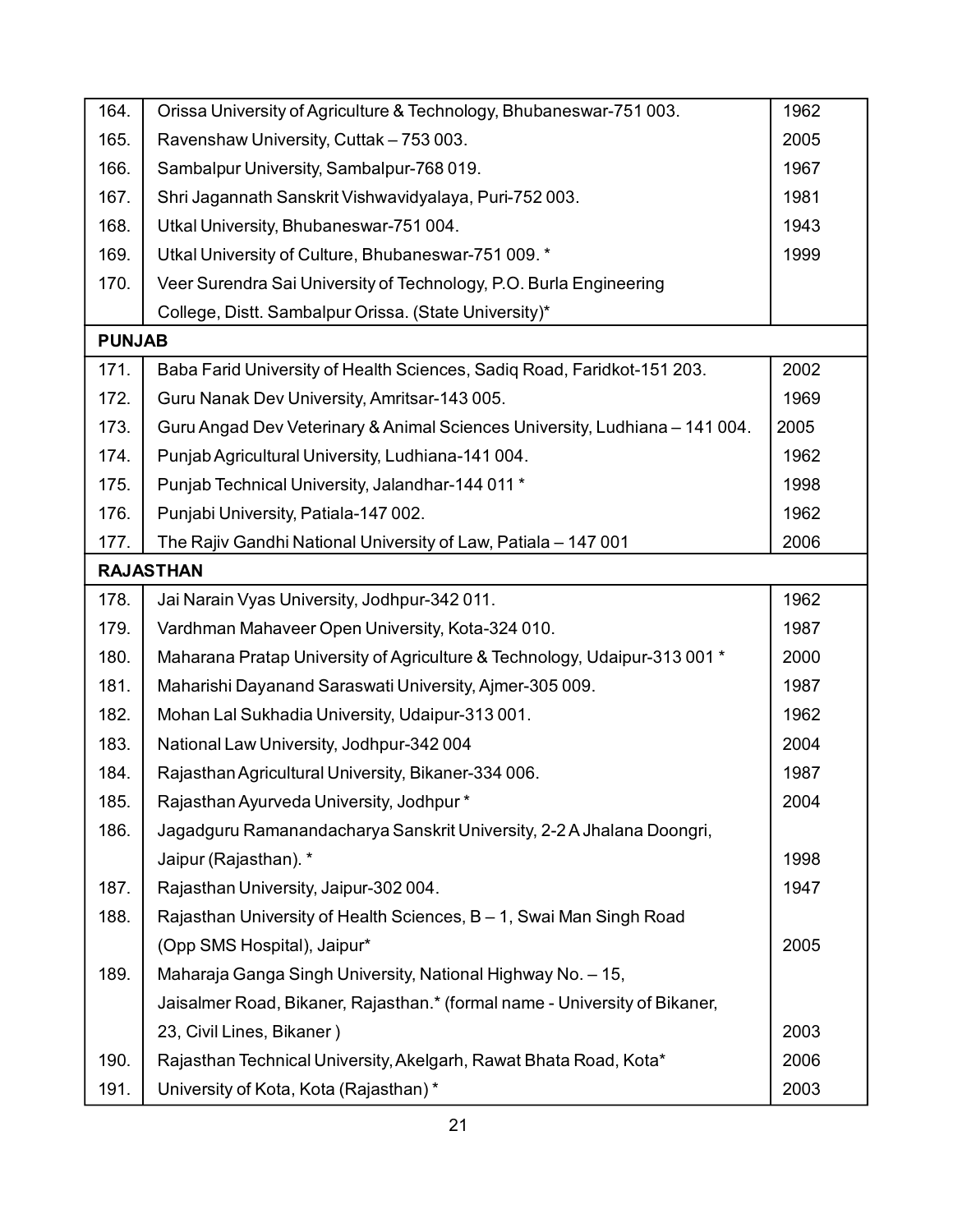| <b>TAMILNADU</b> |                                                                               |      |
|------------------|-------------------------------------------------------------------------------|------|
| 192.             | Alagappa University, Alagappa Nagar, Karaikudi-630 003.                       | 1985 |
| 193.             | Anna University, Guindy, Chennai-600 025.*                                    | 2006 |
| 194.             | Anna University, Tiruchirapalli, Tamilnadu.*                                  | 2006 |
| 195.             | Anna University, GCT Campus, Thandagam Road,                                  |      |
|                  | Coimbarote - 641 013, Tamilnadu.*                                             | 2006 |
| 196.             | Anna University Tirunelveli, Tirunelveli, Tamilnadu*                          | 2006 |
| 197.             | Annamalai University, Annamalainagar-608 002.                                 | 1929 |
| 198.             | Anna University of Technology, Central Polytechnic Campus,                    |      |
|                  | Tharamani, Chennai - 600 113 Tamil Nadu. (State University)*                  | 2010 |
| 199.             | Bharathiar University, Coimbatore-641 046.                                    | 1982 |
| 200.             | Bharathidasan University, Tiruchirappalli-620 024.                            | 1982 |
| 201.             | Madras University, Chennai-600 005.                                           | 1857 |
| 202.             | Madurai Kamraj University, Madurai-625 021.                                   | 1965 |
| 203.             | Manonmaniam Sundarnar University, Thirunelveli-627 12.                        | 1992 |
| 204.             | Mother Teresa Women's University, Kodaikanal-624 102.                         | 1984 |
| 205.             | Periyar University, Salem-636 011.                                            | 1998 |
| 206.             | Tamil University, Thanjavur-613 005.                                          | 1981 |
| 207.             | Tamilnadu Agricultural University, Combatore-641 003.                         | 1971 |
| 208.             | Tamil Nadu Open University, Directorate of Technical Education Campus,        |      |
|                  | Guindy, Chennai-600 025*.                                                     | 2004 |
| 209.             | Tamilnadu Dr. Ambedkar Law University, Chennai-600 028.                       | 1998 |
| 210.             | Tamilnadu Dr. M.G.R. Medical University, Anna Salai, Chennai-600 032.         | 1989 |
| 211.             | Tamilnadu Physical Education and Sports University, 8th Floor,                |      |
|                  | EVA Sampat Maaligai, College Road, Chennai*                                   | 2005 |
| 212.             | Tamilnadu Veterinary & Animal Sciences University, Chennai-600 051.           | 1990 |
| 213.             | Thiruvalluvar University, Fort, Vellore-632 004. *                            | 2003 |
| 214.             | Tamil Nadu Teacher Education University, Kamarajar Salai, Chennai - 600 005.* | 2008 |
|                  | <b>UTTAR PRADESH</b>                                                          |      |
| 215.             | Bundelkhand University, Jhansi-284 128.                                       | 1975 |
| 216.             | Chandra Shekhar Azad University of Agriculture & Technology, Kanpur-208 002.  | 1974 |
| 217.             | Chatrapati Sahuji Maharaj Kanpur University, Kanpur-208 024.                  | 1965 |
| 218.             | Choudhary Charan Singh University, Meerut-250 005.                            | 1965 |
| 219.             | Deen Dayal Upadhyay Gorakhpur University, Gorakhpur-273 009.                  | 1957 |
| 220.             | Dr Ram Manohar Lohia Awadh University, Faizabad-224 001.                      | 1975 |
|                  |                                                                               |      |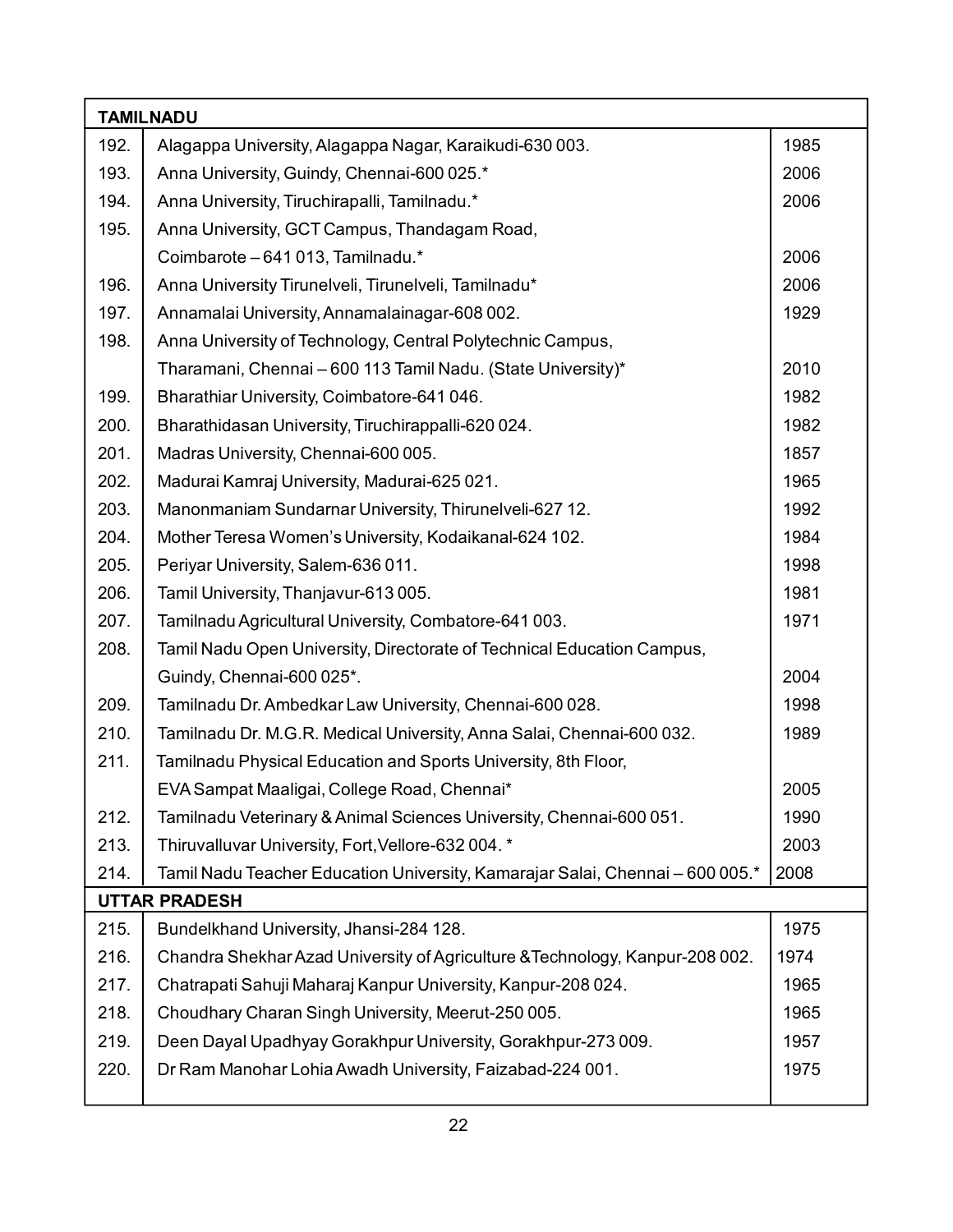| 221. | Dr. Ram Manohar Lohiya National Law University, Sector-D-1, L.D.'A',     |      |
|------|--------------------------------------------------------------------------|------|
|      | Kanpur Road Scheme, Lucknow.*                                            | 2005 |
| 222. | Dr. Shukantla Mishra Uttar Pradesh Viklang Vishwavidyalaya,              |      |
|      | Lucknow, Uttar Pradesh*                                                  | 2008 |
| 223. | Dr. B.R. Ambedkar University, Agra-282 004.                              | 1927 |
| 224. | Gautam Buddha University, Greater Noida, District-Gautam Budh Nagar,     |      |
|      | Uttar Pradesh - 201 308*                                                 | 2002 |
| 225. | King Georges Medical University, Lucknow-226 003.*                       | 2004 |
| 226. | Lucknow University, Lucknow-226 007.                                     | 1921 |
| 227. | M.J.P.Rohilkhand University, Bareilly-243 006.                           | 1975 |
| 228. | Mahatma Gandhi Kashi Vidyapeeth, Varanasi-221 002.                       | 1974 |
| 229. | Narendra Deo University of Agriculture & Technology, Faizabad-224 229.   | 1974 |
| 230. | Sampurnanand Sanskrit Vishwavidyalaya, Varanasi-221 002.                 | 1958 |
| 231. | Sardar Vallabh Bhai Patel University of Agriculture & Technology,        |      |
|      | Meerut-250 110 (U.P). *                                                  | 2004 |
| 232. | U.P. King George's University of Dental Science, Lucknow-226 003* (U.P). | 2004 |
| 233. | U.P. Rajarshi Tandon Open University, 17, Maharshi Dayanand Marg,        |      |
|      | (Thornhill Road), Allahabad-211 001 (U.P)*.                              | 2004 |
| 234. | Uttar Pradesh Technical University, Sitapur Road, Lucknow 226 021. *     | 2001 |
| 235. | Veer Bahadur Singh Purvanchal University, Jaunpur-222 002.               | 1987 |
|      | <b>UTTARAKHAND</b>                                                       |      |
| 236. | Doon University, Campus Office, 388/2, Indira Nagar Dehradun.            | 2005 |
| 237. | G.B. Pant University of Agriculture and Technology, Pantnagar-263 145.   | 1960 |
| 238. | Kumaun University, Nainital-263 001.                                     | 1973 |
| 239. | Uttaranchal Sanskrit University, Hardwar-249 401 (Uttranchal).*          | 2005 |
| 240. | Uttrakhand Technical University, A-12, Saraswati Vihar, Lover Aghoewala, |      |
|      | Post-Dhalanwala, Dehradun, Uttrakhand*                                   | 2008 |
|      | <b>WEST BENGAL</b>                                                       |      |
| 241. | Aliah University, Kolkata, West Bengal.*                                 | 2007 |
| 242. | Bidhan Chandra Krishi Vishwavidyalaya, Mohanpur, Nadia-741 252.          | 1974 |
| 243. | Burdwan University, Rajbati, Burdwan-713 104.                            | 1960 |
| 244. | Calcutta University, Kolkata-700 073.                                    | 1857 |
| 245. | Jadavpur University, Calcutta-700 032.                                   | 1955 |
| 246. | Gaur Banga University, Rabindra Avenue, Malda College Campus,            |      |
|      | P.O. & Dist-Malda - 732 101.*                                            | 2007 |
| 247. | Kalyani University, Kalyani-741 235.                                     | 1960 |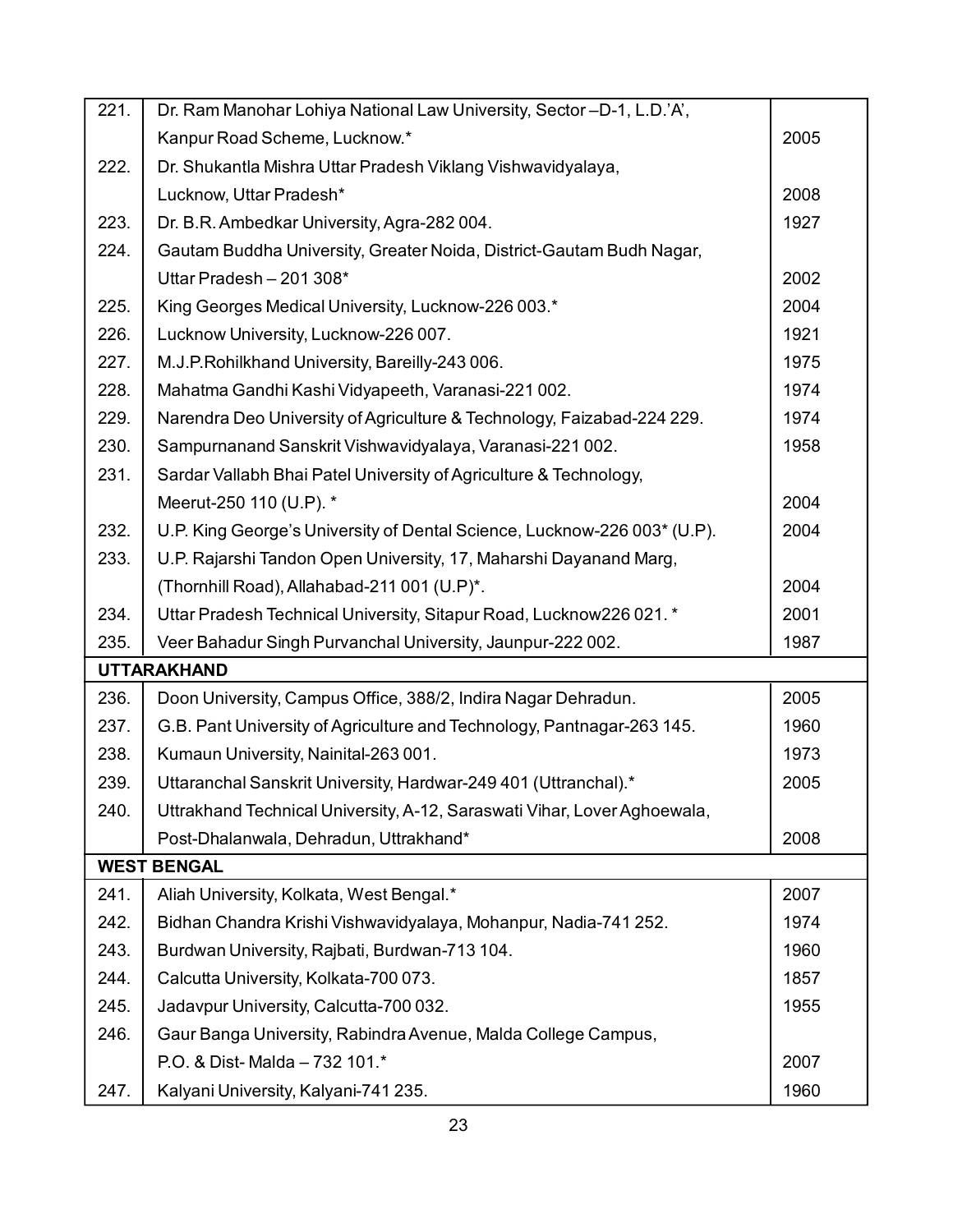| 248. | North Bengal University, Raja Ram Mohanpur, Darjeeling-734 430.                | 1962 |
|------|--------------------------------------------------------------------------------|------|
| 249. | Netaji Subhash Open University, Kolkata-700 020. *                             | 1997 |
| 250. | Presidency University, 86/1 College Street, Kolkata - 700 073, West Bengal*    | 2010 |
| 251. | Rabindra Bharati University, Kolkata-700 050.                                  | 1962 |
| 252. | Sidho-Kanho-Birsha University, Paribesh Bhawan, 10A, Block - LA, Sector - III, |      |
|      | Salt Lake, Kolkata - 700 098.                                                  | 2010 |
| 253. | The Bengal Engineering & Science University, Shibpur, Howrah-711 103.          |      |
|      | (converted from Deemed University to State University)                         | 2004 |
| 254. | The West Bengal National University of Juridical Science, NUJS Bhava,          |      |
|      | 12 LB Block, Sector-III, Salt Lake City, Kolkata.                              | 2004 |
| 255. | The West Bengal University of Health Sciences, DD-36, Sector-1, Salt Lake,     |      |
|      | Kolkata-700 064*.                                                              | 2002 |
| 256. | Uttar Banga Krishi Vishwavidyalaya, District-Cooch Behar-736 165. *            | 2001 |
| 257. | Vidya Sagar University, Midnapore-721 102.                                     | 1981 |
| 258. | West Bengal University of Animal and Fishery Sciences, Belgachia,              |      |
|      | Kolkata-700 037. *                                                             | 1995 |
| 259. | West Bengal University of Technology, BF-142, Salt Lake, Kolkata-700091        | 2001 |
| 260. | West Bengal State University, Barasat Govt. College, Annexe Building,          |      |
|      | 10, KNC Road, Kolkata- 700 124.*                                               | 2007 |
|      | <b>NCT OF DELHI</b>                                                            |      |
| 261. | Bharat Ratna Dr. B.R. Ambedkar University, IIT Campus Plot No. 13,             |      |
|      | Sector - 9, Dwarka, New Delhi - 110 075*                                       | 2007 |
| 262. | Delhi Technological University, Shahbad Daultapur, Bawana Road,                |      |
|      | Delhi (State University)*                                                      | 2009 |
| 263. | Guru Gobind Singh Indraprastha Vishwavidyalaya, Kashmere Gate,                 |      |
|      | Delhi-110 006.                                                                 | 1998 |
| 264. | Indraprastha Institute of Information Technology, NSIT Campus,                 |      |
|      | Azad Hind Fauz Marg, Sector - 3, Dwarka, New Delhi.*                           | 2008 |
| 265. | National Law University, Sector, 14, Dwarka, New Delhi.                        | 2008 |
|      | <b>NCT OF CHANDIGARH</b>                                                       |      |
| 266. | Punjab University, Chandigarh-160 014.                                         | 1947 |

**\* (Not declared fit to receive Central/UGC assistance under Section 12 (B) of the UGC Act-1956** ).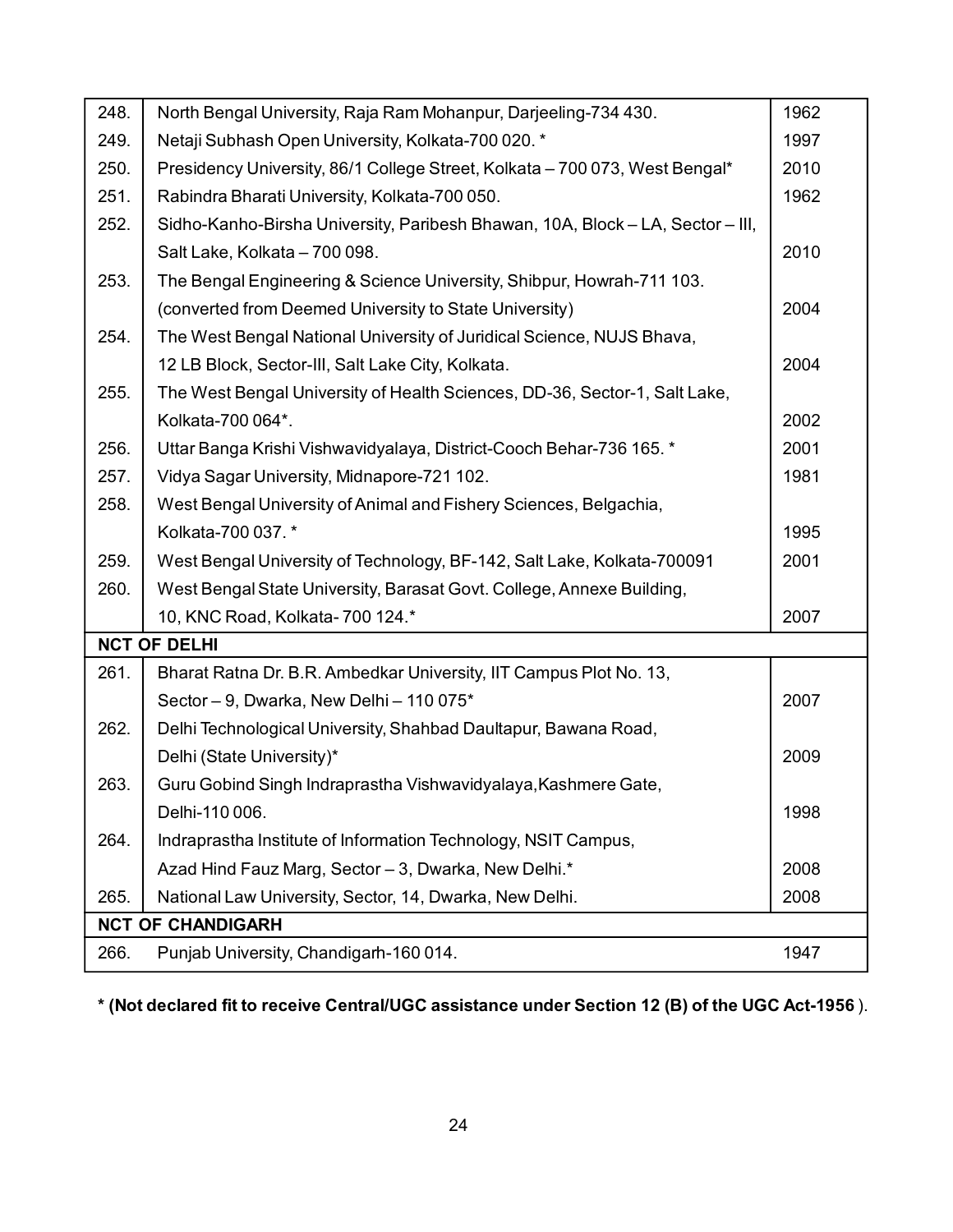# **Deemed Universities**

List of Institutions which have been declared as Deemed to be Universities under section 3 of the UGC Act 1956 by Ministry of Human Resource Development, Government of India, along with their MHRD/ UGC approved Off-Campus(s)/ Institution(s) under Ambit/Off-Shore Campus(s)

| Sr. | <b>Deemed University</b>                                                 | Year of              |
|-----|--------------------------------------------------------------------------|----------------------|
| No. |                                                                          | <b>Establishment</b> |
|     | <b>ANDHRA PRADESH</b>                                                    |                      |
| 1.  | Gandhi Institute of Technology and Management (GITAM) Gandhi             | 13.08.2007           |
|     | Nagar Campus, Rushikonda, Visakhapatnam-530 045 A.P.                     |                      |
| 2.  | International Institute of Information Technology                        |                      |
|     | Survey No. 25, Gachibowli, Ranga Reddy District, Hyderabad-500 032       |                      |
|     | Andhra Pradesh                                                           | 21.8.2001            |
| 3.  | Rashtriya Sanskrit Vidyapeeth                                            |                      |
|     | Tirupati-517 507 A.P.                                                    | 16.11.1987           |
| 4.  | Sri Sathya Sai Institute of Higher Learning                              |                      |
|     | Prasanthinilayam-515 134, District-Ananthpur A.P.                        | 10.11.1981           |
| 5.  | ICFAI Foundation for Higher Education Hyderabad A.P.                     | 16.12.2008           |
| 6.  | Vignan's Foundation of Science, Technology & Research                    |                      |
|     | Vallmudi, Guntur Distt A.P.                                              |                      |
| 7.  | Koneru Lakshmaiah Education Foundation Kunchanapalli Post,               |                      |
|     | Vaddswaram Guntur District, Andhra Pradesh                               |                      |
|     | <b>ARUNACHAL PRADESH</b>                                                 |                      |
| 8.  | North Eastern Regional Institute of Science & Technology                 |                      |
|     | Nirjuli, Itanagar, Dist - Papum Pare- 791 109 Arunachal Pradesh          |                      |
|     | <b>BIHAR</b>                                                             |                      |
| 9.  | Bihar Yoga Bharati Ganga Darshan, Fort, Munger-811 201, Bihar            | 7.06.2000            |
| 10. | Nava Nalanda Mahavihara Nalanda - 803 111 (Bihar)                        | 13.11.2006           |
|     | <b>CHANDIGARH</b>                                                        |                      |
| 11. | <b>Punjab Engineering College</b>                                        |                      |
|     | Sector -12-160 012 Chandigarh                                            | 16.10.2003           |
|     | <b>DELHI</b>                                                             |                      |
| 12. | Indian Agricultural Research Institute, Pusa-110 012 New Delhi           | 1958                 |
| 13. | Indian Institute of Foreign Trade B-21, Qutub Institutional Area-110 016 |                      |
|     | New Delhi                                                                | 20.05.2002           |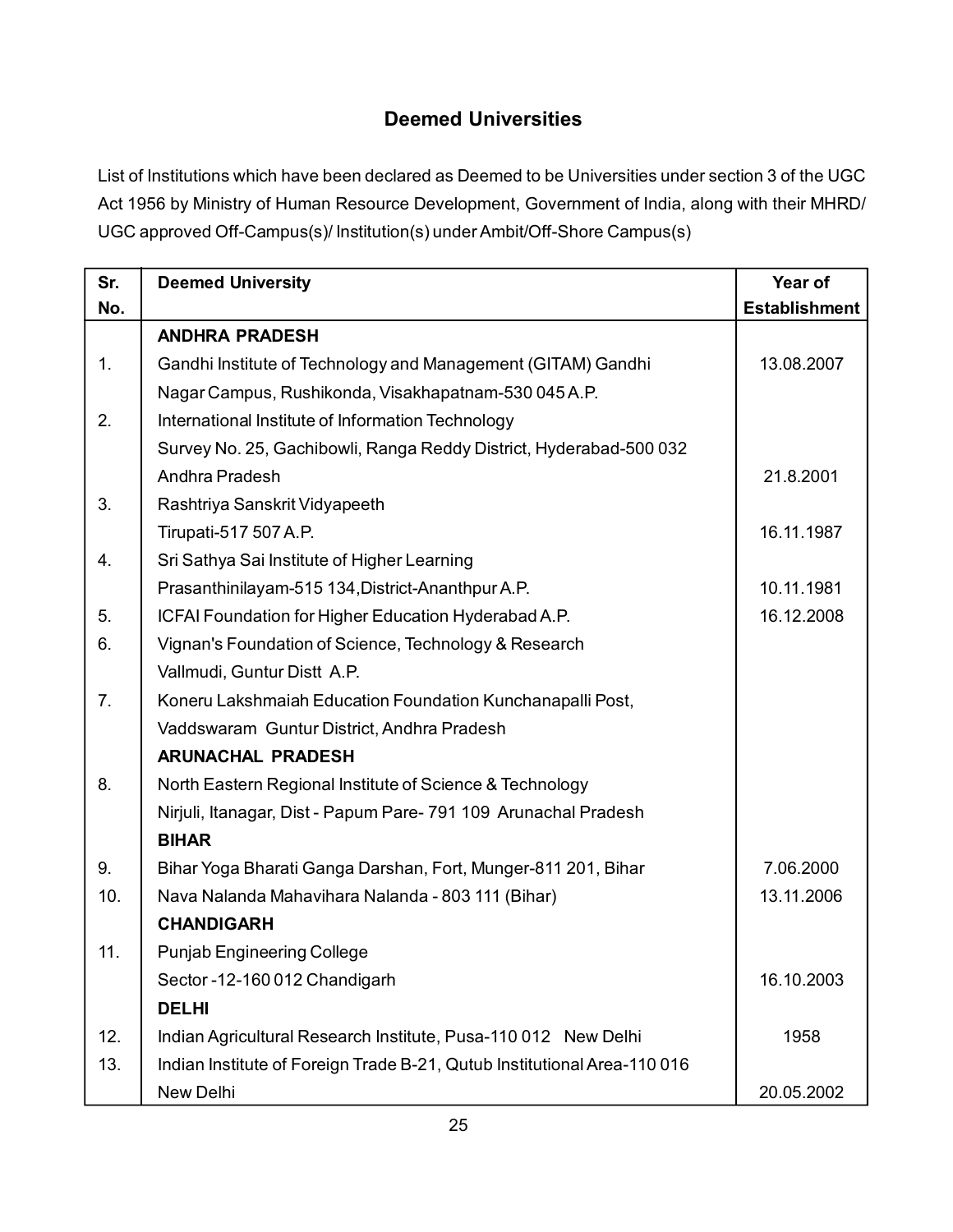| 14. | Indian Law Institute Bhagwandas Road-110 001                                |            |
|-----|-----------------------------------------------------------------------------|------------|
|     | New Delhi                                                                   | 29-10-2004 |
| 15. | Jamia Hamdard Hamdard Nagar-110 062, New Delhi                              | 10.05.1989 |
| 16. | National Museum Institute of History of Art, Conservation and               |            |
|     | Musicology, National Museum Janpath-110 011, New Delhi                      | 28.04.1989 |
| 17. | National School of Drama, Bahawalpur House 1 Bhagwandas                     |            |
|     | Road-110 001, New Delhi                                                     | 11.03.2005 |
| 18. | National University of Educational Planning & Administration 17-B,          |            |
|     | Sri Aurbindo Marg-110 016. New Delhi                                        | 11.08.2006 |
| 19. | Rashtriya Sanskrit Sansthana 56, 57, Institutional Area, Janakpuri-110 058. |            |
|     | New Delhi                                                                   | 7.05.2002  |
| 20. | School of Planning & Architecture Indraprashtha Estate, Block-B-110 002.    |            |
|     | New Delhi                                                                   | 1979       |
| 21. | Shri Lal Bahadur Shastri Rashtriya Sanskrit Vidyapith Qutub Institutional   |            |
|     | Area-110 016 New Delhi                                                      | 16.11.1987 |
| 22. | TERI School of Advanced Studies Darbari Seth Block, Habitat Place,          |            |
|     | Lodhi Road-110 003. New Delhi                                               | 5.10.1999  |
| 23. | Institute of Liver and Biliary Sciences(ILBS) D1, Vasant Kunj,              |            |
|     | New Delhi - 110070 . New Delhi                                              | 24.06.2009 |
|     | <b>GUJRAT</b>                                                               |            |
| 24. | Gujarat Vidyapith PO Navjivan, Ashram Road, Ahmedabad-380 014               |            |
|     | Gujarat                                                                     | 16.07.1963 |
| 25. | Sumandeep Vidyapeeth Village - Piparia, Taluka Vaghodia,                    |            |
|     | District - Vadodara Gujarat                                                 | 17.01.2007 |
|     | <b>HARYANA</b>                                                              |            |
| 26. | Maharishi Markandeshwar University Mullana, Ambala Haryana                  | 12.06.2007 |
| 27. | National Brain Research Centre S.C.O. 5, 6, 7, Sector 15 (2),               |            |
|     | NH 8, Gurgaon -122 050. Haryana                                             | 20.05.2002 |
| 28. | National Dairy Research Institute Karnal-132 001, Haryana                   | 28.03.1989 |
| 29. | Manav Rachna International University Faridabad, Haryana                    | 21.10.2008 |
| 30. | Lingaya's University Nachauli, Old Faridabad, Jasana Road                   |            |
|     | Faridabad, Haryana                                                          | 05.01.2005 |
|     | <b>JHARKHAND</b>                                                            |            |
| 31. | Birla Institute of Technology Mesra, Ranchi-835 215, Jharkhand              | 28.08.1986 |
| 32. | Indian School of Mines Dhanbad-826 004, Jharkhand                           | 18.09.1967 |
|     |                                                                             |            |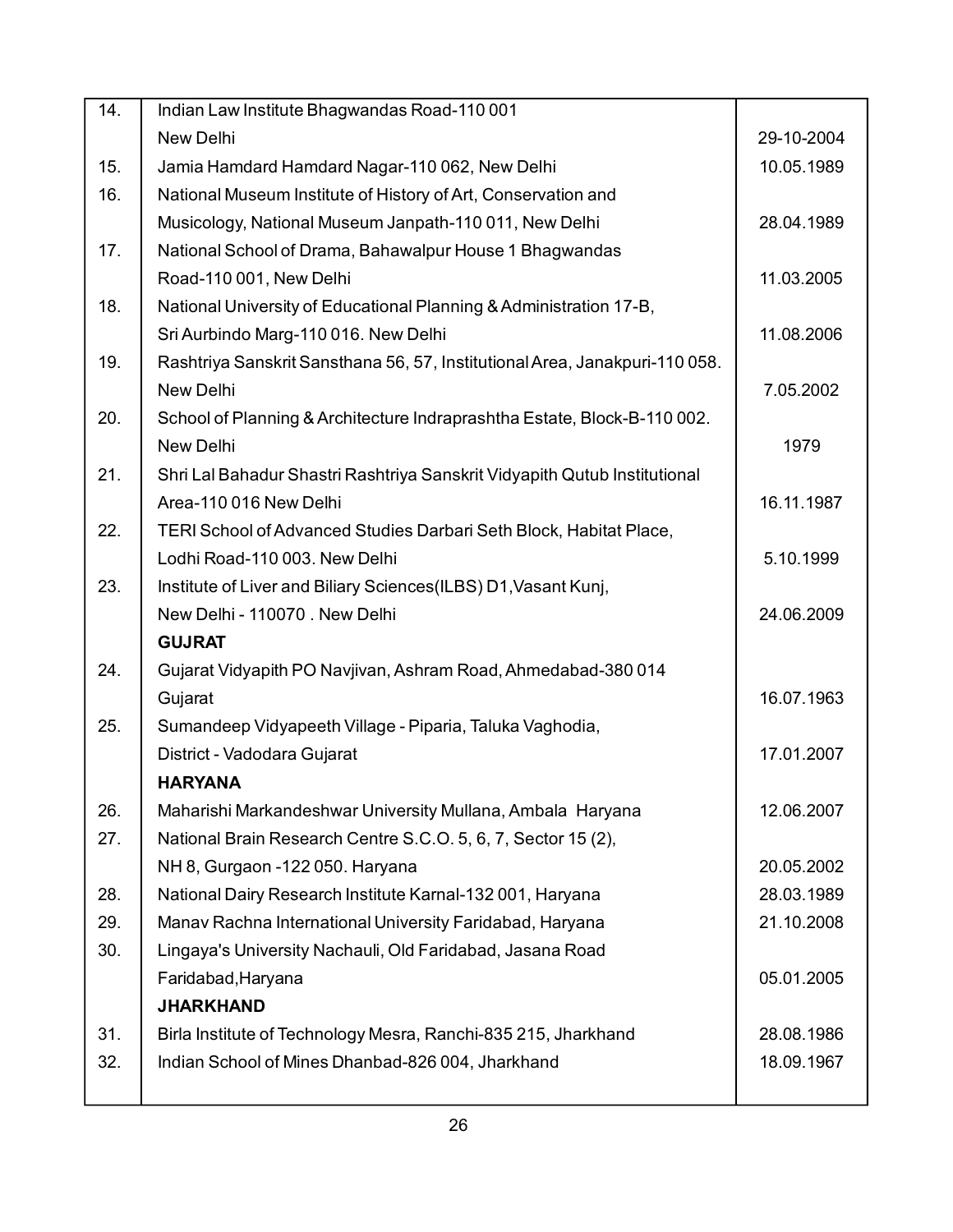|     | <b>KARNATAKA</b>                                                         |            |
|-----|--------------------------------------------------------------------------|------------|
| 33. | B.L.D.E. University, Bijapur, Karnataka                                  | 29.02.2008 |
| 34. | Indian Institute of Science, Bangalore-560 012, Karnataka                | 12.05.1958 |
| 35. | International Institute of Information Technology, 26/c, Opp.            |            |
|     | Infosys (Gate - 1), Electronic City, Hosur Road, Bangalore-560 100       | 28.02.2005 |
|     | Karnataka                                                                |            |
| 36. | Jagadguru Sri Shivarathreeswara University Jagadguru                     |            |
|     | Dr. Sri Shivarathri Rajendra Circle, Ramanuja Road, Mysore-570 004       | 28.05.2008 |
|     | Karnataka                                                                |            |
| 37. | Jawaharlal Nehru Centre for Advanced Scientific Research                 |            |
|     | Jakkur Campus, Jakkur, Bangalore-560 064, Karnataka                      | 17.08.2002 |
| 38. | K.L.E. Academy of Higher Education and Research                          |            |
|     | J.N.Medical College Campus, Belgaum (Karnataka)                          | 13.4.2006  |
| 39. | Manipal Academy of Higher Education, Madhav Nagar, Udupi,                |            |
|     | Manipal-576 104, Karnataka                                               | 1.06.1993  |
| 40. | National Institute of Mental Health & Neuro Sciences, Post Box No. 2900, |            |
|     | Hosur Road, Bangalore-560 029, Karnataka                                 | 14.11.1994 |
| 41. | NITTE University, Mangalore 575 003, Karnataka                           | 04.06.2008 |
| 42. | Sri Devraj Urs Academy of Higher Education and Research                  |            |
|     | B. H. Road, Tamaka, Kolar-563 101, Karnataka                             | 25.05.2007 |
| 43. | Sri Siddhartha Academy of Higher Education Tumkur district-572 102       |            |
|     | Karnataka                                                                | 30.05.2008 |
| 44. | Swami Vivekananda Yoga Anusandhana Samsthana No. 9,                      |            |
|     | Appajappa Agrahara, Chamarajpet, Bangalore-560 018 Karnataka             | 8.05.2002  |
| 45. | Yenepoya University, Mangalore, Karnataka                                | 27.02.2008 |
| 46. | Christ University, Hosur Road, Bangalore-560 029, Karnataka              | 22.07.2008 |
| 47. | Jain University, V.V. Puram, Bangalore, Karnataka                        | 19.12.2008 |
|     | <b>KERALA</b>                                                            |            |
| 48. | Kerala Kalamandalam, Vallathol Nagar, Cheruthuruthy - 679 531,           |            |
|     | via Thrissur, Kerala                                                     | 14.3.2006  |
| 49. | Indian Institute of Space Science and Technology,                        |            |
|     | Thiruvananthapuram - 695 022, Kerala                                     | 03.07.2008 |
|     | <b>MADHYA PRADESH</b>                                                    |            |
| 50. | Indian Institute of Information Technology and Management,               |            |
|     | Gola Ka Mandir, Gwalior-474 005, M.P.                                    | 26.03.2001 |
| 51. | Lakshmibai National Institute of Physical Education, Shakti Nagar,       |            |
|     | Gwalior-474 002, M.P.                                                    | 21.09.1995 |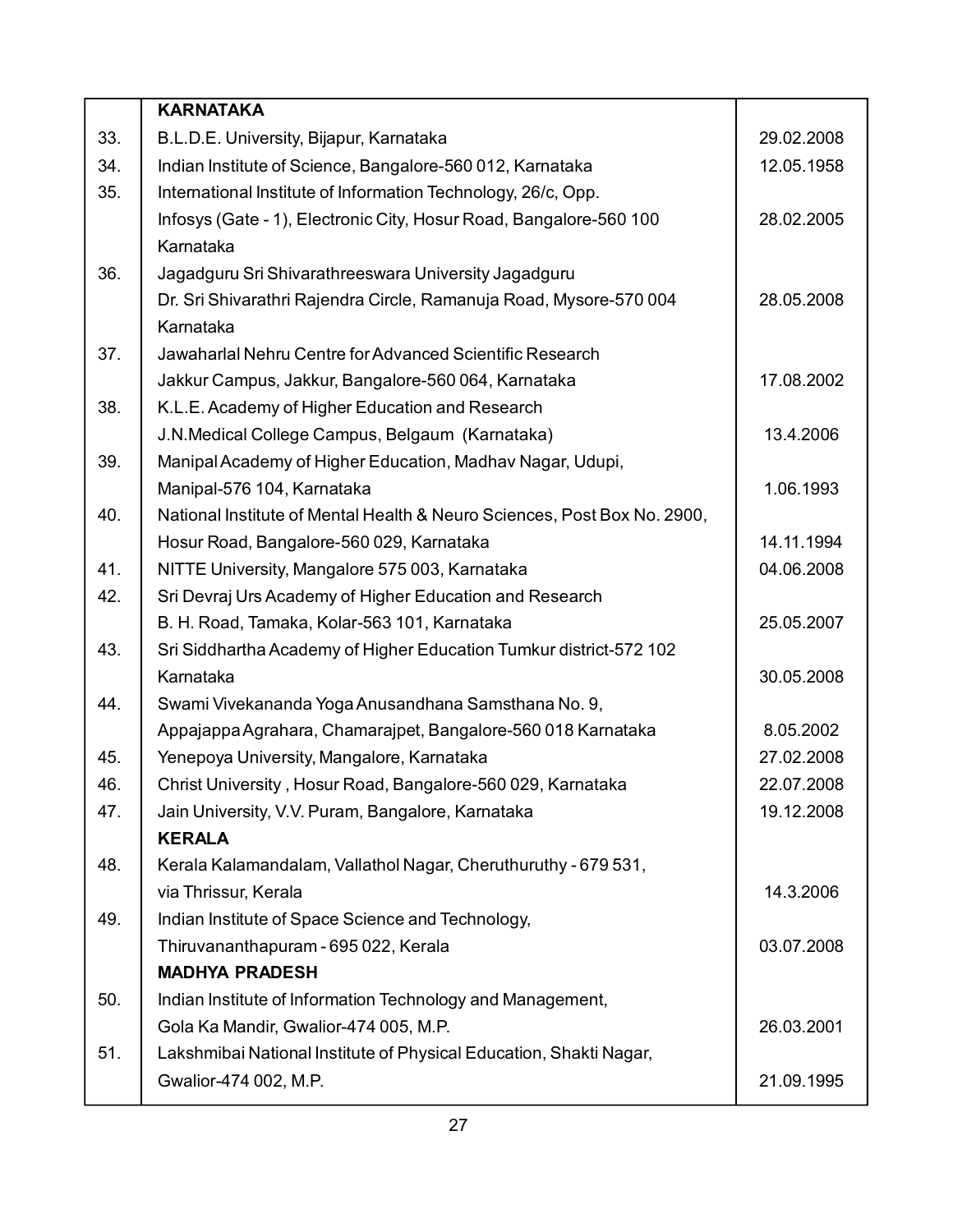| 52. | Pandit Dwarka Prasad Mishra Indian Institute of Information                |            |
|-----|----------------------------------------------------------------------------|------------|
|     | Technology, Design & Manufacturing (PDPM-IIITDM)                           | 24.06.2009 |
|     | IT Bhawan, Government Engineering College, Jabalpur                        |            |
|     | Madhya Pradesh.                                                            |            |
|     | <b>MAHARASHTRA</b>                                                         |            |
| 53. | Bharati Vidyapeeth, Bharati Vidyapeeth Bhawan, Lal Bahadur                 |            |
|     | Shastri Marg, Pune-411 030, Maharashtra                                    | 26.04.1996 |
| 54. | Central Institute of Fisheries Education, Fisheries University Road,       |            |
|     | 7 Bungalows, Andheri West, Mumbai-400 061, Maharashtra                     | 27.03.1989 |
| 55. | D.Y. Patil Educational Society, Line Bazar, Kasaba, Bavada,                |            |
|     | Kolhapur-416 006 (Maharashtra)                                             | 31.5.2005  |
| 56. | Datta Meghe Institute of Medical Sciences, Atrey Layout, Pratap Nagar,     |            |
|     | Nagpur-440 022 (Maharashtra)                                               | 24.05.2005 |
| 57. | Deccan College Postgraduate & Research Institute, Pune-411 006             |            |
|     | Maharashtra                                                                | 5.03.1990  |
| 58. | Dr. D.Y. Patil Vidyapeeth, Sant Tukaram Nagar, Pimpri, Pune-411 018        |            |
|     | Maharashtra                                                                | 11.01.2003 |
| 59. | Gokhale Institute of Politics & Economics, BMC College Road,               |            |
|     | Deccan Gymkhana, Pune-411 004, Maharashtra                                 | 07.05.1993 |
| 60. | Homi Bhabha National Institute, Regd. Office: Knowledge Management         |            |
|     | Group, Bhabha Atomic Research Centre, Central Complex,                     |            |
|     | Mumbai-400 085, Maharashtra                                                | 03.06.2005 |
| 61. | Indira Gandhi Institute of Development Research General Vaidya Marg,       |            |
|     | Santosh Nagar, Goregaon East, Mumbai-400 065, Maharashtra                  | 5.12.1995  |
| 62. | Institute of Armament Technology, Girinagar, Pune-411 025, Maharashtra     | 10.09.1999 |
| 63. | International Institute for Population Sciences, Govandi Station Road,     |            |
|     | Deonar, Mumbai-400 088, Maharashtra                                        | 31.07.1985 |
| 64. | Krishna Institute of Medical Sciences, Malka Pur, Karad, Distt. Satara-415 |            |
|     | (M.S)                                                                      | 24.05.2005 |
| 65. | MGM Institute of Health Sciences, MGM Campus, Sector-18,                   |            |
|     | Kamothe, Navi Mumbai-410 209, (M.S.)                                       | 30-08-2006 |
| 66. | Narsee Monjee Institute of Management Studies VL Mehta Road,               |            |
|     | Vile Parle West, Mumbai-400 056, Maharashtra                               | 13.01.2003 |
|     |                                                                            |            |
| 67. | Padmashree Dr. D.Y. Patl Vidyapeeth, Vidya Nagar, Sector 7,                |            |
|     | Nerul, Navi Mumbai-400 706, Maharashtra                                    | 20.06.2002 |
|     |                                                                            |            |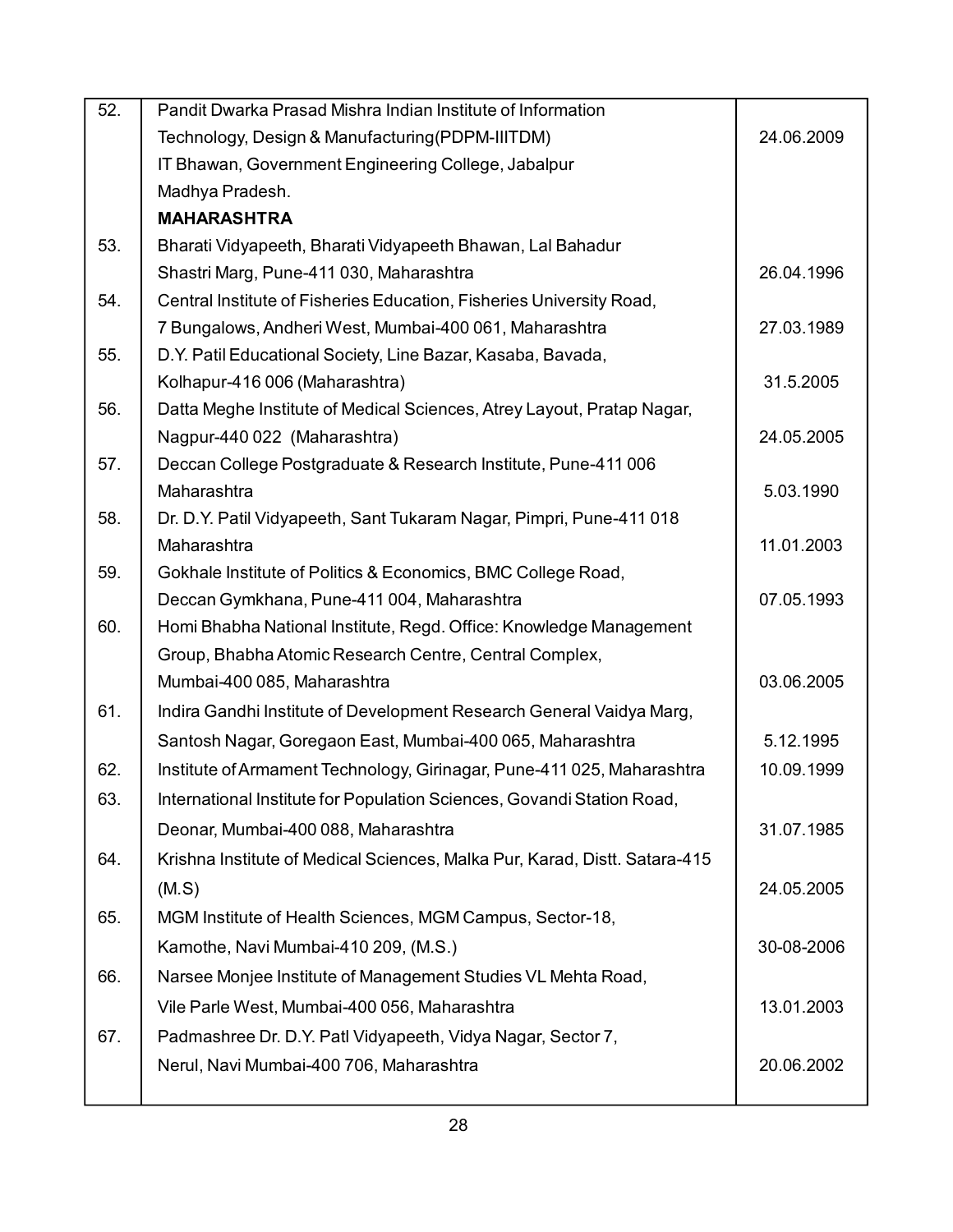| 68. | Pravara Institute of Medical Sciences, P.O.-Loni BK-413 736,                 |            |
|-----|------------------------------------------------------------------------------|------------|
|     | District Ahmednagar, Maharashtra                                             | 29.09.2003 |
| 69. | SYMBIOSIS International University, Senapati Bapat Road, Pune-411 004        |            |
|     | Maharashtra                                                                  | 6.05.2002  |
| 70. | Tata Institute of Fundamental Research, Homi Bhabha Road,                    |            |
|     | Mumbai-400 005, Maharashtra                                                  | 7.05.2002  |
| 71. | Tata Institute of Social Sciences, VN Purav Marg, Deonar, Mumbai-400 088     |            |
|     | Maharashtra                                                                  | 29.04.1964 |
| 72. | Tilak Maharashtra Vidyapeeth, Vidyapeeth Bhawan, Gultekedi, Pune-411 037     |            |
|     | Maharashtra                                                                  | 28.04.1987 |
| 73. | Institute of Chemical Technology, Matunga, Mumbai, Maharashtra               | 28.04.1987 |
|     | <b>ORISSA</b>                                                                |            |
| 74. | Kalinga Insitute of Industrial Technology, AT/PO KIIT Patia, Khurda,         |            |
|     | Bhubaneshwar-751 024, Orissa                                                 | 26.06.2002 |
| 75. | Shiksha 'O' Anusandhan, 224, Dharmavihar, Khandagiri,                        |            |
|     | Bhubaneswar- 751 030, Orissa                                                 | 17.07.2007 |
|     | <b>PUNJAB</b>                                                                |            |
| 76. | Sant Longowal Institute of Engineering and Technology (SLIET)                |            |
|     | Longowal, District Sangrur 148 106, Punjab                                   | 10.04.2007 |
| 77. | Thapar Institute of Engineering & Technology, Thapar Technology              |            |
|     | Campus, Bhadson Road, Patiala-147 004, Punjab                                | 30.12.1985 |
|     | <b>PONDICHERRY</b>                                                           |            |
| 78. | Sri Balaji Vidyapeeth, Mahatama Gandhi Medical College Campus,               |            |
|     | Pondy-Cuddalore Main Road, Pillaiyarkuppam - 607 402 Pondicherry             | 04.08.2008 |
|     | <b>RAJASTHAN</b>                                                             |            |
| 79. | Banasthali Vidyapith, Banasthali-304 022, Rajasthan                          | 25.10.1983 |
| 80. | Birla Institute of Technology & Science, Pilani-333 031, Rajasthan           | 27.06.1964 |
| 81. | Institute of Advanced Studies in Education, Gandhi Vidya Mandir,             |            |
|     | Sardarshahr - 331 401, Distt. Churu, Rajasthan                               | 25.06.2002 |
| 82. | Jain Vishva Bharati Institute, Box No. 6, Ladnun, Nagaur -341 306, Rajasthan | 20.03.1991 |
| 83. | Janardan Rai Nagar Rajasthan Vidyapeeth, Udaipur-331 401, Rajasthan          | 12.01.1987 |
| 84. | LNM Institute of Information Technology, Gram-Rupa ki Nagal, Post-Sumel,     |            |
|     | Via Kanota, Dist.-Jaipur-303 012 (Rajasthan)                                 | 3.2.2006   |
| 85. | I.I.S. University, Gurukul Marg, Mansarovar, Jaipur, (Rajasthan)             | 02-02-2009 |
| 86. | Mody Institute of Technology & Science, Lakshmangarh-33211, District Sikar   |            |
|     | Rajasthan                                                                    | 02-02-2004 |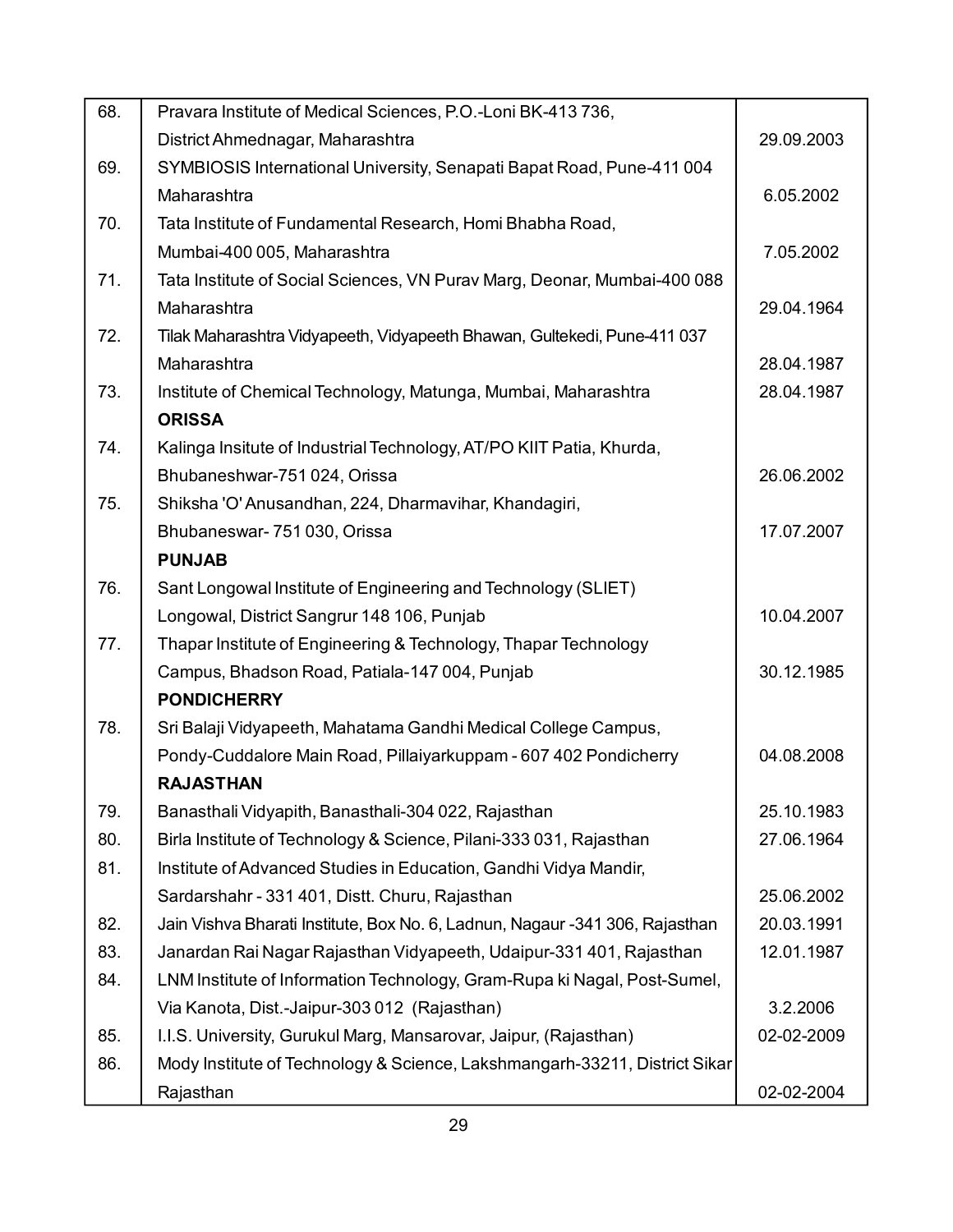|      | <b>TAMILNADU</b>                                                       |            |
|------|------------------------------------------------------------------------|------------|
| 87.  | Academy of Maritime Education and Training, 5107, H2, 2nd Avenue,      |            |
|      | 1st Floor, Anna Nagar, Chennai-600 0 40, Tamilnadu                     | 21.08.2007 |
| 88.  | Amrita Vishwa Vidyapeetham, Ettimadai Post, Coimbatore-641 105         |            |
|      | Tamilnadu                                                              | 13.01.2003 |
| 89.  | Avinashilingam Institute for Home Science & Higher Education for Women |            |
|      | Bharathi Park Road, Coimbatore-641 043, Tamilnadu                      | 8.06.1988  |
| 90.  | Bharath Institute of Higher Education & Research, 173, Agharam Road,   |            |
|      | Selaiyur, Chennai-600 073, Tamilnadu                                   | 4.07.2002  |
| 91.  | Chennai Mathematical Institute, Plot H1, SIPCOT IT Park, Padur Post,   |            |
|      | Siruseri-603 103, Chennai, (Tamilnadu)                                 | 15.12.2006 |
| 92.  | Gandhigram Rural Institute, Gandhigram, Dindigul -624 302, Tamilnadu   | 3.08.1976  |
| 93.  | Hindustan Institute of Technology and Science (HITS)                   |            |
|      | Padur, Old Mahabalipuram Road, Kelamballam, Kancheepuram District.     |            |
|      | (Tamilnadu)                                                            | 05.05.2008 |
| 94.  | Kalasalingam Academy of Research and Higher Education,                 |            |
|      | Anand Nagar, Krishnankoil, Virudhunagar-626 190, via Srivilliputhrur   |            |
|      | Tamilnadu.                                                             | 1984       |
| 95.  | Karunya Institute of Technology and Sciences, Karunya Nagar,           |            |
|      | Coimbatore-641 114 (Tamil Nadu).                                       | 23.06.2004 |
| 96.  | M.G.R. Educational and Research Institute, Periyar EVR Salai           |            |
|      | (NH 4 Highway), Maduravoyal, Chennai-600 095, Tamilnadu.               | 21.01.2003 |
| 97.  | Meenakshi Academy of Higher Education and Research, No. 12, Vembuli    |            |
|      | Amman Koil Street, West K.K. Nagar, Chennai-600 078, Tamilnadu.        | 31.03.2004 |
| 98.  | Periyar Maniammai Institute of Science & Technology (PMIST)            |            |
|      | Priyar Nagar, Vallam, Thanjavur -613 403, Tamil Nadu                   | 17.08.2007 |
| 99.  | Ponnaiyah Ramajayam Institute of Science & Technology (PRIST)          |            |
|      | Yagappa Chavadi, Thanjavur-614 904, Tamilnadu                          | 04.01.2008 |
| 100. | S.R.M Institute of Science and Technology, 2, Veerasamy Street,        |            |
|      | West Mambalam, Chennai-600 033, Tamilnadu                              | 2.08.2002  |
| 101. | Sathyabama Institute of Science and Technology Jappiaar Nagar,         |            |
|      | Old Mamallpuram Road, Chennai-600119, (T.N)                            | 16.07.2001 |
| 102. | Saveetha Institute of Medical and Technical Sciences, Post Box No. 6   |            |
|      | No. 162, Poonamalle High Road, Velappanchavadi, Chennai-600 077        | 18.03.2005 |
|      | (Tamil Nadu)                                                           |            |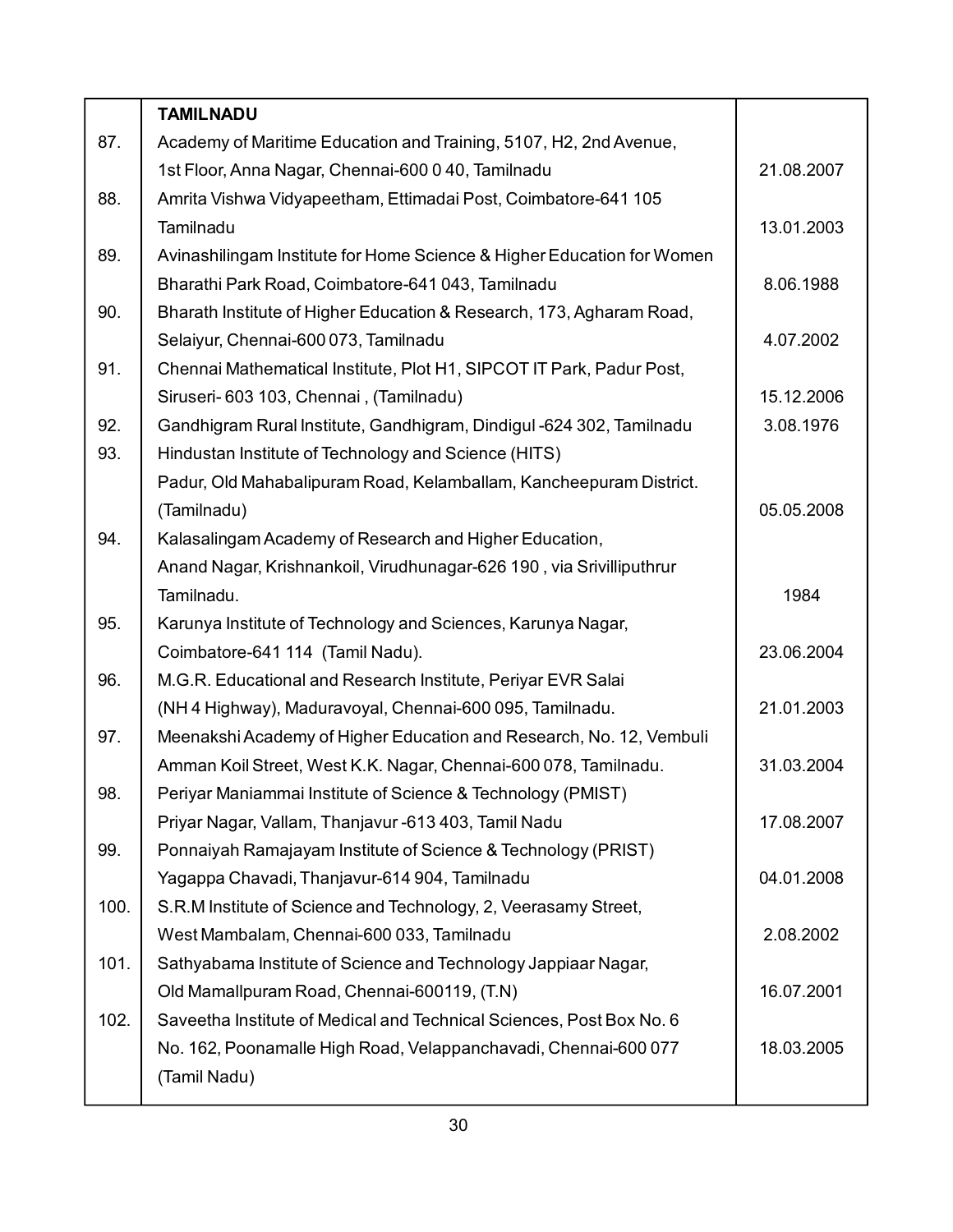| 103. | Shanmugha Arts, Science, Technology & Research Academy (SASTRA)               |            |
|------|-------------------------------------------------------------------------------|------------|
|      | Tirumalai Samudram, Thanjavur-613 402, Tamilnadu.                             | 26.04.2001 |
| 104. | Sri Chandrasekharendra Saraswathi Vishwa Mahavidyalaya,                       |            |
|      | Sri Jayendra Saraswathi Street, Enathur, Kancheepuram-631 561                 | 26.05.1993 |
|      | Tamilnadu.                                                                    |            |
| 105. | Sri Ramachandra Medical College and Research Institute,                       |            |
|      | 1, Ramachandra Nagar, Chennai-600 116., Tamilnadu                             | 29.09.1994 |
| 106. | St. Peter's Institute of Higher Education and Research, Chennai               |            |
|      | Tamilnadu.                                                                    | 26.05.2008 |
| 107. | Vel's Institute of Science, Technology & Advanced Studies (VISTAS)            |            |
|      | Pallavaram, Chennai, Tamilnadu                                                | 04.06.2008 |
| 108. | Vellore Institute of Technology, Vellore-632 014 (Tamilnadu).                 | 19.06.2001 |
| 109. | Vinayaka Mission Research Foundation, Sankari Mani Road,                      |            |
|      | NH 47, Ariyanoor, Salem-636 308, Tamilnadu.                                   | 1.03.2001  |
| 110. | Karpagam Academy of Higher Education, Pollachi Main Road, Coimbatore          |            |
|      | Tamilnadu.                                                                    | 25-08-2008 |
| 111. | Chettinad Academy of Research & Education (CARE), Padur,                      |            |
|      | Kelambakkam, Kancheepuram Distt., Tamilnadu.                                  | 04.08.2008 |
| 112. | Noorul Islam Center for Higher Education, Kumaracoil, Thuckalay,              |            |
|      | Distt. Kanyakumari - 629 175, Tamilnadu.                                      | 08.12.2008 |
| 113. | Rajiv Gandhi National Institute of Youth Development, Sriperumbudur - 602 105 |            |
|      | Tamilnadu.                                                                    | 23.10.2008 |
| 114. | Vel Tech Rangrajan Dr. Sagunthala R&D Institute of Science & Technology       |            |
|      | Chennai, Tamilnadu.                                                           | 15.10.2008 |
| 115. | B.S. Abdul Rahman Institute of Science & Technology, Vandalur,                |            |
|      | Kanchipuram Distt., Chennai, Tamilnadu.                                       |            |
|      | <b>UTTAR PRADESH</b>                                                          |            |
| 116. | Sam Higginbottom Institute of Agriculture, Technology & Sciences              |            |
|      | (Formerly Allahabad Agricultural Institute), Rewa Road, Allahabad - 211007    |            |
|      | Uttar Pradesh.                                                                | 15.03.2000 |
| 117. | Bhatkhande Music Institute, 1 Kaiser Bagh, Lucknow, Uttar Pradesh.            | 24.10.2000 |
| 118. | Central Institute of Higher Tibetan Studies, Sarnath, Varanasi-221 007        |            |
|      | <b>Uttar Pradesh</b>                                                          | 05.04.1988 |
| 119. | Dayalbagh Educational Institute, Dayalbagh, Agra-282 005                      |            |
|      | Uttar Pradesh.                                                                | 16.05.1981 |
|      |                                                                               |            |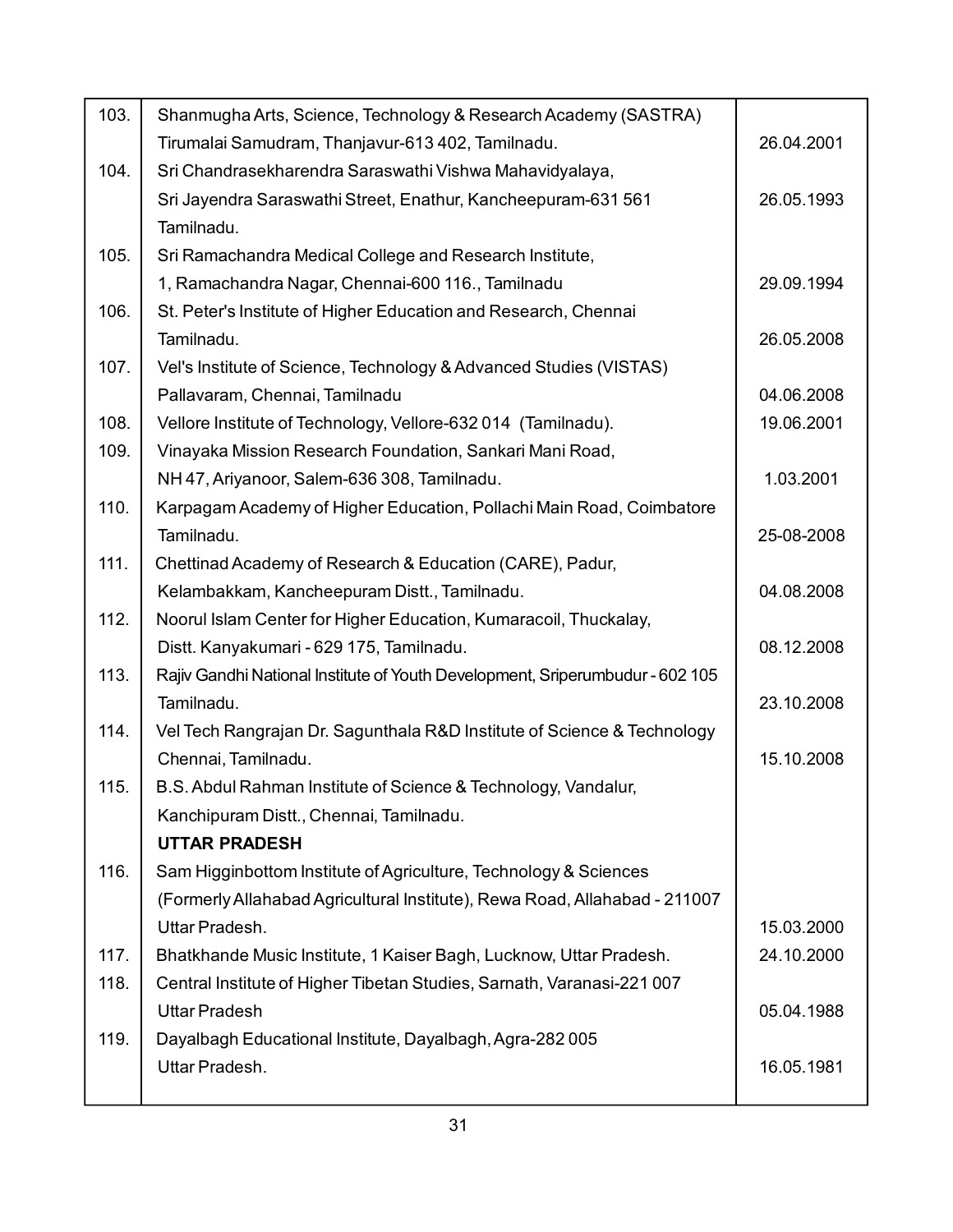| 120. | Indian Institute of Information Technology, Devghat, Jhalwa,               |            |
|------|----------------------------------------------------------------------------|------------|
|      | Allahabad-211 012, Uttar Pradesh.                                          | 4.08.2000  |
| 121. | Indian Veterinary Research Institute, Izatnagar-243 122, Uttar Pradesh.    | 16.11.1983 |
| 122. | Jaypee Institute of Information Technology, A-10, Sector-62, Noida-201 307 |            |
|      | Uttar Pradesh.                                                             | 1.11.2004  |
| 123. | Shobhit Institute of Engineering & Technology, Dulhera Marg,               |            |
|      | Roorkee Road, Meerut-250 010, Uttar Pradesh.                               | 08.11.2006 |
| 124. | Nehru Gram Bharati, Kotwa Jamunipur, Dubwali, Dt. Allahabad                |            |
|      | Uttar Pradesh.                                                             | 27-06-2008 |
| 125. | Santosh University, Santosh Nagar, Ghaziabad                               |            |
|      | Uttar Pradesh.                                                             | 27-06-2008 |
|      | <b>UTTRAKHAND</b>                                                          |            |
| 126. | Forest Research Institute, P.O. New Forest, Dehradun-248 006               |            |
|      | Uttrakhand.                                                                | 28.11.1991 |
| 127. | Gurukul Kangri Vishwavidyalaya, Haridwar-249 404, Uttrakhand.              | 19.06.1962 |
| 128. | HIHT University, Swami Rama Nagar, Jolly Grant, P.O. Doiwala, Dehradun     |            |
|      | Uttrakhand                                                                 | 6.06.2007  |
| 129. | Graphic Era University, Dehradun, Uttrakhand                               | 14.08.2008 |
|      | <b>WEST BENGAL</b>                                                         |            |
| 130. | Ramakrishna Mission Vivekananda Educational and Research Institute,        |            |
|      | P.O. Belur Math, Distt Howrah-711 202, West Bengal                         |            |
|      |                                                                            |            |

**Note :** All the Deemed Universityies can award degrees for courses which are offered at the time of conferment of the status of them and courses allied to the approved courses. The Deemed Universities can also award degrees for conventional/general degree programms leading to B.A./B.Com/B.Sc. or M.A./M.Sc.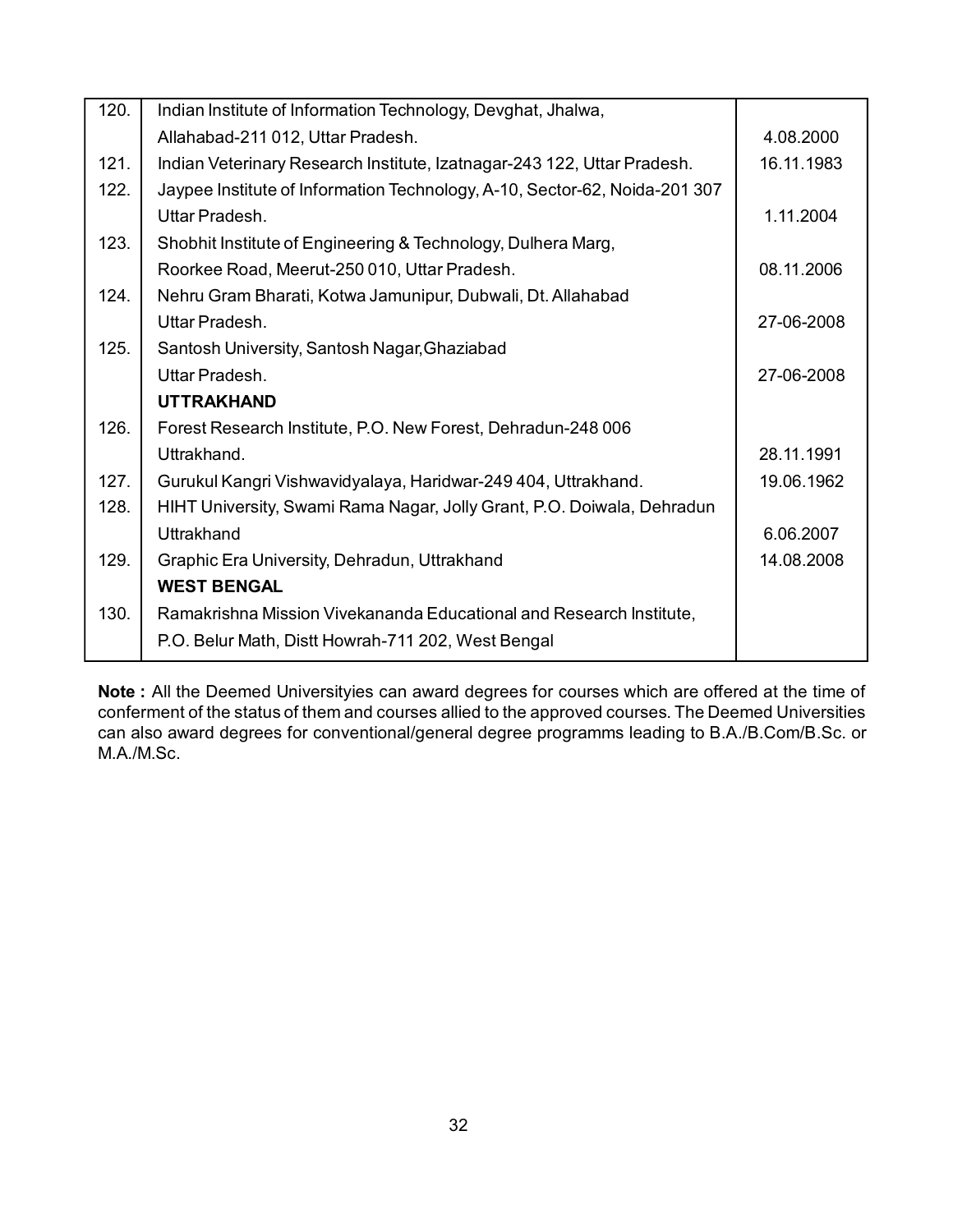## **Public Notice on Private Universities issued by UGC on 11.4.2011**

It has come to the notice of the University Grants Commission that some of the State Private Universities have affiliated colleges and started off-campus centre(s) in violation of the UGC (Establishment of and Maintenance of Standards in Private Universities) Regulation, 2003 and against the judgment of Honble Supreme Court in case of Prof. Yash Pal & Others vs. State of Chhattisgarh & Others. Some of these Universities are running these Centres on franchising basis also which is not allowed.

The public at large and the student community in particular are therefore informed that as per the information available with the UGC as on date, there are following 80 Private Universities established by the Acts of the Legislatures of different States:-

| Assam      | <b>Bihar</b> | Chhattisgarh            |
|------------|--------------|-------------------------|
| Gujarat    | Haryana      | <b>Himachal Pradesh</b> |
| Jharkhand  | Karnataka    | Madya Pradesh           |
| Meghalya   | Mizoram      | Nagaland                |
| Orissa     | Punjab       | Rajasthan               |
| Sikkim     | Tripura      | <b>Uttar Pradesh</b>    |
| Uttrakhand |              |                         |

| Sr.<br>No. | <b>Name of Private</b><br><b>University</b> | <b>Date of Gazette</b><br><b>Notification</b> | Date of Inspection | <b>Status of the</b><br>University with<br>regard to inspection<br>by UGC |
|------------|---------------------------------------------|-----------------------------------------------|--------------------|---------------------------------------------------------------------------|
|            | <b>ASSAM</b>                                |                                               |                    |                                                                           |
|            | Assam Doon Bosco                            |                                               |                    | Information called                                                        |
|            | University Azara,                           | 12.02.2009                                    |                    | for inspection                                                            |
|            | Guwahati                                    |                                               |                    | purpose                                                                   |
|            | <b>BIHAR</b>                                |                                               |                    |                                                                           |
| 2.         | Aryabhatta Knowledge                        |                                               |                    |                                                                           |
|            | University, 8, Off                          | 11.08.2008                                    |                    | Information called                                                        |
|            | Polo Road,                                  |                                               |                    | for inspection                                                            |
|            | Patna-800001                                |                                               |                    | purpose                                                                   |
|            | <b>CHHATTISGARH</b>                         |                                               |                    |                                                                           |
| 3.         | Dr. C.V. Raman University                   |                                               |                    |                                                                           |
|            | Kargi Road, Kota, Bilaspur                  | 03.11.2006                                    | 9-10 November,     | Inspection report                                                         |
|            |                                             |                                               | 2009               | can be seen at                                                            |
|            |                                             |                                               |                    | annexure                                                                  |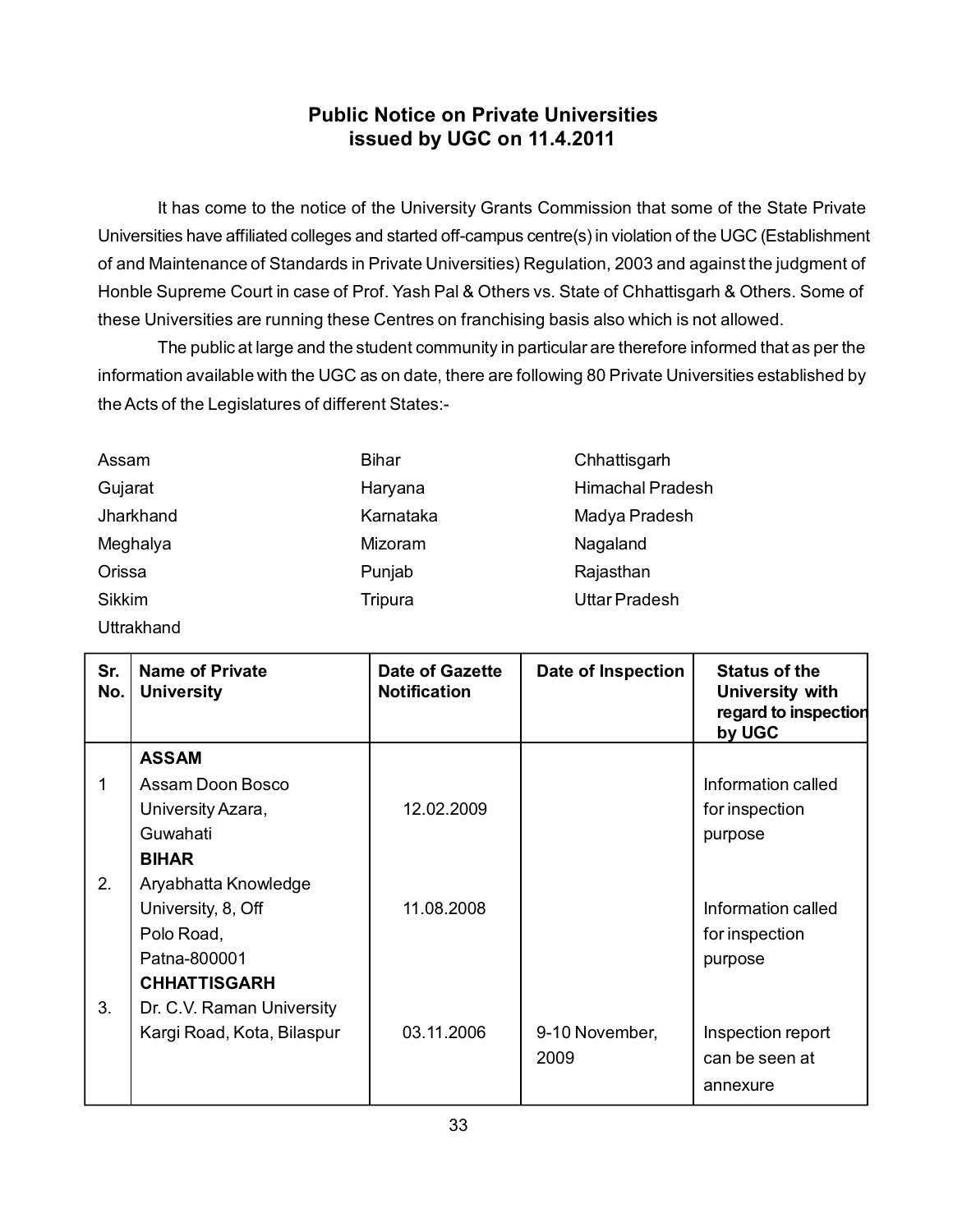| 4.  | <b>MATS University</b>             | 03.11.2006 | 19-20 June, 2009    | Inspection report      |
|-----|------------------------------------|------------|---------------------|------------------------|
|     | Arang Kharora                      |            |                     | can be seen at         |
|     | Raipur                             |            |                     | annexure               |
| 5.  | Maharishi University of Mgt.       | 18.04.2002 |                     | Information called for |
|     | and Technology, post: Mangla,      |            |                     | inspection purpose     |
|     | <b>Bilaspur-495001</b>             |            |                     |                        |
|     | Gujarat                            |            |                     |                        |
| 6.  | <b>Ahmedabad University</b>        | 07.07.2009 |                     | Information called for |
|     | Navrangpura,                       |            |                     | inspection purpose     |
|     | Ahmedabad-380009                   |            |                     |                        |
|     | Gujarat                            |            |                     |                        |
| 7.  | Charotar University of Sc.         | 04.11.2009 |                     | Information called for |
|     | & Technology,                      |            |                     | inspection purpose     |
|     | Changa-388421                      |            |                     |                        |
|     | Distt. Anand                       |            |                     |                        |
| 8.  | Dhirubhai Ambani Institute         | 06.03.2003 | 21 August, 2004     | Inspection report      |
|     | of Information &                   |            |                     | can be seen at         |
|     | <b>Communication Technology</b>    |            |                     | annexure               |
|     | Gandhinagar-382 007                |            |                     |                        |
| 9.  | Nirma University of Science        | 12.03.2003 | 15 May 2004         | Inspection report      |
|     | & Technology, Sarkhej,             |            |                     | can be seen at         |
|     | Gandhinagar                        |            |                     | annexure               |
| 10. | <b>Ganpat University</b>           | 23.03.2005 | 17-18 October, 2005 | Inspection report      |
|     | Ganpat Vidyanagar                  |            |                     | can be seen at         |
|     | Gandhinagar                        |            |                     | annexure               |
| 11. | Kadi Sarva Vishwavidyalaya         | 16.05.2007 | 13-14 October, 2008 | Inspection report      |
|     | Sarva Vidyalaya Campus             |            |                     | can be seen at         |
|     | Gandhinagar                        |            |                     | annexure               |
| 12. | Pandit Deendayal Petroleum         |            |                     |                        |
|     | University, Gandhinagar-382009     | 04.04.2007 | 3-4 October, 2009   | Inspection report      |
|     |                                    |            |                     | can be seen at         |
|     |                                    |            |                     | annexure               |
| 13. | <b>Calrox Teacher's University</b> | 07.07.2009 |                     | Information called for |
|     | Ahmedabad, Gujarat                 |            |                     | inspection purpose     |
| 14. | The Navrachna University           |            |                     | The University has     |
|     | Vasna-Bhayli Road                  |            |                     | been established       |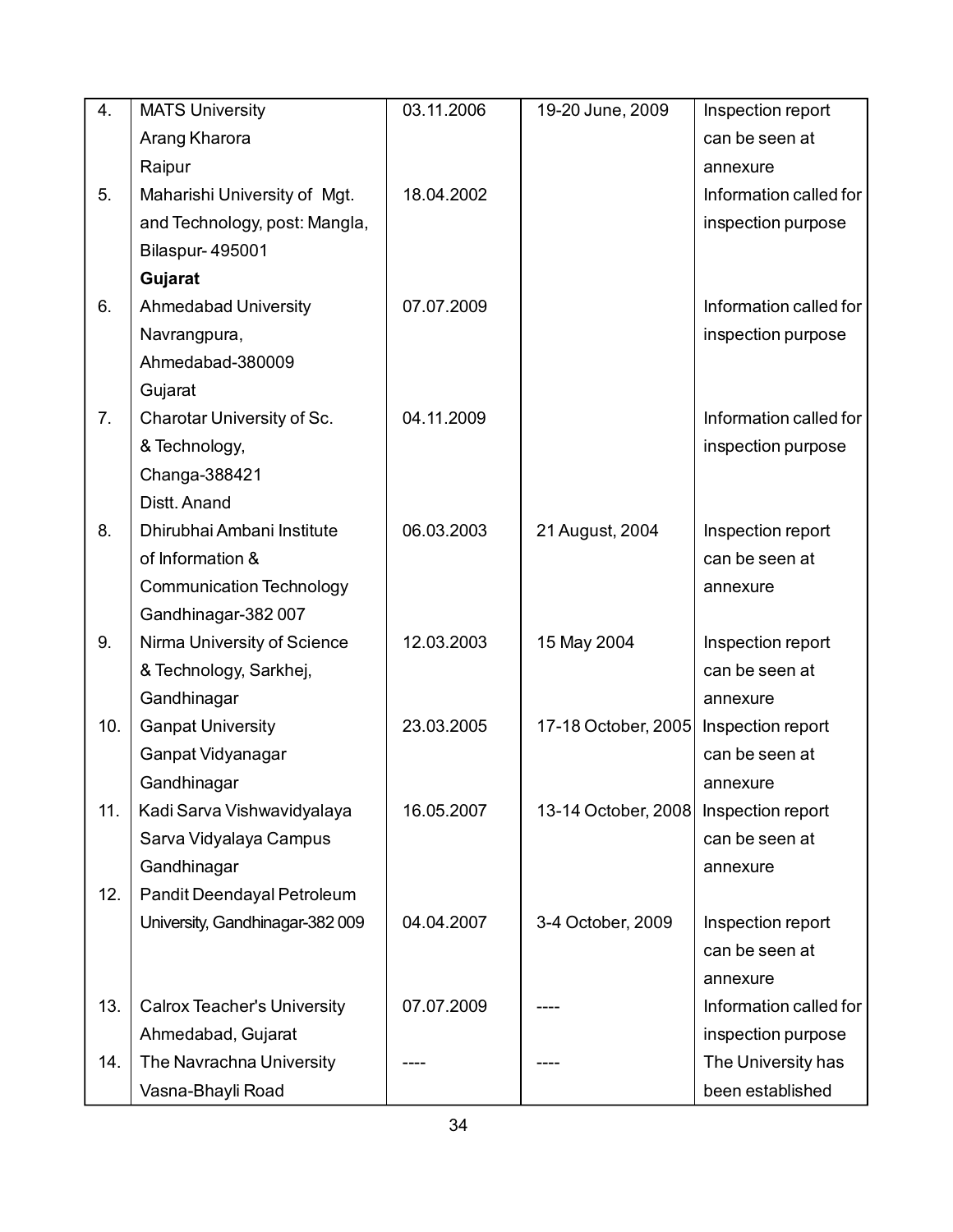|     | Vadodra-391410, Gujarat               |               |                     | under a common           |
|-----|---------------------------------------|---------------|---------------------|--------------------------|
|     |                                       |               |                     | Act. UGC has asked       |
|     |                                       |               |                     | the State Govt. of       |
|     |                                       |               |                     | Gujarat to send a        |
|     |                                       |               |                     | copy of the specific Act |
|     |                                       |               |                     |                          |
|     |                                       |               |                     |                          |
|     | <b>HARYANA</b>                        |               |                     |                          |
| 15. | O.P. Jindal Global University         | January, 2009 |                     | Inspection report        |
|     | Sonepat                               |               |                     | can be seen at           |
|     |                                       |               |                     | annexure                 |
| 16. | ITM University, Gurgaon,              | 21.10.2009    | 5-6 February, 2010  | Inspection report        |
|     | Haryana                               |               |                     | can be seen at           |
|     |                                       |               |                     | annexure                 |
| 17. | <b>AMITY University Haryana</b>       | 26.4.2010     |                     | Information called for   |
|     | <b>Amity Education Valley</b>         |               |                     | inspection purpose       |
|     | Panchgaon, Manesar                    |               |                     |                          |
|     | Distt. Gurgaon, Haryana-122413        |               |                     |                          |
|     | <b>HIMACHAL PRADESH</b>               |               |                     |                          |
| 18. | Chitkara University, HIMUDA           | 21.01.2009    | 18-19 December,     | Inspection report        |
|     | Education Hub, Solan-174 103          |               | 2010                | can be seen at           |
|     |                                       |               |                     | annexure                 |
| 19. | Jaypee University of                  | 23.05.2002    | 02.06.2004          | Inspection report        |
|     | Information Technology                |               |                     | can be seen at           |
|     | Distt. Solan-174 103                  |               |                     | annexure                 |
| 20. | <b>Eternal University, Baru Sahib</b> | 22.10.2009    |                     | Information called for   |
|     | Distt. Sirmour                        |               |                     | inspection purpose       |
| 21. | Shoolini University of                | 15.10.2009    | 18-19 October, 2010 | Inspection report        |
|     | Biotechnology and                     |               |                     | can be seen at           |
|     | <b>Management Sciences</b>            |               |                     | annexure                 |
|     | Village Bajhol, PO Sultanpur          |               |                     |                          |
|     | Distt. Solan - 173229 (HP)            |               |                     |                          |
| 22. | Indus International University        | 01.02.2010    |                     | Information called for   |
|     | V.P.O. Bathu, Tehsil Haroli,          |               |                     | inspection purpose       |
|     | Distt. Una, Himachal                  |               |                     |                          |
|     | Pradesh-174301                        |               |                     |                          |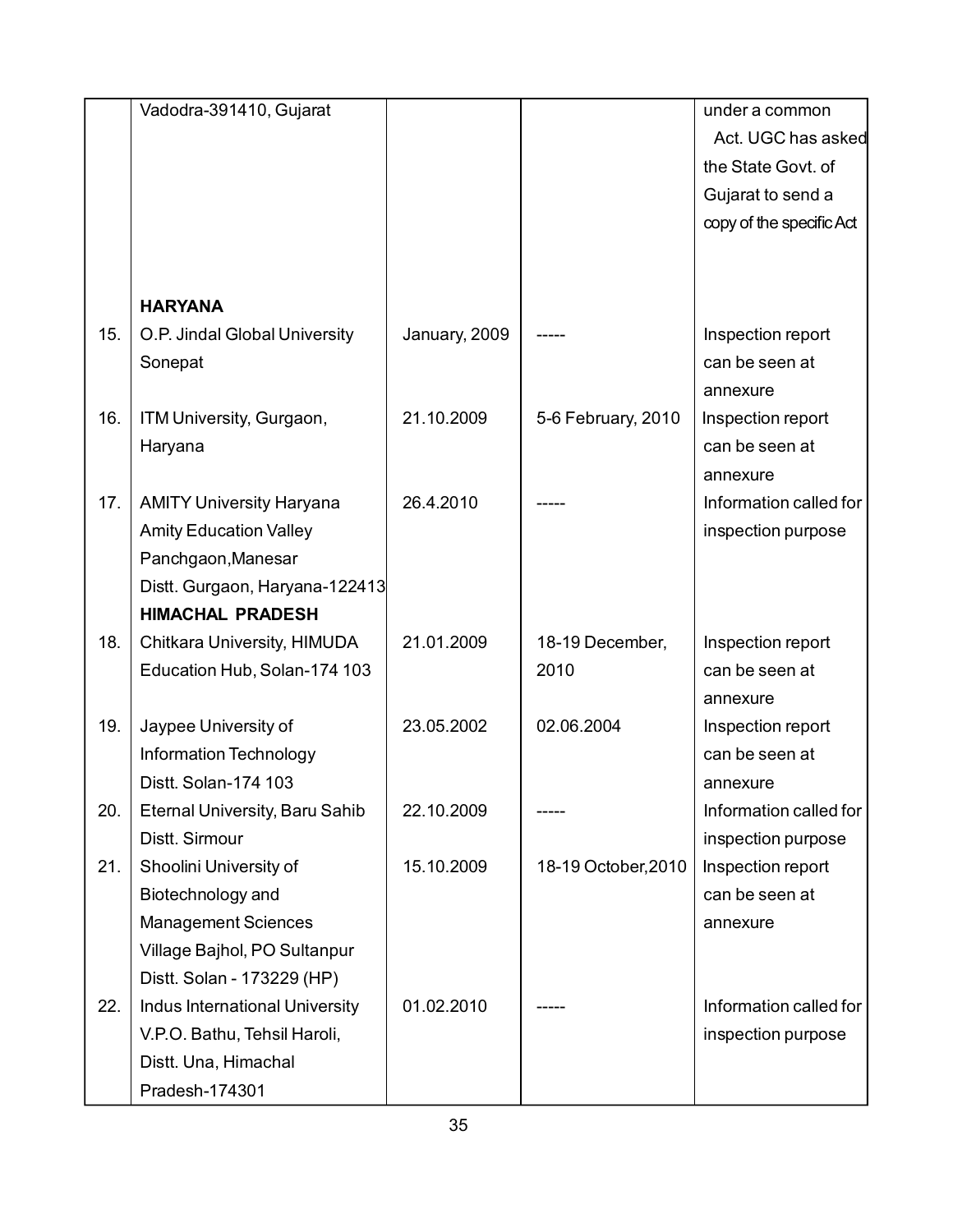| 23. | Arni University Kathgarh,                                                                                      | 04.112009                                                                                                                                                                                      | Information called for |
|-----|----------------------------------------------------------------------------------------------------------------|------------------------------------------------------------------------------------------------------------------------------------------------------------------------------------------------|------------------------|
|     | Tehsil Indore, Distt Kangra                                                                                    |                                                                                                                                                                                                | inspection purpose     |
|     | (H.P.)                                                                                                         |                                                                                                                                                                                                |                        |
| 24  | <b>Manav Bharti University</b>                                                                                 | 22.09.2009                                                                                                                                                                                     | Information called for |
|     | Solan, Himachal Pradesh                                                                                        |                                                                                                                                                                                                | inspection purpose     |
| 25  | <b>Baddi University of Energing</b>                                                                            | 22.09.2009                                                                                                                                                                                     | Information called for |
|     | Science & Technology                                                                                           |                                                                                                                                                                                                | inspection purpose     |
|     | Makhnimajra, BADDI                                                                                             |                                                                                                                                                                                                |                        |
|     | Distt. Solan, Himachal Pradesh                                                                                 |                                                                                                                                                                                                |                        |
| 26. | Maharishi Markandeshwar                                                                                        | 19-09-2010                                                                                                                                                                                     | Information called for |
|     | University Kumarhatti, Sultanpur                                                                               |                                                                                                                                                                                                | inspection purpose     |
|     | Road Solan-173 229                                                                                             |                                                                                                                                                                                                |                        |
|     | <b>Himachal Pradesh</b>                                                                                        |                                                                                                                                                                                                |                        |
|     | <b>JHARKHAND</b>                                                                                               |                                                                                                                                                                                                |                        |
| 27. | The Institute of Chartered                                                                                     | 17.06.2008                                                                                                                                                                                     | Information called for |
|     | <b>Financial Analysts of</b>                                                                                   |                                                                                                                                                                                                | inspection purpose     |
|     | <b>India University</b>                                                                                        |                                                                                                                                                                                                |                        |
|     | Ranchi                                                                                                         |                                                                                                                                                                                                |                        |
|     | <b>KARNATAKA</b>                                                                                               |                                                                                                                                                                                                |                        |
| 28. | <b>Alliance University</b>                                                                                     | 16.09.2010                                                                                                                                                                                     | Information called for |
|     | Chikkahagada Cross,                                                                                            |                                                                                                                                                                                                | inspection purpose     |
|     | Chandapura-Anekal Main Road,                                                                                   |                                                                                                                                                                                                |                        |
|     | Anekal, Bangalore-562106                                                                                       |                                                                                                                                                                                                |                        |
|     | Karnataka                                                                                                      |                                                                                                                                                                                                |                        |
| 29. | <b>MADYA PRADESH</b>                                                                                           |                                                                                                                                                                                                |                        |
|     | Jaypee University of<br>Engineering & Technology<br>AB Road, Raghogarh,<br>Distt, Guna-473226<br>Madya Pradesh | University<br>has been<br>established by<br>way of an<br>ordinance<br>(No. 3 of 2010)<br>which needs<br>to be regularised<br>by State<br>Legislature<br>Assembly of<br>M.P. Govt.<br>Yet to be |                        |
|     |                                                                                                                | notified by<br>M.P. Govt.                                                                                                                                                                      |                        |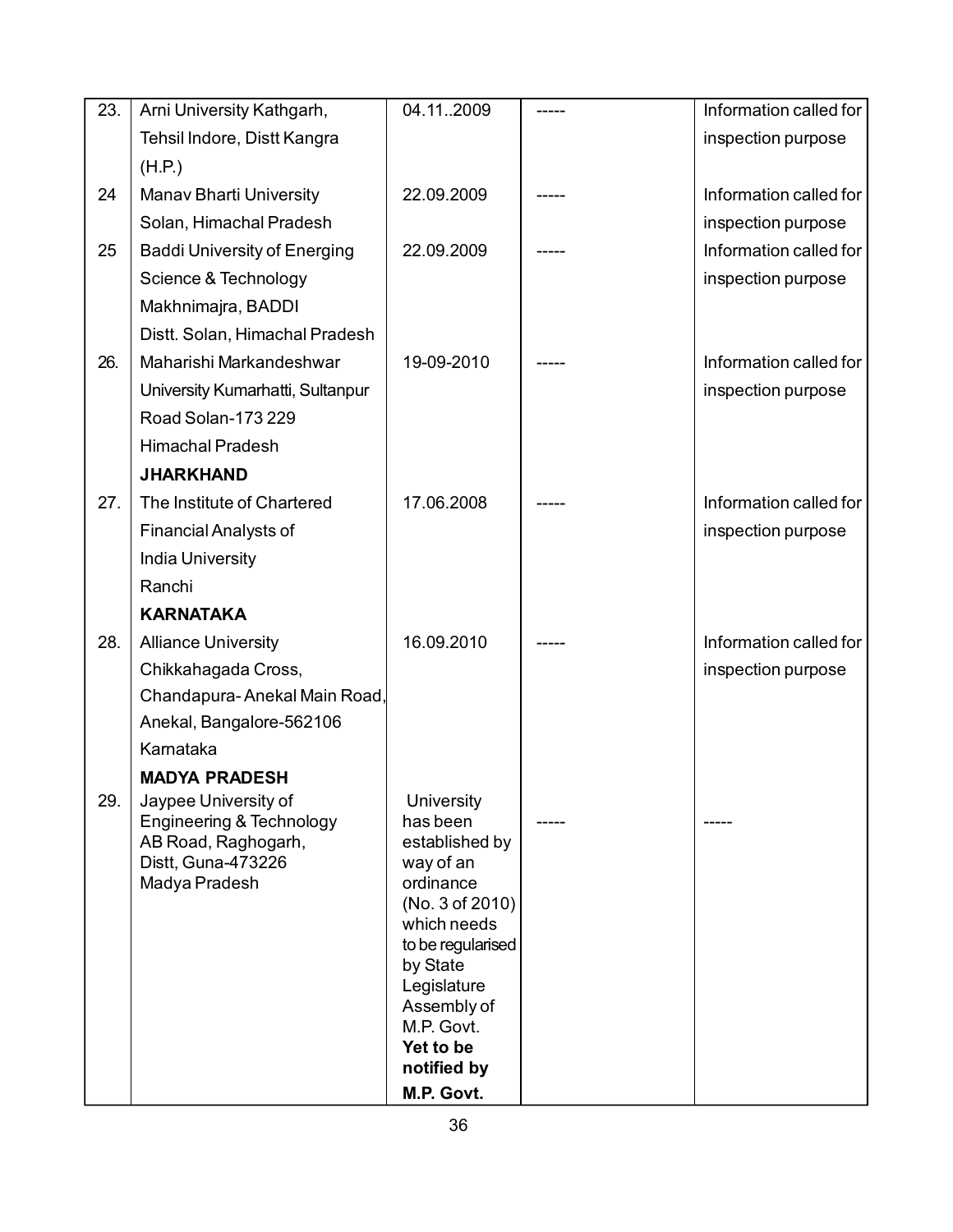|     | <b>MEGHALYA</b>                 |            |                    |                        |
|-----|---------------------------------|------------|--------------------|------------------------|
| 30. | <b>CMJ University</b>           | 20.07.2009 |                    | Information called for |
|     | <b>Modrina Mansion</b>          |            |                    | inspection purpose     |
|     | Laitumkhrah Shillong            |            |                    |                        |
|     | Meghalaya-793003                |            |                    |                        |
| 31. | <b>Martin Luther Christian</b>  | 13.07.2005 | 15-16 April, 2008  | Inspection report      |
|     | University, KIPA Conference     |            |                    | can be seen at         |
|     | Centre, Shillong-793004         |            |                    | annexure               |
| 32. | Mahatma Gandhi University       | 04.01.2011 |                    | Information called for |
|     | P.O.Araimile Matchakolgre       |            |                    | inspection purpose     |
|     | Tura, West Gero Hills           |            |                    |                        |
|     | Meghalya                        |            |                    |                        |
| 33. | <b>Techno Global University</b> | 02.12.2008 |                    | Information called for |
|     | Anita Mension, Bishnupur        |            |                    | inspection purpose     |
|     | Shillong-793 004                |            |                    |                        |
| 34. | The Institute of Chartered      | 04.11.2009 |                    | Information called for |
|     | <b>Financial Analysts of</b>    |            |                    | inspection purpose     |
|     | <b>India University</b>         |            |                    |                        |
|     | Meghalya-794 001                |            |                    |                        |
| 35. | University of Science &         | 02.12.2008 |                    | Information called for |
|     | Technology Meghalaya            |            |                    | inspection purpose     |
|     | <b>MIZORAM</b>                  |            |                    |                        |
| 36. | The Institute of Chartered      | 21.03.2006 | 12-13 August, 2009 | Inspection report      |
|     | <b>Financial Analysts of</b>    |            |                    | can be seen at         |
|     | <b>India University</b>         |            |                    | annexure               |
|     | Aizawal, Mizoram-798012         |            |                    |                        |
|     | <b>NAGALAND</b>                 |            |                    |                        |
| 37. | The Global Open University      | 18.09.2006 | 29-30 July, 2010   | Inspection report      |
|     | Wokha-797 111                   |            |                    | can be seen at         |
|     |                                 |            |                    | annexure               |
| 38. | The Institute of Chartered      | 04.11.2009 |                    | Information called for |
|     | <b>Financial Analysts of</b>    |            |                    | inspection purpose     |
|     | <b>India University</b>         |            |                    |                        |
|     | Dimapur, Nagaland               |            |                    |                        |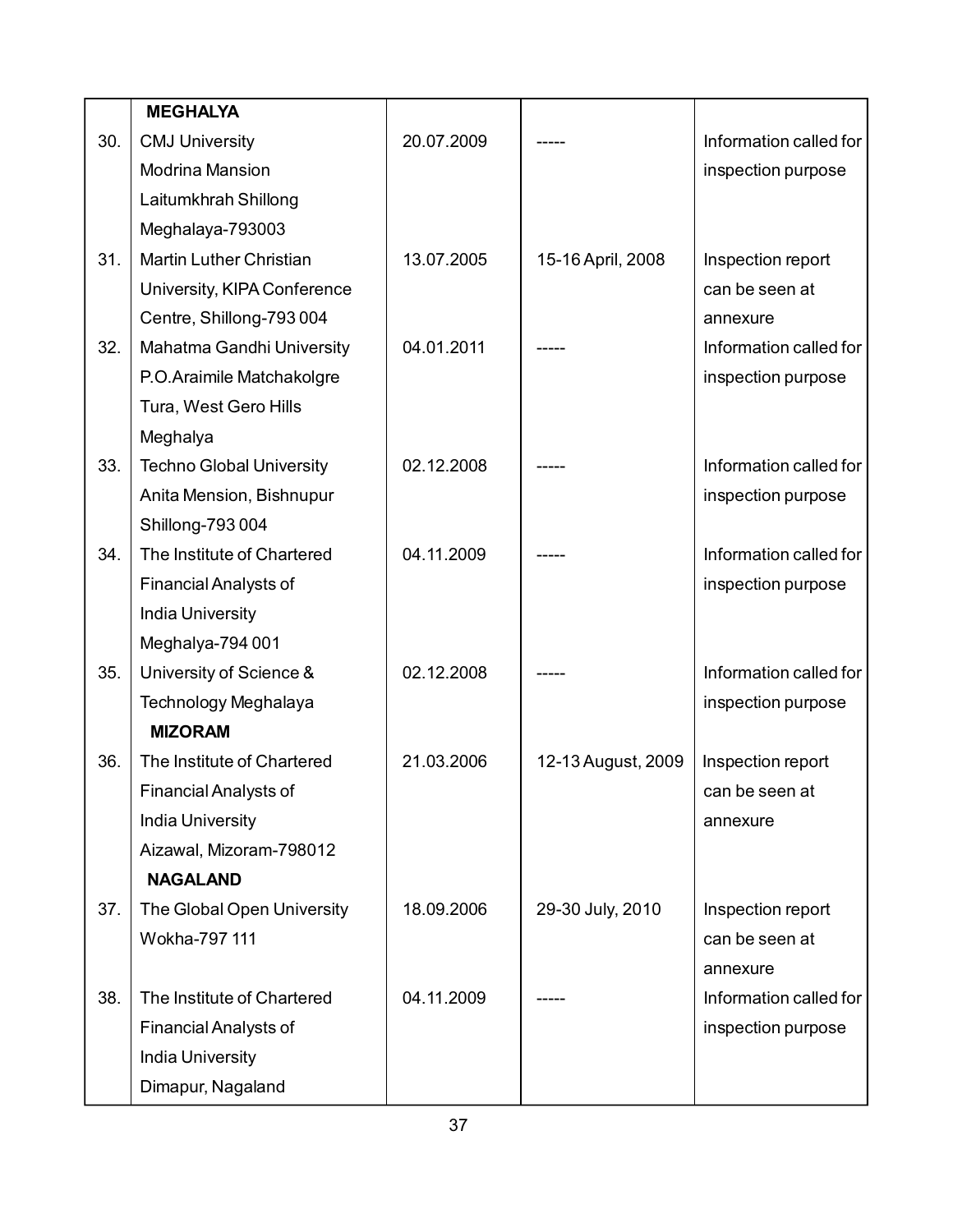|     | <b>ORISSA</b>                         |            |                                       |                        |
|-----|---------------------------------------|------------|---------------------------------------|------------------------|
| 39. | <b>Centurion University of</b>        | 27-08-2010 |                                       | Information called for |
|     | <b>Technology and Management</b>      |            |                                       | inspection purpose     |
|     | Village Alluri Nagar                  |            |                                       |                        |
|     | Via-Uppalada                          |            |                                       |                        |
|     | Paralakhemundi - 761 211              |            |                                       |                        |
|     | Gajapati, Orissa                      |            |                                       |                        |
|     | <b>PUNJAB</b>                         |            |                                       |                        |
| 40. | <b>Chitkara University</b>            | 07-12-2010 |                                       | Information called for |
|     | Chandigarh-Patiala                    |            |                                       | inspection purpose     |
|     | National Highway(NH-64)               |            |                                       |                        |
|     | Village Jhansala                      |            |                                       |                        |
|     | Tehsil Rajpura,                       |            |                                       |                        |
|     | Distt. Patiala                        |            |                                       |                        |
|     | Panjab-140 401                        |            |                                       |                        |
| 41. | <b>Lovely Professional University</b> | 12.12.2006 | 17-18 October, 2006 Inspection report |                        |
|     | Jalandhar, Ludhiana                   |            |                                       | can be seen at         |
|     | Distt. Kappurthala                    |            |                                       | annexure               |
|     | <b>RAJASTHAN</b>                      |            |                                       |                        |
| 42. | <b>Amity University</b>               | 29.03.2008 |                                       | Information called for |
|     | Kant Kalwar, Jaipur-303 002           |            |                                       | inspection purpose     |
| 43. | <b>Bhagwant University</b>            | 14.04.2008 |                                       | Information called for |
|     | Sikar Road, Ajmer-305 001             |            |                                       | inspection purpose     |
| 44. | Dr. K.N. Modi University              | 22.04.2010 |                                       | Information called for |
|     | Plot-1, RIICO Industrial              |            |                                       | inspection purpose     |
|     | Area Ph.-II, Newai, Distt. Tonk       |            |                                       |                        |
|     | Rajasthan-304021                      |            |                                       |                        |
| 45. | Jagannath University                  | 16.04.2008 | 13-14 July, 2009                      | Inspection report      |
|     | Vill. Rampura                         |            |                                       | can be seen at         |
|     | Teshil-Chaksu, Jaipur                 |            |                                       | annexure               |
| 46. | Jaipur National University            | 21.10.2007 | 10-12 April, 2008                     | Inspection report      |
|     | Jagatpura, Jaipur                     |            |                                       | can be seen at         |
|     |                                       |            |                                       | annexure               |
| 47. | Jodhpur National University           | 11.08.2008 | 15-16 March, 2010                     | Inspection report      |
|     | Narnadi, Jhanwar Road                 |            |                                       | can be seen at         |
|     | Jodhpur                               |            |                                       | annexure               |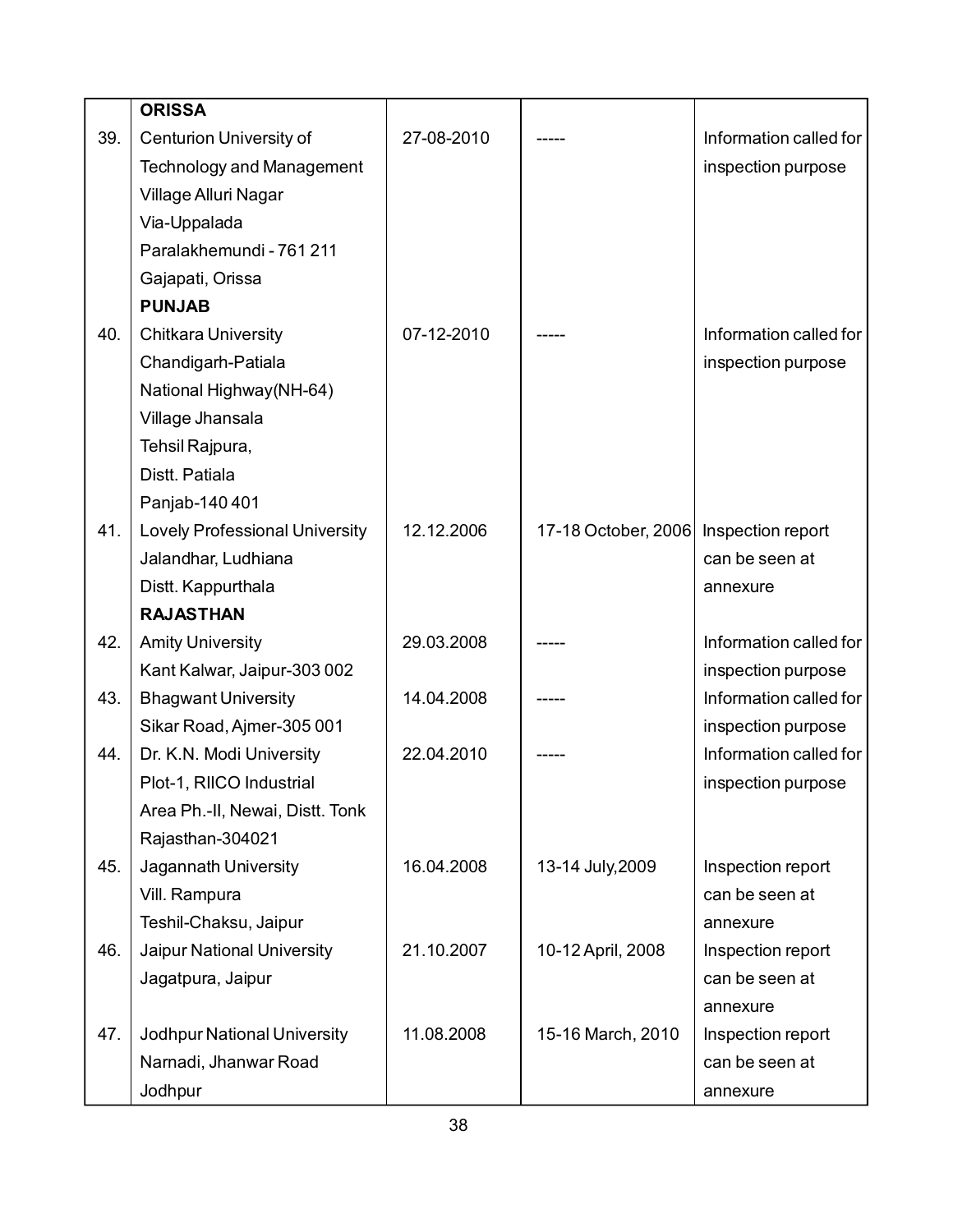| 48. | Jyoti Vidyapeeth Women's            | 21.04.2008 |                   | Information called for       |
|-----|-------------------------------------|------------|-------------------|------------------------------|
|     | University, Vedant Gyan             |            |                   | inspection purpose           |
|     | Valley Village Jharna Matpala       |            |                   |                              |
|     | Jabner, Jaipur                      |            |                   |                              |
| 49. | Mahatma Jyoti Rao Phoole            | 03.02.2009 |                   | Information called for       |
|     | University, RIICO Industrial        |            |                   | inspection purpose           |
|     | Arrea, Tala Mod                     |            |                   |                              |
|     | NH-I, Achrol, Jaipur                |            |                   |                              |
| 50  | Mewar University Chittorgarh        | 22.09.2008 | 15-17 April, 2010 | Inspection report            |
|     |                                     |            |                   | can be seen at               |
|     |                                     |            |                   | annexure                     |
| 51. | <b>NIMS University</b>              | 29.03.2008 |                   | Information called for       |
|     | Shobha Nagar, Jaipur-303 001        |            |                   | inspection purpose           |
| 51. | Pacific Academy of Higher           | 29.04.2010 |                   | Information called for       |
|     | <b>Education &amp; Research</b>     |            |                   | inspection purpose           |
|     | University (PAHER)                  |            |                   |                              |
|     | Pacific Hills, Airport Road         |            |                   |                              |
|     | Partap Nagar Extension              |            |                   |                              |
|     | <b>Udaipur-313003</b>               |            |                   |                              |
| 53. | Shri Jagdish Prasad                 | 03.02.2009 |                   | <b>Committee Constituted</b> |
|     | Jhabarmal Tibrewala University      |            |                   | & not yet to be              |
|     | Chudela, Distt. Jhunjhunu.          |            |                   | inspected                    |
| 54. | Sri Padmapat Singhania              | 29.03.2008 |                   | Information called for       |
|     | University Bhatewar,                |            |                   | inspection purpose           |
|     | <b>Udiapur-313601</b>               |            |                   |                              |
| 55. | Singhania University                | 29.03.2008 |                   | Information called for       |
|     | Pacheribari, Jhunjhunu              |            |                   | inspection purpose           |
| 56. | <b>Suresh Gyan Vihar University</b> | 21.04.2008 | 21-22 December,   | Inspection report            |
|     | Mahal Jagatpura, Jaipur             |            | 2009              | can be seen at               |
|     |                                     |            |                   | annexure                     |
| 57. | Shridhar University, Pilani         | 03.04.2010 |                   | Information called for       |
|     | Chirawa Road, Pilani                |            |                   | inspection purpose           |
|     | Rajasthan-333031                    |            |                   |                              |
|     | <b>SIKKIM</b>                       |            |                   |                              |
| 58. | Eastern Institute for               | 24.03.2006 | 16-17 March, 2008 | Inspection report            |
|     | Integrated Learning in              |            |                   | can be seen at               |
|     | <b>Management University</b>        |            |                   | annexure                     |
|     | Jorethang                           |            |                   |                              |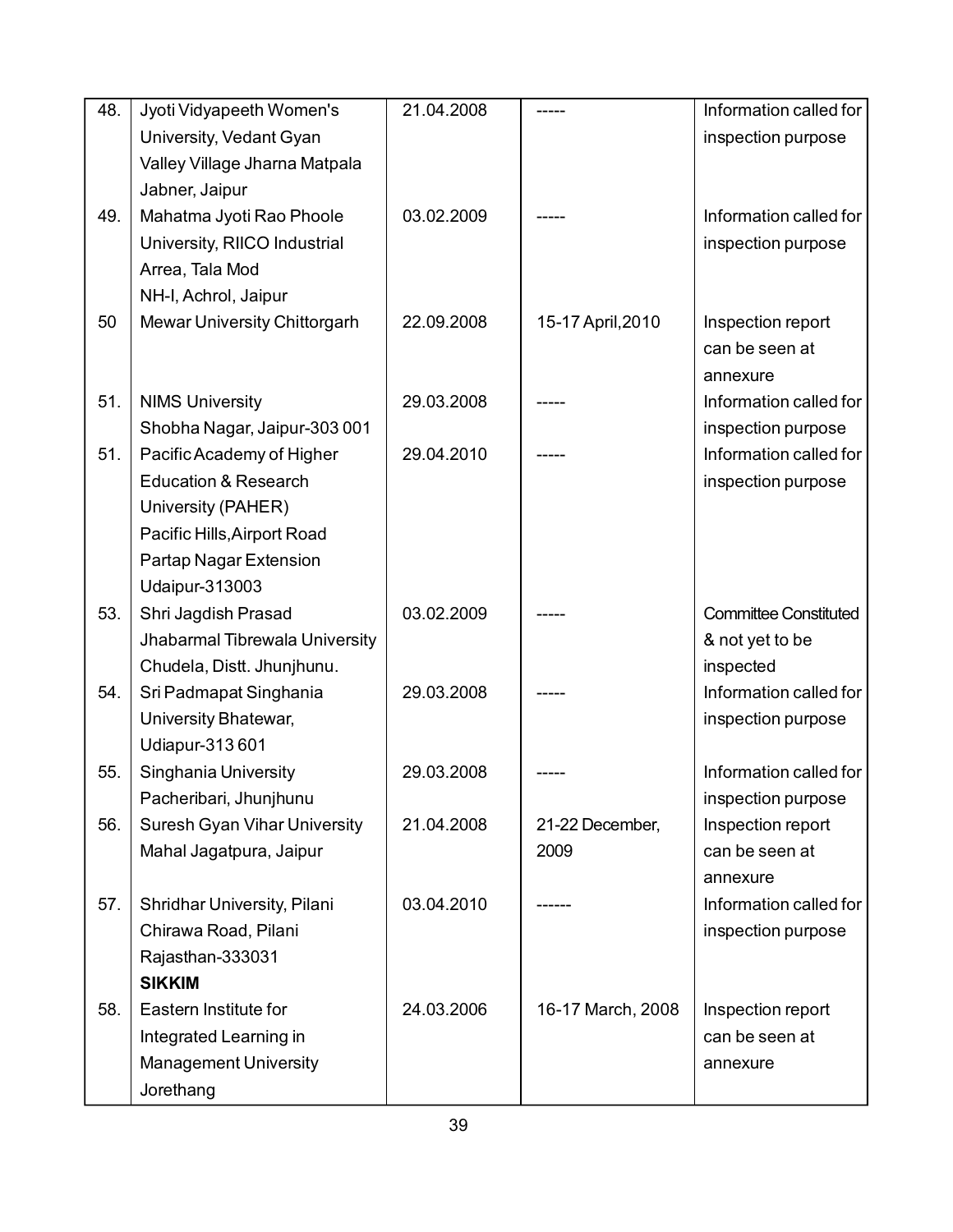| 59. | The Institute of Chartered              | 09.10.2004 |                   | Information called for |
|-----|-----------------------------------------|------------|-------------------|------------------------|
|     | Financial Analysts of India             |            |                   | inspection purpose     |
|     | <b>University Sikkim</b>                |            |                   |                        |
| 60. | <b>Sikkim Manipal University</b>        | 11.10.1995 | 28-30 January,    | Inspection report      |
|     | of Health Medical &                     |            | 2010              | can be seen at         |
|     | <b>Technological Science</b>            |            |                   | annexure               |
|     | Gangtok                                 |            |                   |                        |
| 61. | Vinayaka Missions Sikkim                | 30.07.2008 |                   | Information called for |
|     | University, Middle Tadong,              |            |                   | inspection purpose     |
|     | PO Daragaorn                            |            |                   |                        |
|     | Tadong-237 102                          |            |                   |                        |
|     | <b>TRIPURA</b>                          |            |                   |                        |
| 62. | The Institute of Chartered              | 31.03.2004 | 14-15 July, 2004  | Inspection report      |
|     | <b>Financial Analysts of</b>            |            |                   | can be seen at         |
|     | India University, Agartala-799001       |            |                   | annexure               |
|     | <b>UTTAR PRADESH</b>                    |            |                   |                        |
| 63. | <b>Amity University Uttar Pradesh</b>   | 24.03.2005 | 16-17 July, 2009  | Inspection report      |
|     | Gautam Budh Nagar                       |            |                   | can be seen at         |
|     |                                         |            |                   | annexure               |
| 64. | G.L.A. University 17 Km. Stone          | 01.04.2010 |                   | Information called for |
|     | Mathura-Delhi Highway                   |            |                   | inspection purpose     |
|     | PO-Chaumuhan                            |            |                   |                        |
|     | Mathura-281406                          |            |                   |                        |
| 65. | Jagadguru Rambhadracharya               | 06.10.2001 |                   | Information called for |
|     | <b>Handicapped University</b>           |            |                   | inspection purpose     |
|     | Chitrakoot Dham-210 204                 |            |                   |                        |
| 66. | <b>Integral University</b>              | 26.02.2004 | 2 September, 2004 | Inspection report      |
|     | Kursi Road, Lucknow-226 026             |            |                   | can be seen at         |
|     |                                         |            |                   | annexure               |
| 67. | <b>Invertis University Invertis</b>     | 01.09.2010 |                   | Information called for |
|     | <b>Village Bareily-Lucknow National</b> |            |                   | inspection purpose     |
|     | Highway-24 Bareily (UP)                 |            |                   |                        |
| 68. | Mangalayatan University                 | 30.10.2006 |                   | Information called for |
|     | Aligarh                                 |            |                   | inspection purpose     |
| 69. | Mohammad Ali Jauhar                     | 19.06.2006 |                   | Information called for |
|     | University, Rampur                      |            |                   | inspection purpose     |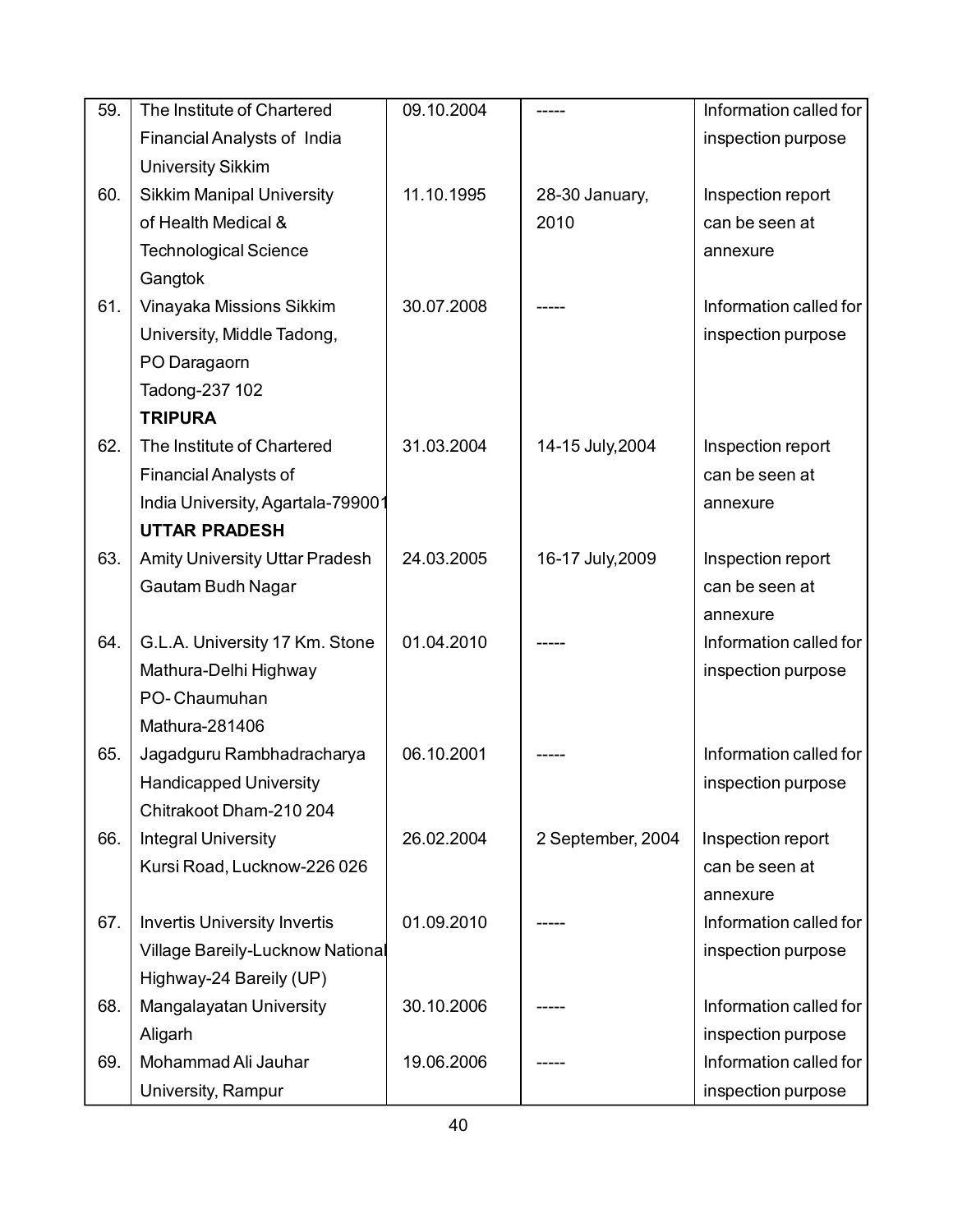| 70. | <b>Teerthanker Mahaveer</b>         | 05.09.2008       |                   | Information called for |
|-----|-------------------------------------|------------------|-------------------|------------------------|
|     | University, Moradabad               |                  |                   | inspection purpose     |
| 71. | <b>Sharda University Gautam</b>     | 24.03.2009       | 30 March-1 April, | Inspection report      |
|     | Budh Nagar Greater Noida (UP)       |                  | 2010              | can be seen at         |
|     |                                     |                  |                   | annexure               |
| 72. | Swami Vivekanand Subharti           | 05.09.2008       |                   | Information called for |
|     | University, Delhi-Haridwar          |                  |                   | inspection purpose     |
|     | <b>Bye Pass Road</b>                |                  |                   |                        |
|     | <b>Meerut</b>                       |                  |                   |                        |
| 73. | <b>IFTM University Lodhipur</b>     | 12-10-2010       |                   | Information called for |
|     | Rajput, Delhi Road,                 |                  |                   | inspection purpose     |
|     | Moradabad-244 102                   |                  |                   |                        |
|     | <b>Uttar Pradesh</b>                |                  |                   |                        |
| 74. | <b>Babu Banarasi Das University</b> | 12-10-2010       |                   | Information called for |
|     | 55, Babu Banarasi Das Nagar         |                  |                   | inspection purpose     |
|     | Lucknow, Uttar Pradesh              |                  |                   |                        |
| 75. | Noida International University      | 12-10-2010       |                   | Information called for |
|     | 309, Jaipuria Plaza Sector-26,      |                  |                   | inspection purpose     |
|     | Noida, Uttar Pradesh                |                  |                   |                        |
|     | <b>UTTRAKHAND</b>                   |                  |                   |                        |
| 76. | Dev Sanskrit Vishwavidyalaya        | 22.01.2002       | 3-5 July, 2010    | Inspection report      |
|     | Gayatrikunj, Shantikunj             |                  |                   | can be seen at         |
|     |                                     | Haridwar-249 411 |                   | annexure               |
| 77. | Himgiri Nabh Vishwavidyalaya        | 11.07.2003       | 14-15 November,   | Inspection report      |
|     | (University in the Sky)             |                  | 2009              | can be seen at         |
|     | Dehradun                            |                  |                   | annexure               |
| 78. | Institute of Chartered              | 10.07.2003       | 18-19 April, 2005 | Inspection report      |
|     | FinancialAnalysts of                |                  |                   | can be seen at         |
|     | India (ICFAI) Indira Nagar          |                  |                   | annexure               |
|     | Dehradun-248 006                    |                  |                   |                        |
| 79. | University of Petroleum             | 10.07.2003       | 21 May, 2004      | Inspection report      |
|     | and Energy Studies                  |                  |                   | can be seen at         |
|     | P.O. Bidhali (Via Prem Nagar)       |                  |                   | annexure               |
|     | Dehradun-248007                     |                  |                   |                        |
|     | (Uttarakhand)                       |                  |                   |                        |
| 80. | University of Patanjali             | 22.01.2002       |                   | Information called for |
|     | Patanjali Yogpeeth                  |                  |                   | inspection purpose     |
|     | Haridwar                            |                  |                   |                        |

For updation of list of Private univeersities, UGC website : (ugc.ac.in) may be consulted.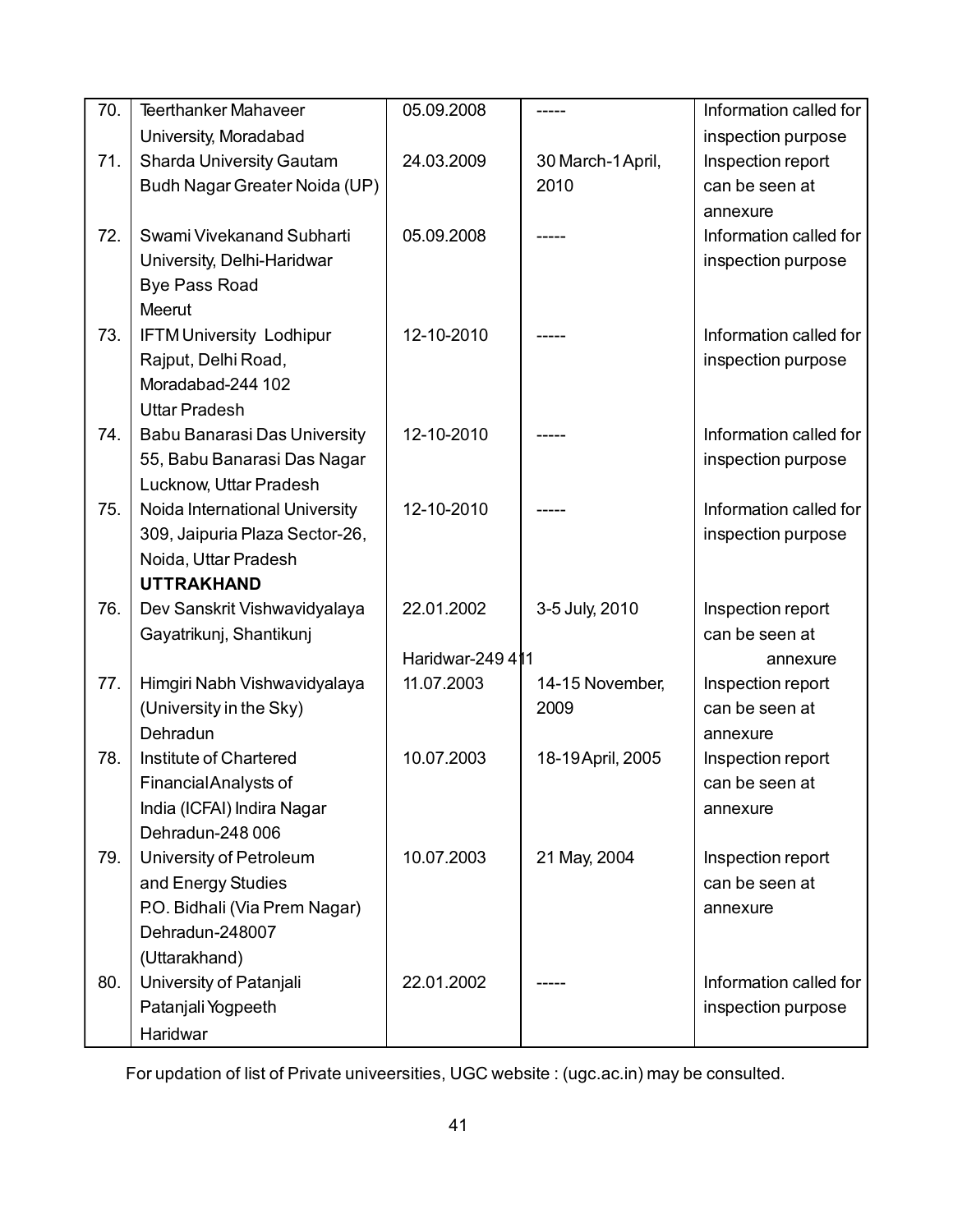These 80 Universities are competent to award degrees as specified by UGC under Section 22 of the UGC Act with the approval of the statutory councils, wherever required through their main campus. Wherever the approval of the statutory council is not a pre-requisite to start a programme, the Universities are required to maintain the minimum standards regarding academic and physical infrastructure as laid down by the concerned statutory council.

It is also informed that Private Universities cannot affiliate an institution/college. They cannot establish off campus centre(s) beyond the territorial jurisdiction of the concerned State. However, they can establish off-campus centre(s) within the concerned State after their existence of five years and with the prior approval of the University Grants Commission. So far, UGC has not approved any off campus centre(s) of any Private University.

Course(s) under distance mode can be started by the private university only after the prior approval of the UGC-AICTE and DEC joint Committee for which Director, Distance Education Council, IGNOU, Maidan Garhi, New Delhi - 110068 is the coordinator.

Students/Public at large are advised to go through this website carefully at the time of taking admission and should clarify the status of the University from UGC before taking admission in any Private University other than those listed above

Further, para 3.7 & 3.8 of the UGC (Establishment of and Maintenance of Standards in Private Universities) Regulations, 2003 are reproduced below for information of all the Private Universities: -

- 3.7. A private University shall provide all the relevant information relating to the first degree and postgraduate degree/diploma programme(s) including the curriculum structure, contents, teaching and learning process, examination and evaluation system and the eligibility criteria for admission of students, to the UGC on a proforma prescribed by the UGC prior to starting of these programmes.
- 3.8. The UGC on detailed examination of the information made available as well as the representations and grievances received by it from the students as well as concerned public relating to the deficiencies of the proposed programme(s) not conforming to various UGC Regulations, shall inform the concerned University about any shortcomings in respect of conformity to relevant regulations, for rectification. The University shall offer the programme(s) only after necessary rectification.

A copy of the UGC (Establishment of and Maintenance of Standards in Private Universities) Regulations, 2003 alongwith the proforma for submission of information by the Private University are annexed with the notice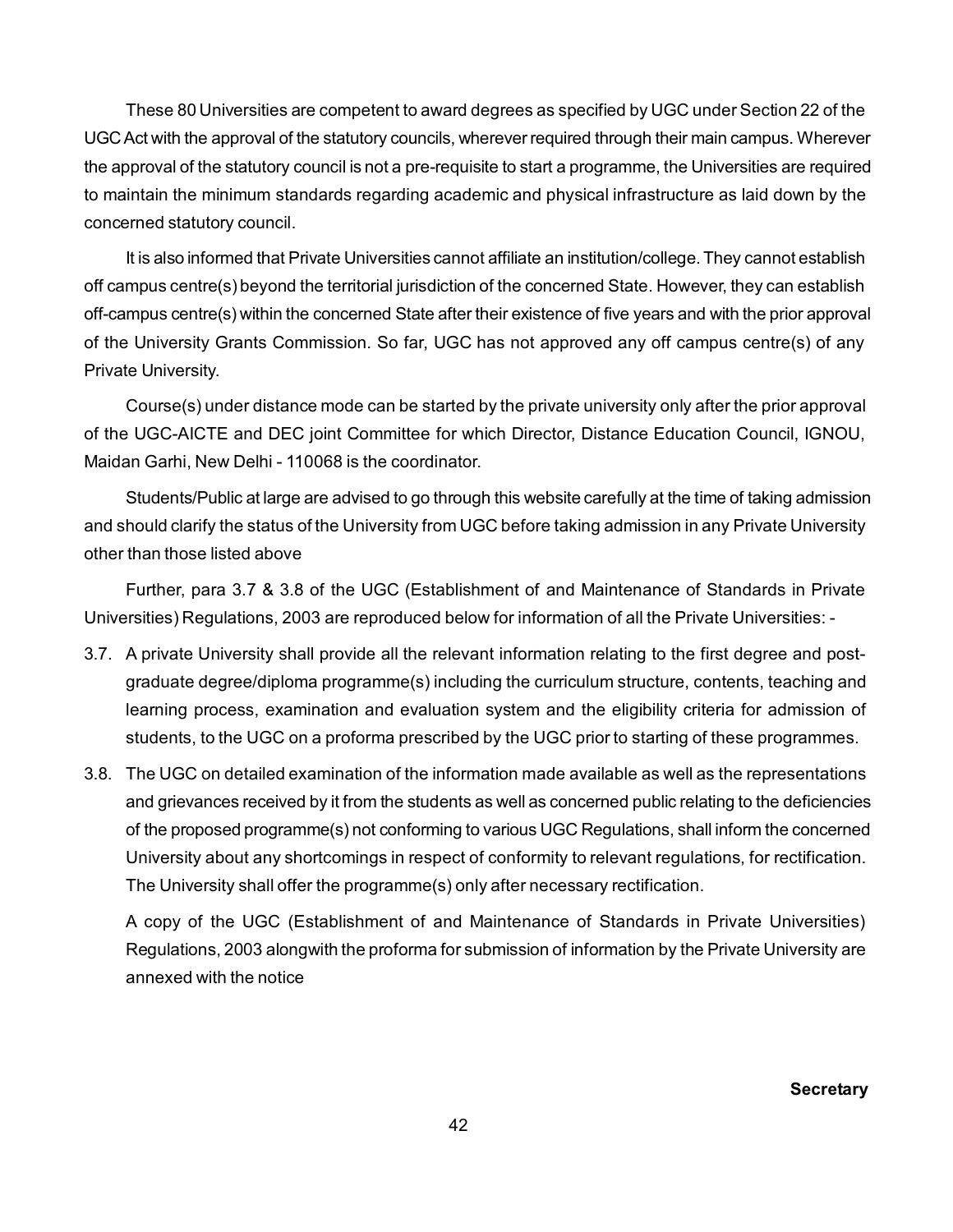# **STATE-WISE LIST OF FAKE UNIVERSITIES**

#### **Bihar**

1. Maithili University/Vishwavidyalaya, Darbhanga, Bihar.

### **Delhi**

- 2. Varanaseya Sanskrit Vishwavidyalaya, Varanasi (UP) Jagatpuri, Delhi.
- 3. Commercial University Ltd., Daryaganj, Delhi.
- 4. United Nations University, Delhi.
- 5. Vocational University, Delhi.
- 6. ADR-Centric Juridical University, ADR House, 8J, Gopala Tower, 25 Rajendra Place, New Delhi 110 008.
- 7. Indian Institute of Science and Engineering, New Delhi.

#### **Karnataka**

8. Badaganvi Sarkar World Open University Education Society, Gokak, Belgaum, Karnataka.

#### **Kerala**

9. St. John's University, Kishanattam, Kerala.

#### **Madhya Pradesh**

10. Kesarwani Vidyapith, Jabalpur, Madhya Pradesh.

#### **Maharashtra**

11. Raja Arabic University, Nagpur, Maharashtra.

#### **Tamil Nadu**

12. D.D.B. Sanskrit University, Putur, Trichi, Tamil Nadu.

#### **West Bengal**

13. Indian Institute of Alternative Medicine, Kolkatta.

#### **Uttar Pradesh**

- 14. Mahila Gram Vidyapith/Vishwavidyalaya, (Women University) Prayag, Allahabad, Uttar Pradesh.
- 15. Gandhi Hindi Vidyapith, Prayag, Allahabad, Uttar Pradesh.
- 16. National University of Electro Complex Homeopathy, Kanpur, Uttar Pradesh.
- 17. Netaji Subhash Chandra Bose University (Open University), Achaltal, Aligarh, Uttar Pradesh.
- 18. Uttar Pradesh Vishwavidyalaya, Kosi Kalan, Mathura, Uttar Pradesh.
- 19. Maharana Pratap Shiksha Niketan Vishwavidyalaya, Pratapgarh, Uttar Pradesh.
- 20. Indraprastha Shiksha Parishad, Institutional Area,Khoda,Makanpur,Noida Phase-II, Uttar Pradesh.
- 21. Gurukul Vishwavidyala, Vridanvan, Uttar Pradesh.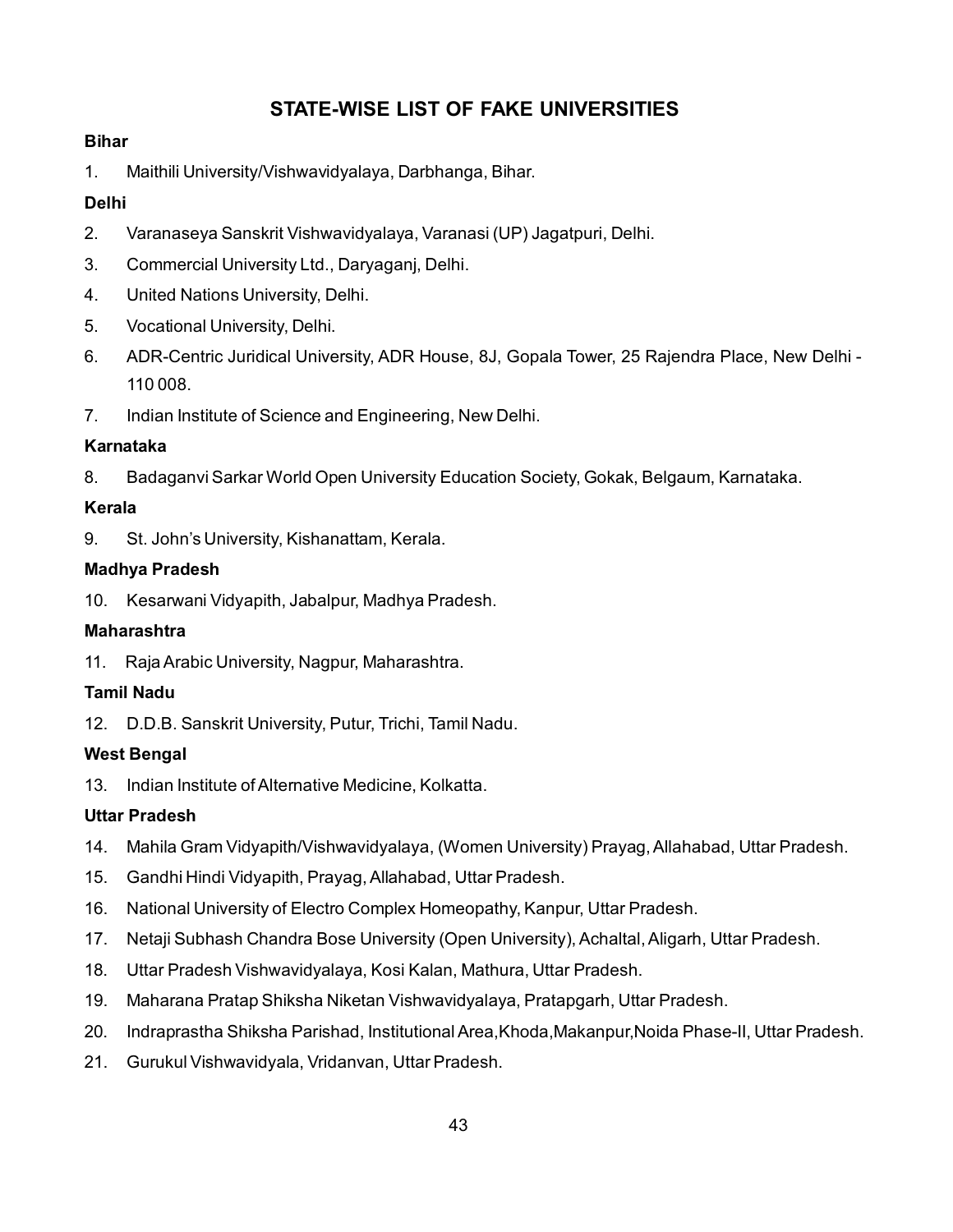#### **BOARD OF SCHOOL EDUCATION HARYANA, BHIWANI EQUIVALENCY LIST APPROVED BY THE BOARD Category No 1 : Board/Institution Member of COBSE**

### **A. EQUIVALENCY LIST OF MIDDLE LEVEL EXAMINATION**

| 1. | Andhra Pradesh          | AndhraPradesh<br>State Open School                                                         | 8 <sup>th</sup> Class<br>Examination                    |
|----|-------------------------|--------------------------------------------------------------------------------------------|---------------------------------------------------------|
| 2. | <b>Himachal Pradesh</b> | Himachal Pradesh,<br>Board of School Edcuation,<br>Dharamshala                             | 8 <sup>th</sup> Class<br>Examination                    |
| 3. | National                | National Institute of Open<br>Schooling, New Delhi/Noida                                   | "C" Level Course<br>(8 <sup>th</sup> Class Examination) |
| 4. | Nepal                   | His Majesty Govt. of Nepal,<br>Ministry of Education & Sports,<br>Kathmandu                | 8 <sup>th</sup> Class<br>Examination                    |
| 5. | Punjab                  | Punjab School Educationa Board,<br>Mohali                                                  | 8 <sup>th</sup> Class<br>Examination                    |
| 6. | Rajasthan               | Uchch Prathmik Sanskrit Shiksha<br>Board Rajasthan (Conducted in<br>six Divisions/Sambhag) | 8 <sup>th</sup> Class<br>Examination                    |
| 7. | West Bengal             | West Bengal Board of Primary<br>Education, Kolkata                                         | 8 <sup>th</sup> Class<br>Examination                    |

#### **B. SECONDARY LEVEL EXAMINATION**

| Sr.<br>No. | <b>Name of the State</b> | <b>Name of the Board</b>                                                                      | <b>Secondary</b><br><b>Examination</b>                                                          |
|------------|--------------------------|-----------------------------------------------------------------------------------------------|-------------------------------------------------------------------------------------------------|
| 1.         | Andhra Pradesh           | Board of Secondary Education,<br>Andhra Pradesh, Hyderabad                                    | S.S.C. Examination                                                                              |
| 2.         | Assam                    | <b>Board of Secondary Education</b><br>Assam, Guwahati                                        | <b>High School Leaving</b><br><b>Certificate Examination</b>                                    |
| 3.         | Bihar                    | <b>Bihar School Examination Board</b><br>Patna/Bihar Intermediate Education<br>Council, Patna | Secondary School<br>Examination/Intermediate<br>Examination in Arts/Science<br>& Commerce Group |
| 4.         | Chhattisgarh             | Chhattisgarh Board of Secondary<br><b>Education, Raipur</b>                                   | <b>High School Certificate</b><br>Examination                                                   |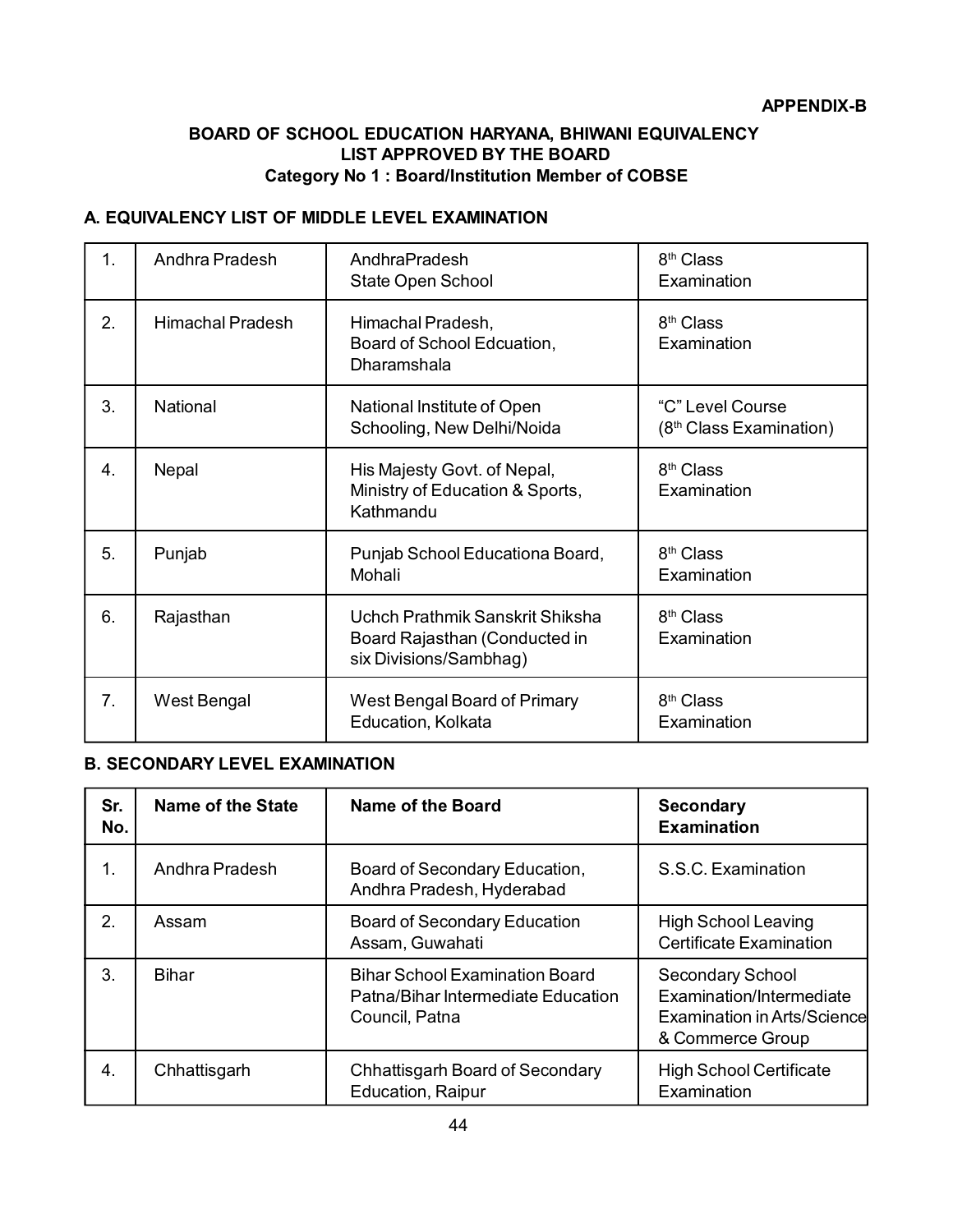| 5.  | Delhi                   | <b>Central Board of Secondary</b><br><b>Education, New Delhi</b>                | i) All India Secondary<br><b>School Examination</b><br>ii) Delhi Secondary School<br>Examination             |
|-----|-------------------------|---------------------------------------------------------------------------------|--------------------------------------------------------------------------------------------------------------|
| 6.  | Delhi                   | Council for the Indian School<br>Certificate Examination, Delhi                 | Indian Certificate of<br><b>Secondary Education</b><br>Examination                                           |
| 7.  | Goa                     | Goa Board of Secondary and<br>Higher Education, Alto Betim, Goa                 | Standard 10 <sup>th</sup> Examination                                                                        |
| 8.  | Gujarat                 | Gujarat Secondary and Higher Secondary<br><b>Education Board Gandhi Nagar</b>   | <b>Secondary School Certificate</b><br>Examination                                                           |
| 9.  | <b>Himachal Pradesh</b> | Himachal Pradesh Board of School<br>Education, Dharamshala                      | <b>Matriculation Examination</b>                                                                             |
| 10. | J & K State             | J &K State Board of School<br>Education, Jammu/Srinagar                         | <b>Secondary School</b><br>Examination                                                                       |
| 11. | Jharkhand               | Jharkhand Academic Council<br>Ranchi                                            | Secondary Examination                                                                                        |
| 12. | Karnataka               | Karnataka Secondary Education<br><b>Examination Board, Bangluru</b>             | S.S.L.C. Examination                                                                                         |
| 13. | Kerala                  | Kerala Board of Public Examination,<br>Thiruvananthapuram                       | S.S.L.C. Examination                                                                                         |
| 14. | Madhya Pradesh          | <b>Board of Secondary Education</b><br>Madhya Pradesh, Bhopal                   | <b>High School Certificate</b><br><b>Examination/High School</b><br>Certificate (Open School)<br>Examination |
| 15. | Maharashtra             | Maharashtra State Board of<br>Secondary and Higher Secondary<br>Education, Pune | Secondary School Certificate<br>Examination                                                                  |
| 16. | Manipur                 | Board of Secondary Education,<br>Manipur, Imphal                                | High School Leaving Certificate<br>Examination                                                               |
| 17. | Meghalaya               | Meghalaya Board of School<br>Education, Tura                                    | H.S.L.C. Examination<br>(Academic Scheme)                                                                    |
| 18. | Mizoram                 | Mizoram Board of School Education,<br>Aizawal                                   | Secondary Level<br>Examination                                                                               |
| 19. | Nagaland                | Nagaland Board of School Educaiton,<br>Kohima                                   | <b>High School Leaving</b><br><b>Certificate Examination</b>                                                 |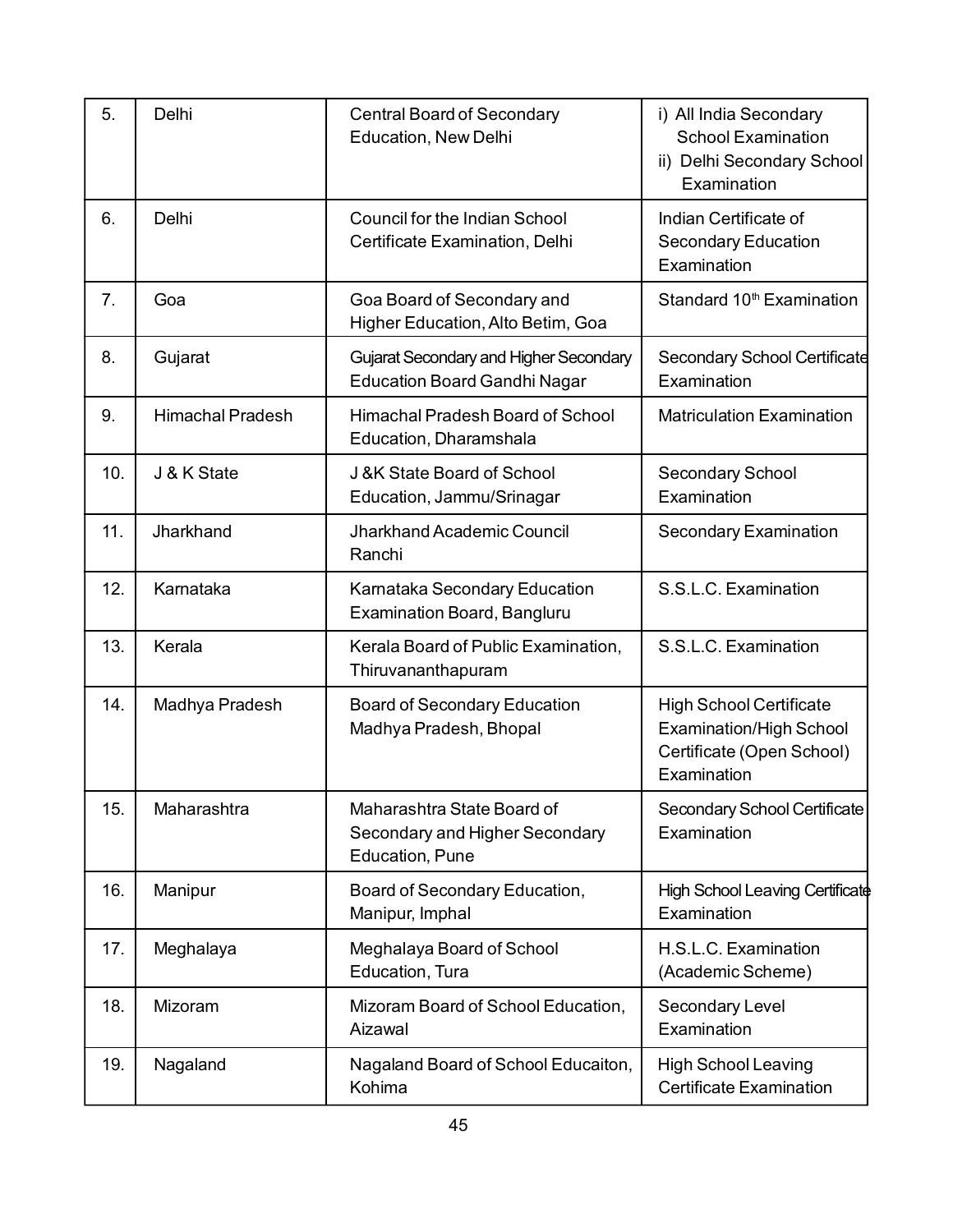| 20. | Orissa      | Board of Secondary Education,<br>Orissa, Cuttack                 | <b>High School Certificate</b><br>Examination                 |
|-----|-------------|------------------------------------------------------------------|---------------------------------------------------------------|
| 21. | Punjab      | Punjab School Education Board,<br>Mohali                         | <b>Matriculation Examination</b>                              |
| 22. | Rajasthan   | Banasathali Vidyapeeth,<br>Banasathali (Rajasthan)               | Secondary School<br><b>Certificate Examination</b>            |
| 23. | Rajasthan   | Board of Secondary Education,<br>Rajasthan, Ajmer                | i) Secondary School<br>Examination<br>ii) Praveshika Pariksha |
| 24. | Tamilnadu   | <b>Tamilnadu State Board of School</b><br>Examination, Chennai   | <b>Secondary Examination</b>                                  |
| 25. | Tripura     | <b>Tripura Board of Secondary</b><br>Education, Agarthala        | Madhyamik Examination                                         |
| 26. | U.P.        | U.P. Board of High School &<br>Intermediate Education, Allahabad | <b>High School Examination</b>                                |
| 27. | Uttaranchal | Uttaranchal Shiksha Evam Pariksha<br>Parishad, Ramnagar          | <b>High School Examination</b>                                |
| 28. | West Bengal | West Bengal Board of Madarsa<br>Education, Kolkata               | <b>Secondary Examination</b>                                  |
| 29. | West Bengal | West Bengal Board of Secondary<br>Education, Kolkata             | <b>Secondary Examination</b>                                  |

# **C. Senior Secondary Level**

| 1. | Andhra Pradesh | Board of Intermediate Education,<br>Hyderabad, Andhra Pradesh<br>Science and Commerce   | Intermediate Public<br>Examination in Arts,<br>Group                                         |
|----|----------------|-----------------------------------------------------------------------------------------|----------------------------------------------------------------------------------------------|
| 2. | Assam          | <b>Higher Secondary Education</b><br>Council, Ambari Guwahati                           | <b>Higher Secondary</b><br>Examination (10+2 Level)<br>in Arts, Science &<br>Commerce Group) |
| 3. | <b>Bihar</b>   | Bihar Intermediate Education Council,<br>Patna/Bihar School Examination Board,<br>Patna | Intermediate Examination<br>in Arts, Science &<br>Commerce Group                             |
| 4. | Chhattisgarh   | Chhattisgarh Board of Secondary<br><b>Education, Raipur</b>                             | <b>Higher Secondary Certificate</b><br>Examination                                           |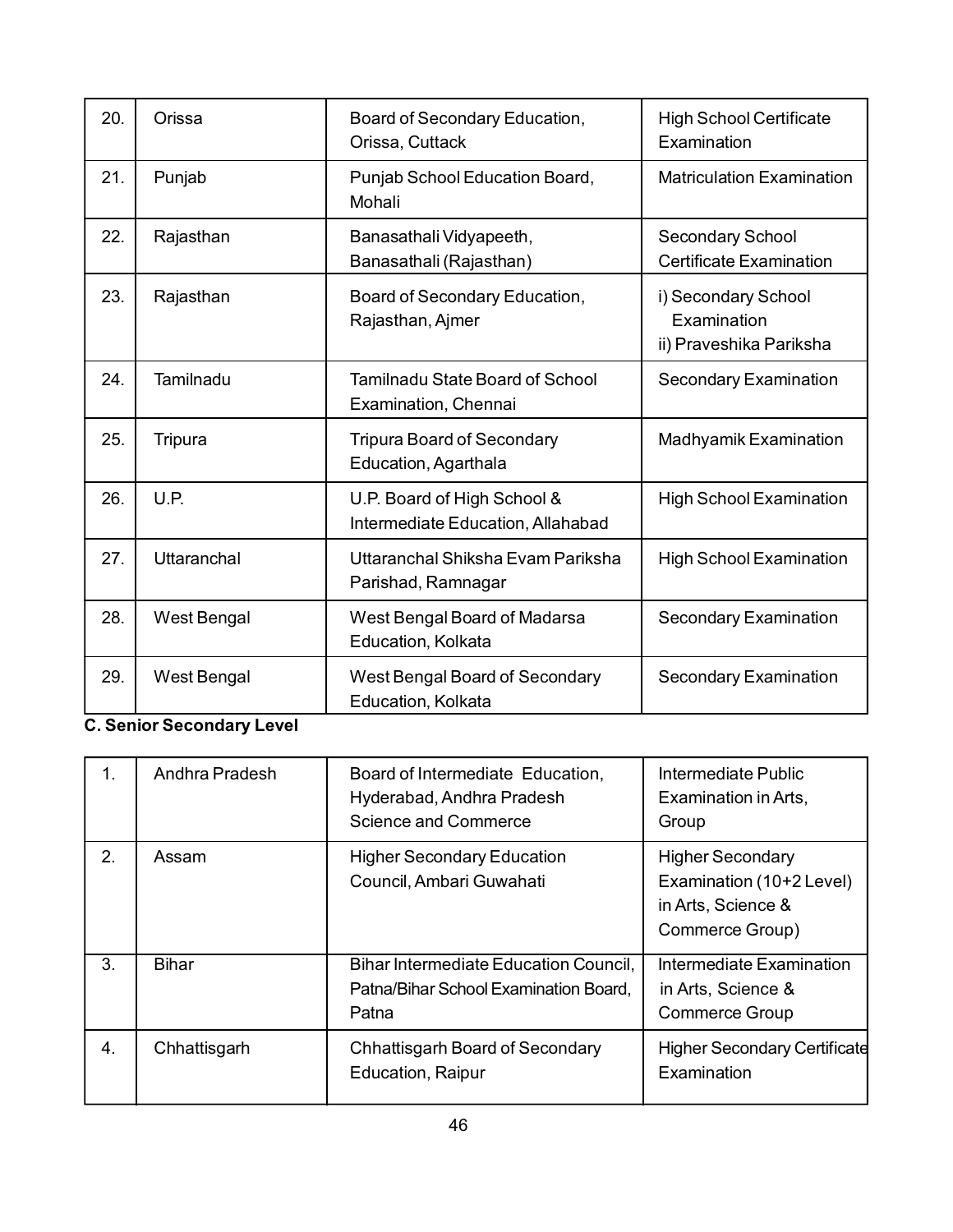| 5.  | Goa                     | Goa Board of Secondary and<br>Higher Secondary Education,<br>Alto Betim, Goa                     | <b>Higher Secondary School</b><br>Leaving Certificate<br><b>Examination in Arts, Science</b><br>& Commerce Group |
|-----|-------------------------|--------------------------------------------------------------------------------------------------|------------------------------------------------------------------------------------------------------------------|
| 6.  | Gujarat                 | <b>Gujarat Secondary and Higher</b><br><b>Secondary Education Board</b><br>Gandhi Nagar, Gujarat | <b>Higher Secondary</b><br><b>Certificate Examination</b><br>in Arts, Science &<br>Commerce Group)               |
| 7.  | <b>Himachal Pradesh</b> | Himachal Pradesh Board of School<br>Education, Dharamshala                                       | Senior Secondary<br><b>Certificate Examination</b><br>in Arts, Science &<br>Commerce Group)                      |
| 8.  | J & K State             | J &K State Board of School<br>Education, Jammu & Kashmir                                         | Higher Secondary (Part-II)<br>Examination                                                                        |
| 9.  | Jharkhand               | Jharkhand Academic Council<br>Ranchi                                                             | <b>Intermediate Examination</b>                                                                                  |
| 10. | Karnataka               | Karnataka Secondary Education<br><b>Examination Board, Bangluru</b>                              | Senior Secondary<br><b>Certificate Examination</b>                                                               |
| 11. | Kerala                  | Kerala Board of Higher Secondary<br>Educaiton, Thiruvananthapuram                                | <b>Higher Secondary</b><br>Examination                                                                           |
| 12. | Madhya Pradesh          | <b>Board of Secondary Education</b><br>Madhya Pradesh                                            | <b>Intermediate Examination</b><br>in Arts, Science &<br><b>Commerce Group</b>                                   |
| 13. | Maharashtra             | Maharashtra State Board of<br>Secondary and Higher Secondary<br>Education, Pune                  | <b>Higher Secondary Certificate</b><br><b>Examination (Artrs, Science</b><br>& Commerce Group)                   |
| 14. | Manipur                 | <b>Council of Higher Secondary</b><br>Education, Manipur, Imphal                                 | <b>Higher Secondary School</b><br><b>Examination in Arts, Science</b><br>& Commerce Group                        |
| 15. | Meghalaya               | Meghalaya Board of School<br>Education, Tura                                                     | <b>Higher Secondary School</b><br>Leaving Certificate Examination<br>(Academic Scheme)                           |
| 16. | Mizoram                 | Mizoram Board of School Education,<br>Aizawal                                                    | Senior Secondary Level<br>Examination                                                                            |
| 17. | Nagaland                | Nagaland Board of School Educaiton,<br>Kohima                                                    | <b>Senior Secondary</b><br>Examination                                                                           |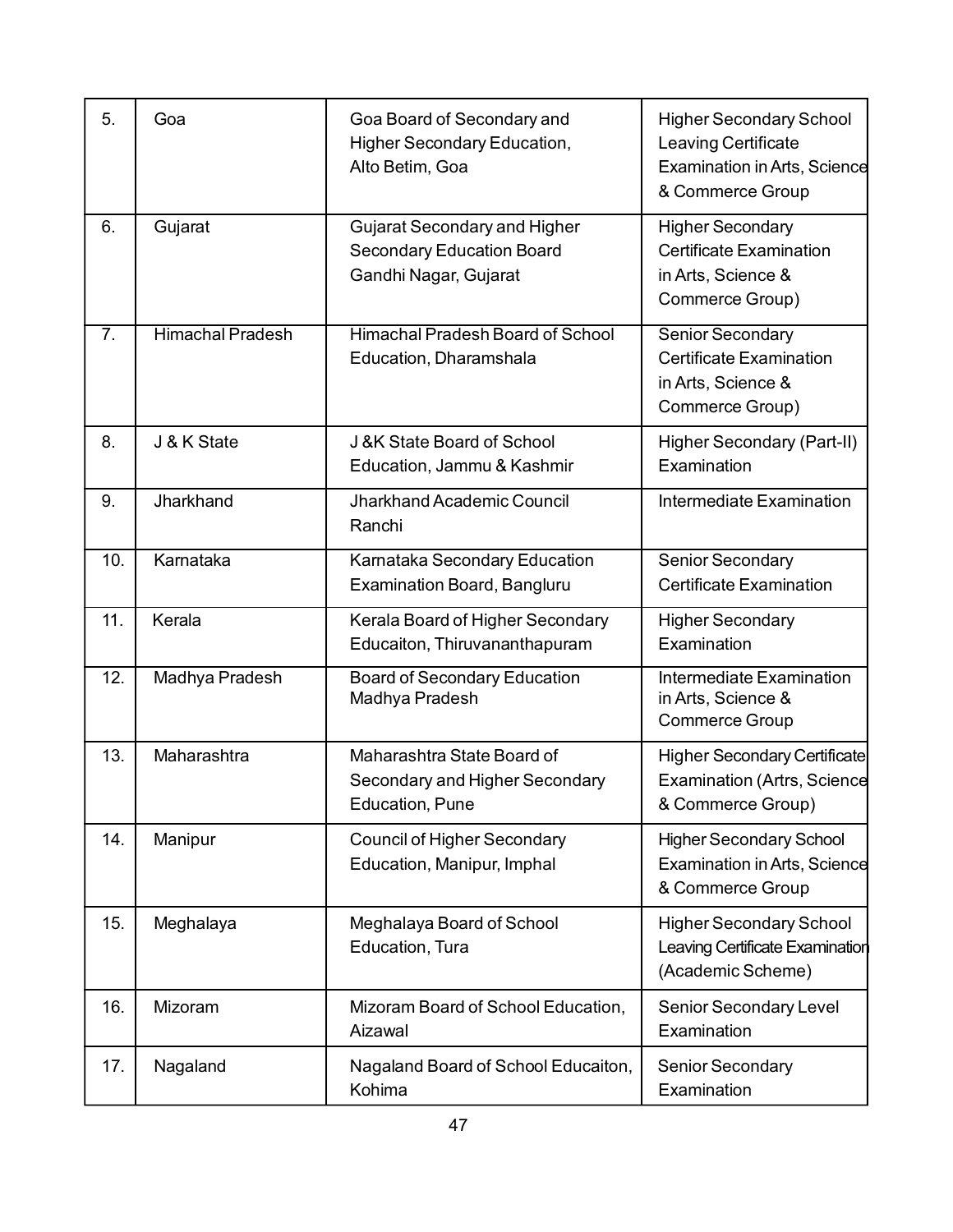| 18. | National  | <b>Central Board of Secondary Education</b><br><b>New Delhi</b>            | i) All India Senior School<br><b>Certificate Examination</b><br>ii) Delhi Senior School<br><b>Certificate Examination</b><br>iii) Class XII Arts, Science<br>& Commerce<br>iv) Vocational with five<br>Subject |
|-----|-----------|----------------------------------------------------------------------------|----------------------------------------------------------------------------------------------------------------------------------------------------------------------------------------------------------------|
| 19. | National  | <b>Council for the Indian School</b><br>Certificate Examination, New Delhi | Indian School Certificate<br>Examination in Science,<br>Commerce & Arts Group<br>Examination                                                                                                                   |
| 20. | Orissa    | Council of the Higher Secondary<br>Education Bhubneshwar (Orissa)          | <b>Higher Secondary</b><br><b>Examination in Arts, Science</b><br>& Commerce Group                                                                                                                             |
| 21. | Punjab    | Punjab School Education Board,<br>Mohali                                   | Senior Secondary<br>Certificate Examination in<br>Arts, Science & Commerce<br>Group. Vocational with<br>five subject including<br>English.                                                                     |
| 22. | Rajasthan | Board of Secondary Education,<br>Rajasthan, Ajmer                          | <b>Senior Secondary</b><br>(Academic) Examination                                                                                                                                                              |
| 22. | Rajasthan | Banasathali Vidyapeeth,<br>Banasathali (Rajasthan)                         | Senior Secondary School<br><b>Certificate Examination</b>                                                                                                                                                      |
| 24. | Tamilnadu | Tamilnadu State Board of School<br>Examination, Chennai                    | <b>Higher Secondary Course</b><br><b>Certificate Examination</b>                                                                                                                                               |
| 25. | Tripura   | <b>Tripura Board of Secondary</b><br>Education, Agarthala                  | Senior Secondary Certificate<br>Examination, Higher<br>Secondary Examination<br>(+2 stage) in Arts, Science<br>& Commerce Group                                                                                |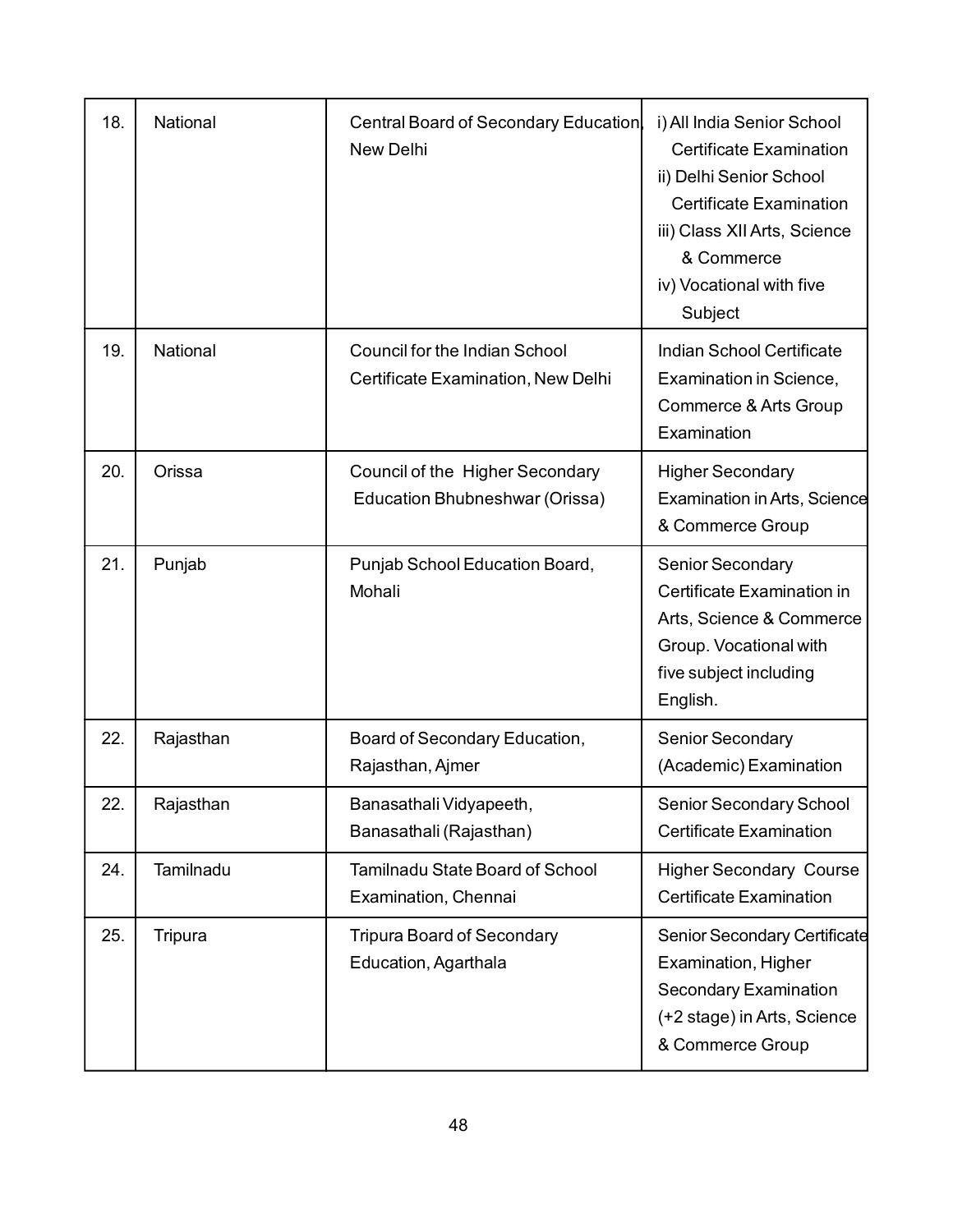| 26. | <b>Uttar Pradesh</b> | Uttar Pradesh Board of High School<br>& Intermediate Education, Allahabad      | i) Intermediate Examination<br>in Arts, Science & Commerce<br>Group. Vocational with<br>five subjects including<br>English<br>ii) Intermediate Agriculture<br>provided the candidate<br>has passed incluing<br>the subject of English |
|-----|----------------------|--------------------------------------------------------------------------------|---------------------------------------------------------------------------------------------------------------------------------------------------------------------------------------------------------------------------------------|
| 27. | Uttaranchal          | Uttaranchal Shiksha Pariksha<br>Parishad, Ram Nagar                            | Intermediate Examination                                                                                                                                                                                                              |
| 28. | West Bengal          | West Bengal Board of Madarsa<br>Education, Kolkata                             | <b>Higher Secondary</b><br>Examination                                                                                                                                                                                                |
| 29. | West Bengal          | West Bengal Council for Higher<br>Secondary Education, Kolkata,<br>West Bengal | <b>Higher Secondary</b><br><b>Examination (Arts, Science)</b><br>& Commerce Group.)                                                                                                                                                   |

## **Category 2 : Foreign Boards**

- 1. Bhutan Board of Examinations
- 2. Higher Secondary Board, Nepal
- 3. Mauritius Exam Syndicate
- 4. University of Cambridge International Examination (CIE)
	- a) International General Certificate of Secondary Education (IGCSE)
	- b) (Standard X) and A Level (Standard XII)
- 5. All Other Examinations of Instittutions/Boards Recognised by Association of Indian University/AIU.

## **Category 3: Other Statutory Institutions which are not the member of COBSE.**

#### **A. Secondary Level Examinations**

| 1. | Bihar        | Bihar Sanskrit Shiksha Board, Patna    | Madhyama Examination<br>(Qualified in five subjects<br>including at least two<br>subjects other than<br>languages.)        |
|----|--------------|----------------------------------------|----------------------------------------------------------------------------------------------------------------------------|
| 2. | Chhattisgarh | Chhattisgarh Sanskrit Board,<br>Raipur | Purva Madhyama<br>(High School) (Qualified<br>in five subjects including<br>at least two subjects other<br>than languages) |
| 3. | Kurukshetra  | <b>Kurukshetra University</b>          | Pragya Examination 2 years<br>(Qualified in five subjects<br>including at least two<br>subjects other than languages.      |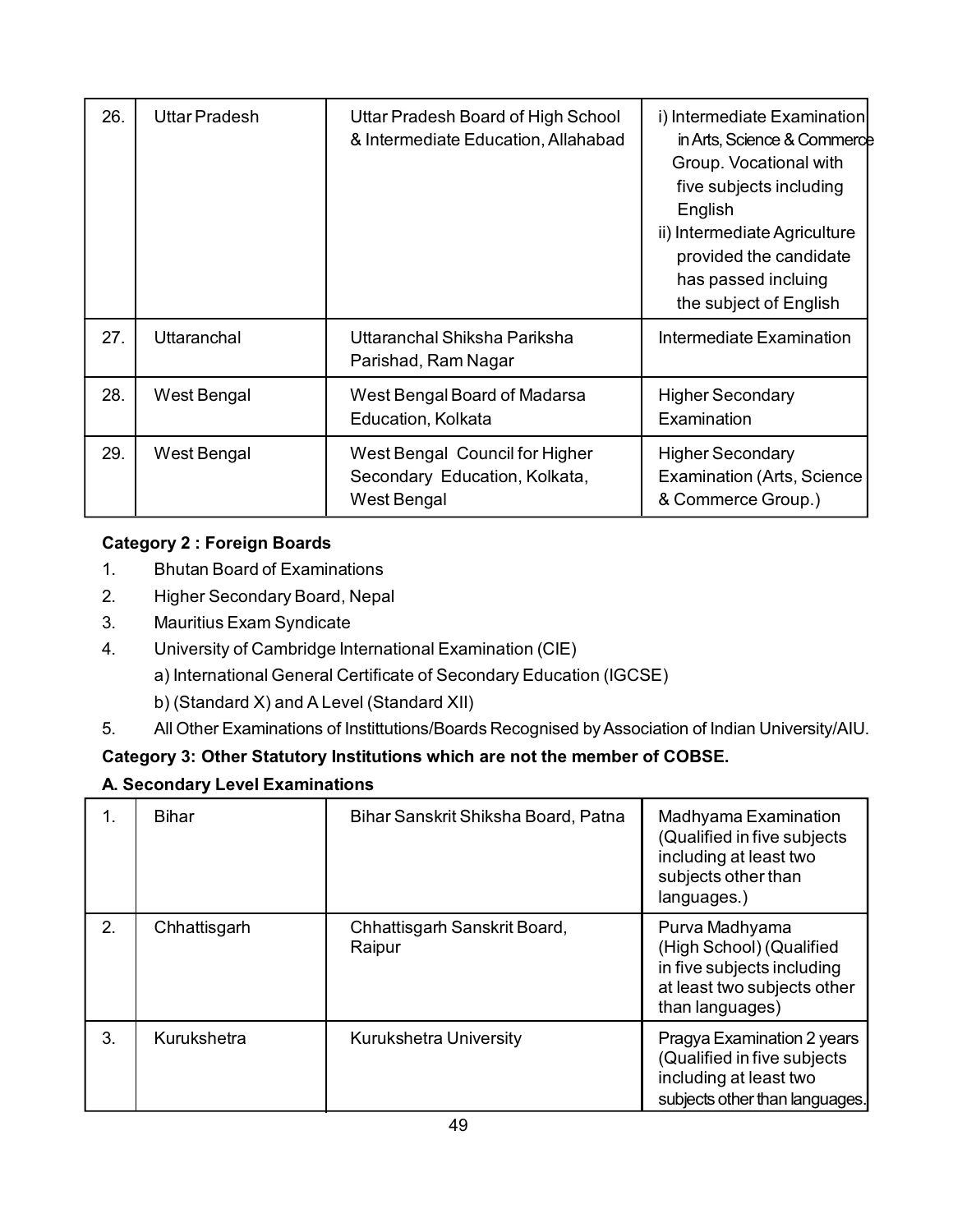| 4. | <b>New Delhi</b>     | Jamia Millia Islamia, Jamia Nagar,<br>Delhi                     | Purva Madhyama<br>Examination (qualified in five<br>subjects including Hindi,<br>English and Maths)                     |
|----|----------------------|-----------------------------------------------------------------|-------------------------------------------------------------------------------------------------------------------------|
| 5. | <b>New Delhi</b>     | Rashtriya Sanskrit Sansthan,<br>New Delhi                       | Purva Madhyma<br>Examination (qualified in five<br>subjects including at least<br>two subjects other than<br>languages) |
| 6. | <b>New Delhi</b>     | Directorate of Army Education,<br>Army Head Quarter, New Delhi  | Secondary School<br>Examination (qualified in five<br>subjects including Hindi,<br>English & Maths)                     |
| 7. | <b>Uttar Pradesh</b> | Sampurananand Sanskrit<br>Vishwavidyalaya, Varanasi             | Purva Madhyma<br>Examination (qualified in five<br>subjects including at least<br>two subjects other than<br>languages) |
| 8. | <b>Uttar Pradesh</b> | Uttar Pradesh, Madhyamik Sanskrit<br>Shiksha, Parishad, Lucknow | Purva Madhyama-II<br>(qualified in five subjects<br>including at least two<br>subjects other than<br>languages)         |
| 9. | Uttaranchal          | Gurukul Kangri Vishwavidyalaya,<br>Haridwar                     | Vidyadhikari Examination<br>(qualified in five subjects<br>including at least two<br>subjects other than<br>languages)  |

## **B. Senior Secondary Level Examinations**

| 1. | Kurukshetra  | <b>Kurukshetra University</b>               | <b>Visharad Examination</b><br>(Qualified in five subjects<br>including two subjects other<br>than languages.                          |
|----|--------------|---------------------------------------------|----------------------------------------------------------------------------------------------------------------------------------------|
| 2. | Chhattisgarh | Chhattisgarh Sanskrit Board<br>Raipur       | Ultter Madhyama (Higher<br>Secondary Level) (Qualified<br>in five subjects including<br>at least two subjects other<br>than languages) |
| 3. | New Delhi    | Jamia Millia Islamia, Jamia Nagar,<br>Delhi | <b>Senior School Certificate</b><br>Examination (qualified in five)<br>subjects including at least<br>one language)                    |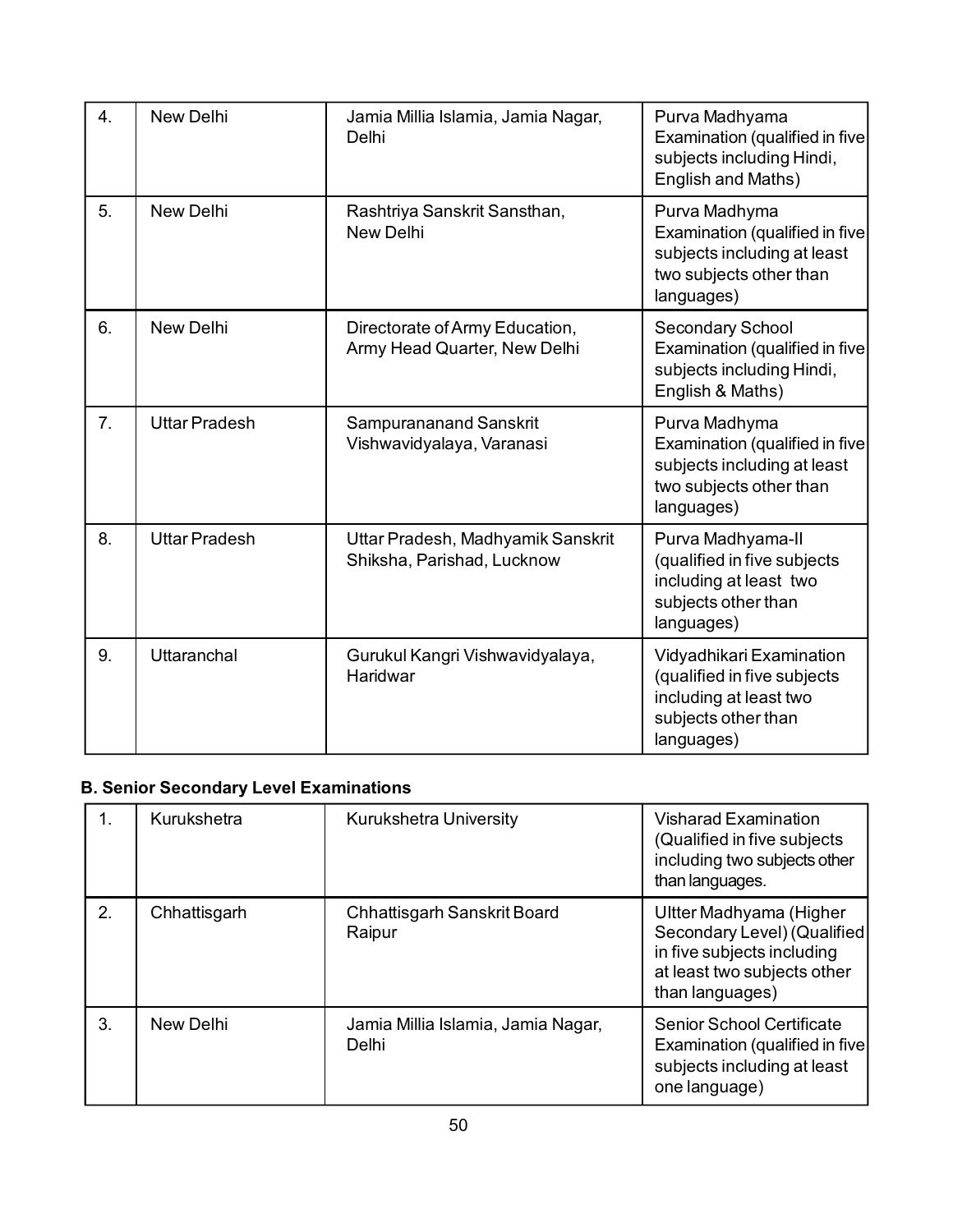| 4.             | <b>New Delhi</b>     | Rashtriya Sanskrit Sansthan,<br><b>New Delhi</b>                | Utter Madhyma-II<br>Examination (qualified in five<br>subjects including two<br>subjects other than<br>languages)           |
|----------------|----------------------|-----------------------------------------------------------------|-----------------------------------------------------------------------------------------------------------------------------|
| 5.             | <b>New Delhi</b>     | Directorate of Army Education,<br>Army Head Quarter, New Delhi  | Senior School Certificate<br>Examination (qualified in five<br>subjects including at least<br>one language)                 |
| 6.             | <b>Uttar Pradesh</b> | Sampurananand Sanskrit<br>Vishwavidyalaya, Varanasi             | Utter Madhyma-II<br>Examination (qualified in five<br>subjects including two<br>subjects other than<br>languages)           |
| 7 <sub>1</sub> | <b>Uttar Pradesh</b> | Uttar Pradesh, Madhyamik Sanskrit<br>Shiksha, Parishad, Lucknow | Utter Madhyama-II<br>Examination (qualified in five<br>subjects including at least<br>two subjects other than<br>languages) |
| 8.             | Uttaranchal          | Gurukul Kangri Vishwavidyalaya,<br>Haridwar                     | Vidya Vinod - Il Examination<br>(qualified in five subjects<br>including two subjects<br>other than languages)              |
| 9.             | <b>Uttaranchal</b>   | Rashtriya Indian Military College,<br>Dehradun                  | <b>Senior School Certificate</b><br>Examination (qualified in five<br>subjects including at least<br>one language)          |

# **Category IV (Technical Vocational Examination)**

#### **A. Secondary Level**

| 1. | Delhi   | State Board of Technical Education,<br>Delhi                            | Junior Technical School<br><b>Certificate Examination</b><br>(qualified in five subjects<br>including Hindi, English<br>and Maths) |
|----|---------|-------------------------------------------------------------------------|------------------------------------------------------------------------------------------------------------------------------------|
| 2. | Delhi   | Ministry of Scientific Research &<br><b>Cultural Affairs, New Delhi</b> | Certificate of Junior<br>Technical School<br>Examination (qualified in five<br>subjects including Hindi,<br>English and Maths)     |
| 3. | Haryana | State Board of Technical Education,<br>Haryana, Chandigarh              | <b>Junior Technical School</b><br>Certificate Examination<br>(qualified in five subjects<br>including Hindi, English<br>and Maths) |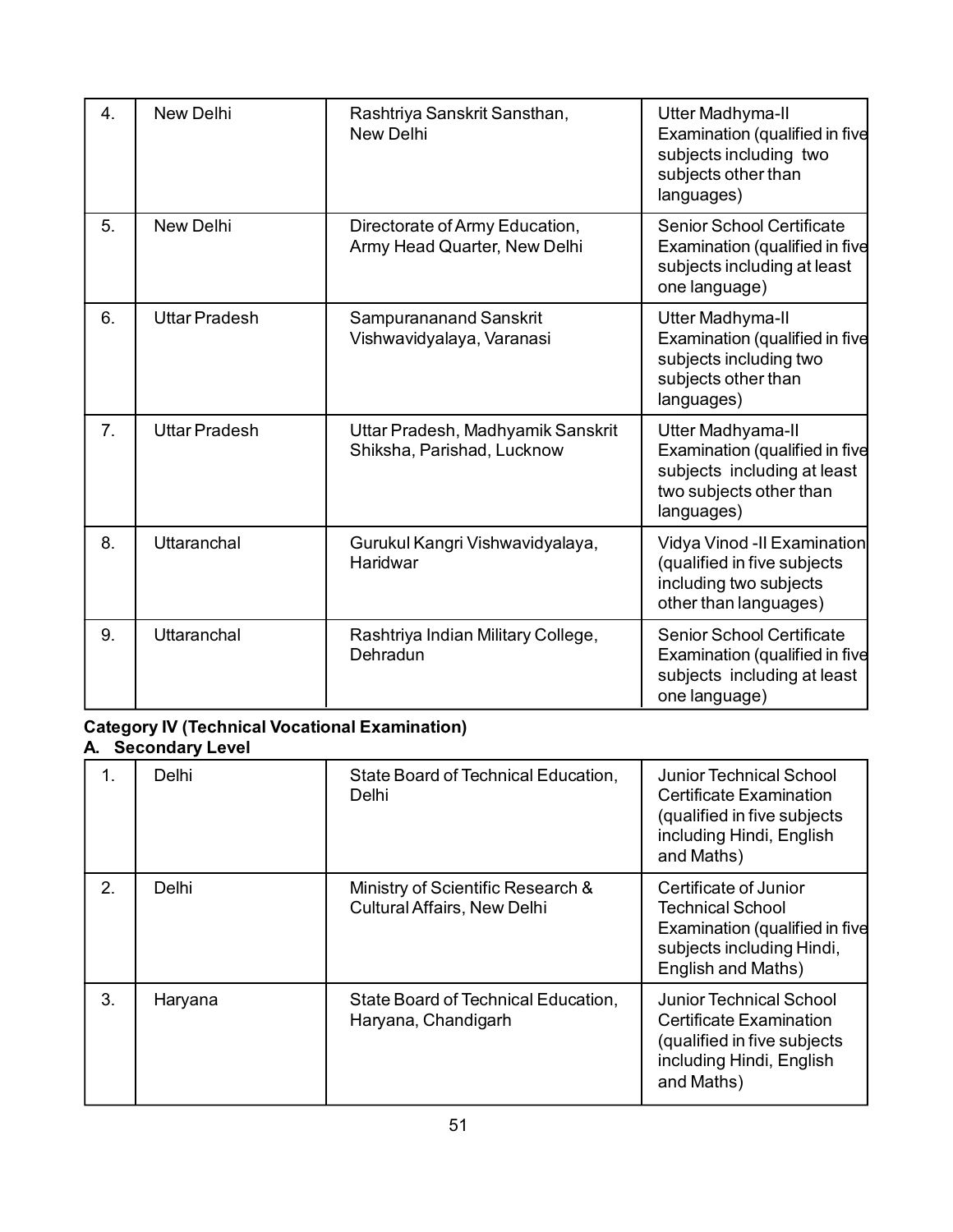| 4. | Himachal Pradesh | Himachal Pradesh Board of<br><b>Technical Education, Dharamshala</b>       | Pre-Polytechnic Part-I<br>(2nd year) (qualified in five<br>subjects including Hindi,<br>English and Maths)                              |
|----|------------------|----------------------------------------------------------------------------|-----------------------------------------------------------------------------------------------------------------------------------------|
| 5. | Maharashtra      | Maharashtra State Board of Secondary<br>& Higher Secondary Education, Pune | <b>Vocatinal High School</b><br><b>Certificate Examination</b><br>(qualified in five subjects<br>including Hindi, English<br>and Maths) |
| 6. | Punjab           | Punjab State Board of Technical<br>Education, chandigarh                   | Junior Technical School<br>Certificate Examination<br>(qualified in five subjects<br>including Hindi, English<br>and Maths)             |

# **B. Senior Secondary Level Examination**

| 1. | Delhi    | <b>Central Board of Secondary</b><br><b>Education, New Delhi</b>                                    | <b>Senior School Certificate</b><br><b>Vocational Examination</b><br>(qualified in five subjects<br>including at least one<br>language) |
|----|----------|-----------------------------------------------------------------------------------------------------|-----------------------------------------------------------------------------------------------------------------------------------------|
| 2. | Haryana  | <b>State Council for Vocational Education</b><br>Chandigarh Haryana<br>(qualified in five subjects) | 10+2 Examination under<br>vocational Stream<br>(qualified in five subjects<br>including at least one<br>language)                       |
| 3. | Haryana  | <b>State Board of Technical Education</b><br>Chandigarh, Haryana                                    | All two years Diploma courses<br>(qualified in five subjects<br>including at least one<br>language)                                     |
| 4. | Haryana  | Board of School Education, Bhiwani                                                                  | <b>Senior Secondary Certificate</b><br><b>Vocational Examination</b>                                                                    |
| 5. | Himachal | Himachal Pradesh Board of School<br>Education, Dharamshala                                          | Senior Secondary Vocational<br><b>Course Examination</b><br>(qualified in five subjects<br>including at least one<br>language)          |
| 6. | Kerala   | Director of Vocational Higher Secondary<br>Education, Thiruvananthapuram                            | <b>Vocational Higher</b><br><b>Secondary Examination</b><br>(qualified in five subjects<br>including at least one<br>language)          |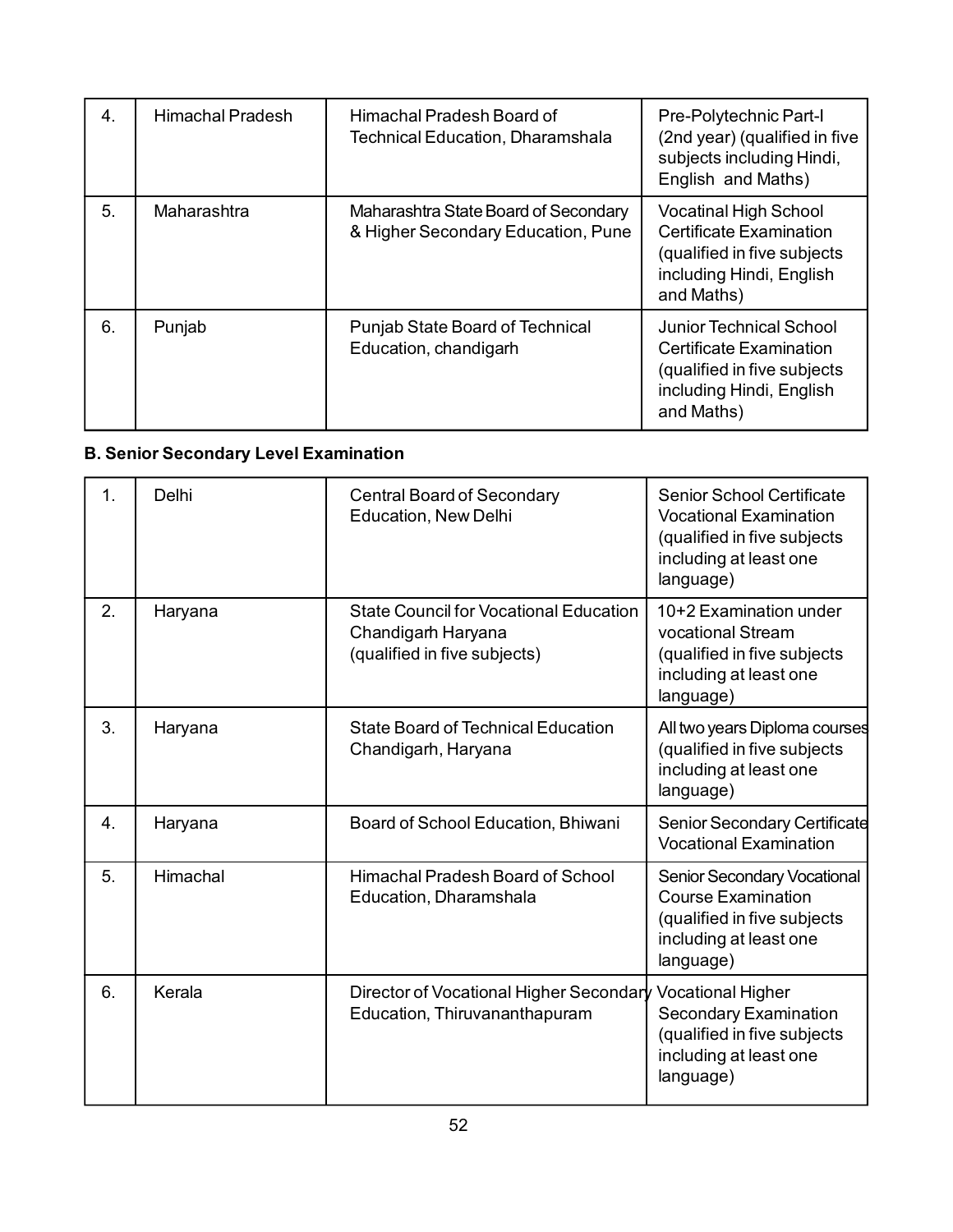| 7 <sub>1</sub> | Punjab    | Punjab School Education Board,<br>Mohali                      | Senior Secondary Certificate<br><b>Vocational Examination</b><br>(qualified in five subjects<br>including at least one<br>language) |
|----------------|-----------|---------------------------------------------------------------|-------------------------------------------------------------------------------------------------------------------------------------|
| 8.             | Rajasthan | Board of Secondary Education,<br>Ajmer                        | Senior Secondary (vocational)<br>Examination (qualified in five<br>subjects including at least<br>one language)                     |
| 9.             | U.P.      | Board of High School and Intermediate<br>Education, Allahabad | Intermediate (Vocational)<br>Examination (qualified in five<br>subjects including at least<br>one language)                         |

#### **Category V : State Open School A . Secondary Level Examination**

| 1.               | Chhattisgarh            | Chhattisgarh Open School,                                 | <b>Secondary School</b><br><b>Examination (Passed with</b><br>at least five subjects) |
|------------------|-------------------------|-----------------------------------------------------------|---------------------------------------------------------------------------------------|
| 2.               | National                | National Institute of Open Schooling,<br>Noida, New Delhi | <b>Secondary School</b><br><b>Examination (Passed with</b><br>at least five subjects) |
| 3.               | Delhi                   | Delhi Open School, Delhi                                  | <b>Secondary School</b><br><b>Examination (Passed with</b><br>at least five subjects) |
| 4.               | Haryana                 | Haryana Open School, Bhiwani                              | <b>Secondary School</b><br><b>Examination (Passed with</b><br>at least five subjects) |
| 5.               | <b>Himachal Pradesh</b> | Himachal Pradesh Open<br>School, Dharmshala               | Secondary School<br><b>Examination (Passed with</b><br>at least five subjects)        |
| 6.               | <b>J&amp;K</b>          | J & K Open School, Jammu &<br>Sri Nagar                   | <b>Secondary School</b><br><b>Examination (Passed with</b><br>at least five subjects) |
| $\overline{7}$ . | Karnataka               | Karataka Open School                                      | Secondary School<br><b>Examination (Passed with</b><br>at least five subjects)        |
| 8.               | Kerala                  | Kerala Open School                                        | Secondary School<br><b>Examination (Passed with</b><br>at least five subjects)        |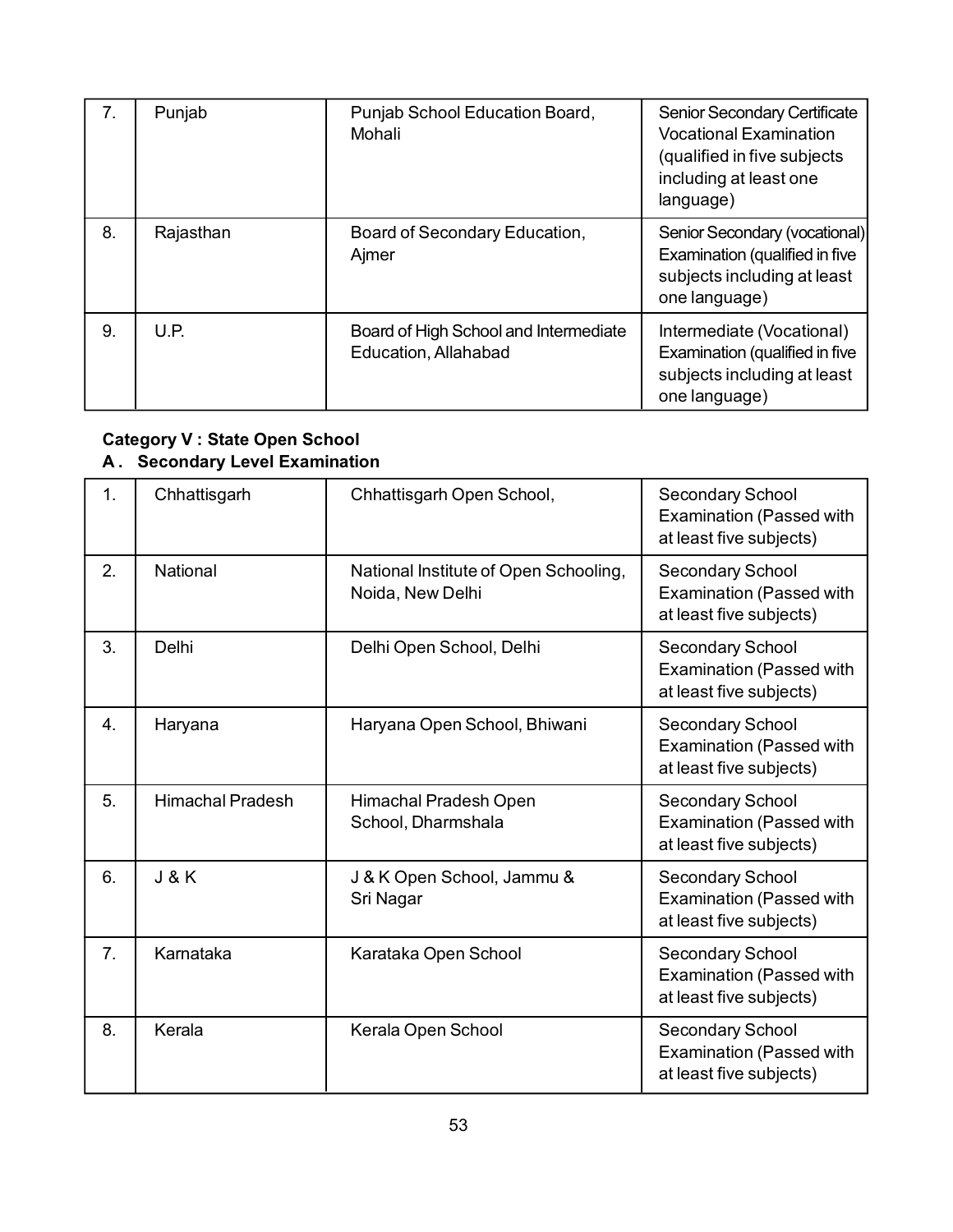| 9.  | Madhya Pradesh | Madhya Pradesh Open School,<br><b>Bhopal</b>                        | <b>High School Examination</b><br>(Passed with at least five<br>subjects)      |
|-----|----------------|---------------------------------------------------------------------|--------------------------------------------------------------------------------|
| 10. | Punjab         | Punjab Open School, Mohali                                          | Secondary School<br><b>Examination (Passed with</b><br>at least five subjects) |
| 11. | Rajasthan      | Rajasthan State Open School,<br>Jaipur                              | Secondary School<br><b>Examination (Passed with</b><br>at least five subjects) |
| 12. | West Bengal    | Rabindra Mukta Vidyalya (West<br>Bengal State Open School, Kolkata) | Secondary Level<br><b>Examination (Passed with</b><br>at least five subjects)  |

# **B . Sr. Secondary Level Examination**

| 1. | Chhattisgarh            | Chhattisgarh Open School,                                 | Senior Secondary School<br>Examination (Qualified in five<br>Subjects including at<br>least one language)                              |
|----|-------------------------|-----------------------------------------------------------|----------------------------------------------------------------------------------------------------------------------------------------|
| 2. | National                | National Institute of Open Schooling,<br>Noida, New Delhi | <b>Senior Secondary School</b><br><b>Certificate Examination</b><br>(Qualified in five Subjects<br>including at least one<br>language) |
| 3. | Delhi                   | Delhi Open School, Delhi                                  | Senior Secondary School<br>Examination (Qualified in five<br>Subjects including at<br>least one language)                              |
| 4. | Haryana                 | Haryana Open School, Bhiwani                              | Senior Secondary School<br>certificate Examination                                                                                     |
| 5. | <b>Himachal Pradesh</b> | Himachal Pradesh Open<br>School, Dharamshala              | Senior Secondary Certificate<br>(Qualified in five Subjects<br>including at least one<br>language)                                     |
| 6. | <b>J&amp;K</b>          | J & K Open School, Jammu &<br>Sri Nagar                   | Senior Secondary School<br>Examination (Qualified in five<br>Subjects including at<br>least one language)                              |
| 7. | Karnataka               | Karataka Open School                                      | Senior Secondary School<br>Examination (Qualified in five<br>Subjects including at<br>least one language)                              |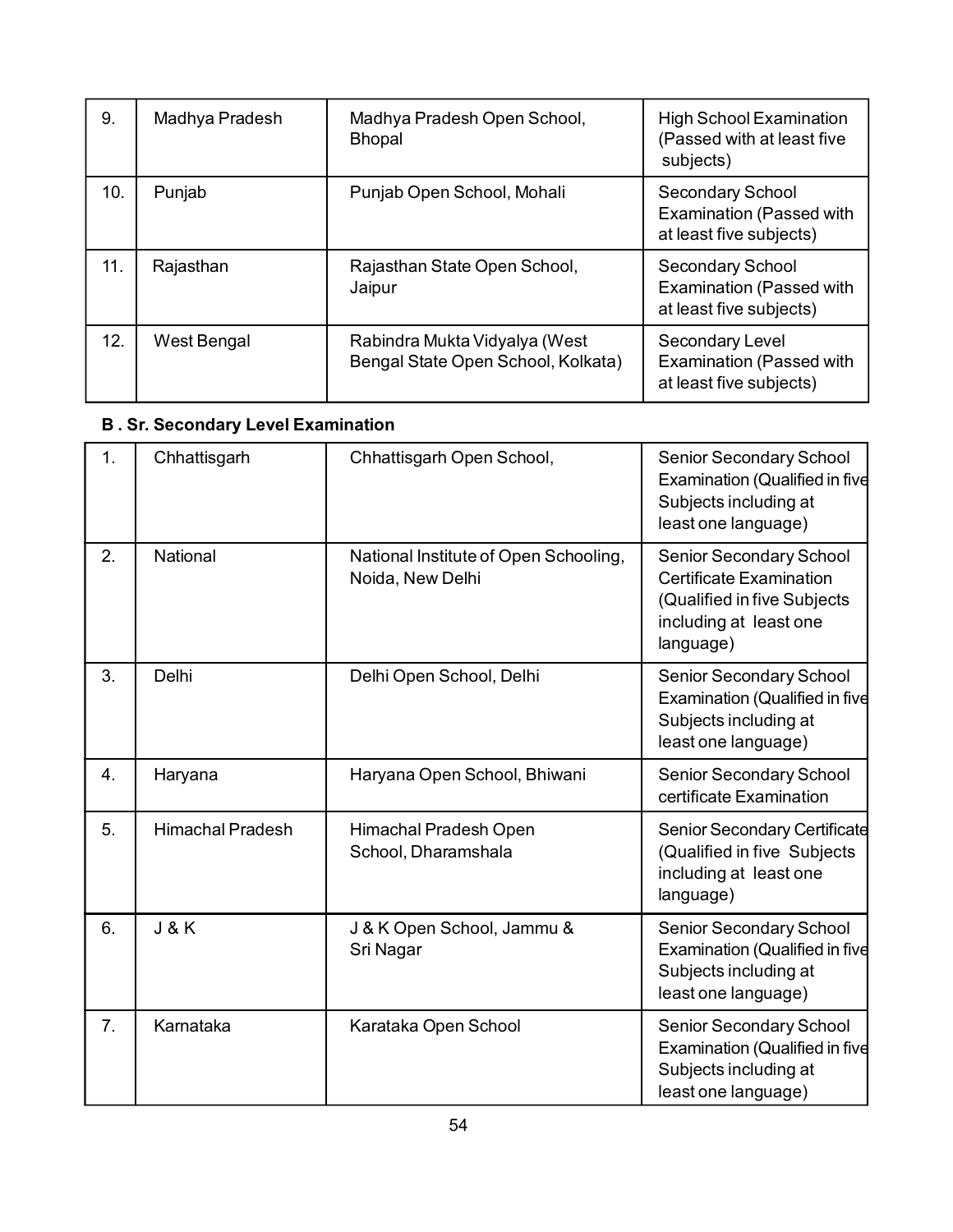| 8.  | Kerala         | Kerala Open School                                                  | <b>Senior Secondary School</b><br><b>Examination (Passed with</b><br>at least five subjects)                            |
|-----|----------------|---------------------------------------------------------------------|-------------------------------------------------------------------------------------------------------------------------|
| 9.  | Madhya Pradesh | Madhya Pradesh Open School,<br><b>Bhopal</b>                        | Higher Secondary 10+2<br><b>Examination (Qualified in five</b><br>Subjects including at<br>least one language)          |
| 10. | Punjab         | Punjab Open School, Mohali                                          | <b>Senior Secondary School</b><br><b>Examination (Qualified in five</b><br>Subjects including at<br>least one language) |
| 11. | Rajasthan      | Rajasthan State Open School,<br>Jaipur                              | <b>Senior Secondary School</b><br><b>Examination (Qualified in five</b><br>Subjects including at<br>least one language) |
| 12. | West Bengal    | Rabindra Mukta Vidyalya (West<br>Bengal State Open School, Kolkata) | <b>Senior Secondary School</b><br>Examination (Qualified in five<br>Subjects including at<br>least one language)        |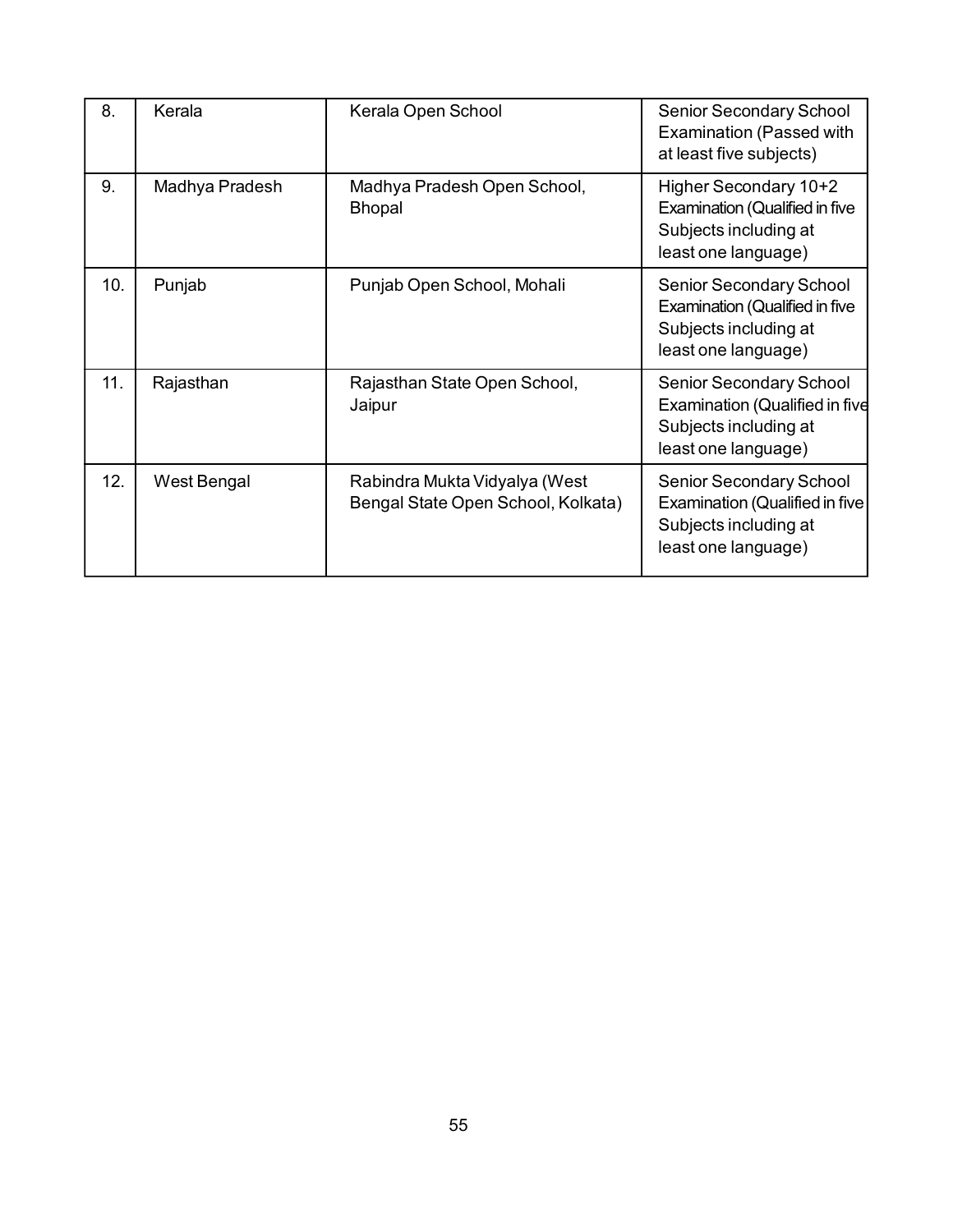#### **APPENDIX-C**

### **LIST OF UNIVERSITIES/INSTITUTIONS APPROVED BY DISTANCE EDUCATION COUNCIL**

| Sr. No. | <b>University/Institute Name</b>                                              |
|---------|-------------------------------------------------------------------------------|
|         | <b>National Open University</b>                                               |
| 1.      | Indira Gandhi National Open University, New Delhi                             |
|         | <b>State Open Universities</b>                                                |
| 1.      | Dr. B.R. Ambedkar, Open University, Hyderabad                                 |
| 2.      | Dr. Babasaheb Ambedkar Open University, Ahmedabad, Gujrat                     |
| 3.      | Karnataka State Open University, Mysore, Karnataka                            |
| 4.      | Krishana kant Handique State Open University, Guwahati, Assam                 |
| 5.      | M.P. Bhoj (Open) University, Bhopal, MP                                       |
| 6.      | Nalanda Open University, Patna, Bihar                                         |
| 7.      | Netaji Subhas Open University, Kolkata, WB                                    |
| 8.      | Pt. Sunderlal Sharma (Open) University, Bilaspur, Chattisgarh                 |
| 9.      | Tamil Nadu Open University, Chennai, Tamil Nadu                               |
| 10.     | U.P. Rajarshi Tandon Open University, Allahabad, UP                           |
| 11.     | Uttatrakhand Open University, Haldwani, Uttarakhand                           |
| 12.     | Vardhaman Mahaveer Open University, Kota, Rajasthan                           |
| 13.     | Yashwantrao Chavan Maharashtra Open University, Nasik, Maharashtra            |
|         | <b>Dual Mode Universities</b>                                                 |
|         | <b>Andhra Pradesh</b>                                                         |
| 1.      | Andhra university, Vishakhapatnam                                             |
| 2.      | University of English and Foreign Languages, Hyderabad                        |
| 3.      | Jawaharlal Nehru Technological University, Hyderabad                          |
| 4.      | Kakatiya University, Warangal                                                 |
| 5.      | Maulana Azad National Urdu University, Hyderabad                              |
| 6.      | Acharya Nagarjuna University, Guntur                                          |
| 7.      | National Academy of Legal Studies and Research University (NALSAR), Hyderabad |
| 8.      | Osmania University, Hyderabad                                                 |
| 9.      | Potti Sreeramulu Telugu University, Hyderabad                                 |
| 10.     | Sri Krishnadevaraya University, Anantpur                                      |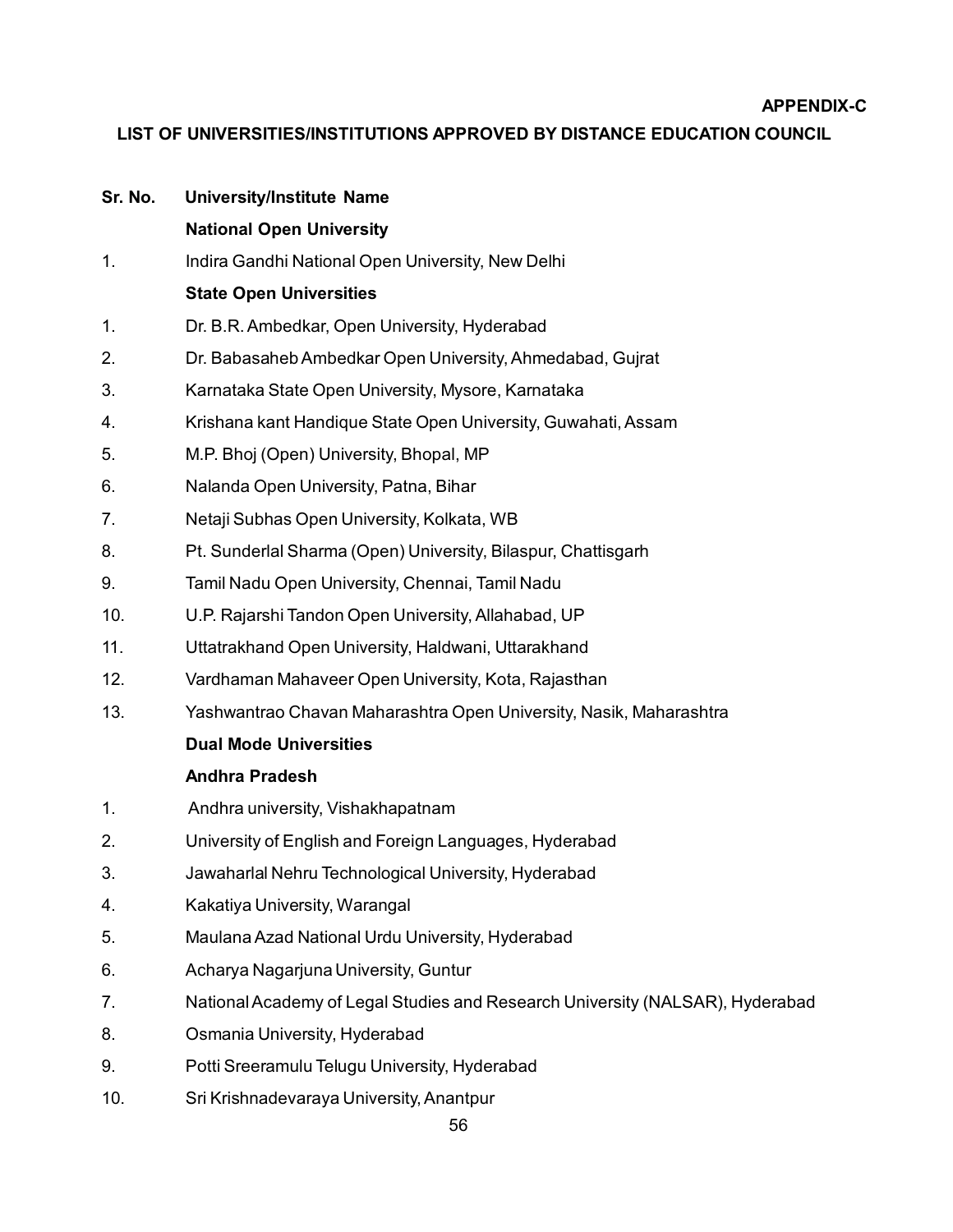| 12.<br>Sri Padmavathi Mahila Visvavidyalayam, Tirupati<br>13.<br>University of Hyderabad, Hyderabad<br>14.<br>Dravidian University, Kuppam<br>15.<br>GITAM University, Vishakhapatnam<br>16.<br>Rashtriya Sanskrit Vidyapeetha, Tirupati<br><b>Arunachal Pradesh</b><br>Rajiv Gandhi University, Itanagar<br>1.<br>Assam<br>Dibrugarh University, Dibrugarh<br>1.<br>Gauhati University, Guwahati<br>2.<br><b>Bihar</b><br>1.<br>B.R.A. Bihar University, Muzaffarpur<br>2.<br>Lalit Narayan Mithila University, Darbhanga<br>3.<br>Magadh University, Bodh Gaya<br>Patna University, Patna<br>4.<br>Chattisgarh<br><b>MATS University, Raipur</b><br>1.<br>Dr. C.V. Raman University, Bilaspur<br>2.<br><b>Delhi</b><br>Jamia Milia Islamia, New Delhi<br>1.<br>Jamia Hamdard, New Delhi<br>2.<br>3.<br>Guru Gobind Singh Indraprastha University, Delhi<br>University of Delhi, Delhi<br>4.<br>Gujarat<br>Sumandeep University, Baroda<br>1.<br>Haryana<br><b>Chaudhary Devilal University, Sirsa</b><br>1.<br>2.<br>Guru Jambheshwar University, Hisar<br>3.<br>Kurukshetra University, Kurukshetra<br>Maharshi Dayanand University, Rohtak<br>4.<br>Maharshi Markandeshwar University, Ambala<br>5. | 11. | Sri Venkateswara University, Tirupati |
|---------------------------------------------------------------------------------------------------------------------------------------------------------------------------------------------------------------------------------------------------------------------------------------------------------------------------------------------------------------------------------------------------------------------------------------------------------------------------------------------------------------------------------------------------------------------------------------------------------------------------------------------------------------------------------------------------------------------------------------------------------------------------------------------------------------------------------------------------------------------------------------------------------------------------------------------------------------------------------------------------------------------------------------------------------------------------------------------------------------------------------------------------------------------------------------------------------|-----|---------------------------------------|
|                                                                                                                                                                                                                                                                                                                                                                                                                                                                                                                                                                                                                                                                                                                                                                                                                                                                                                                                                                                                                                                                                                                                                                                                         |     |                                       |
|                                                                                                                                                                                                                                                                                                                                                                                                                                                                                                                                                                                                                                                                                                                                                                                                                                                                                                                                                                                                                                                                                                                                                                                                         |     |                                       |
|                                                                                                                                                                                                                                                                                                                                                                                                                                                                                                                                                                                                                                                                                                                                                                                                                                                                                                                                                                                                                                                                                                                                                                                                         |     |                                       |
|                                                                                                                                                                                                                                                                                                                                                                                                                                                                                                                                                                                                                                                                                                                                                                                                                                                                                                                                                                                                                                                                                                                                                                                                         |     |                                       |
|                                                                                                                                                                                                                                                                                                                                                                                                                                                                                                                                                                                                                                                                                                                                                                                                                                                                                                                                                                                                                                                                                                                                                                                                         |     |                                       |
|                                                                                                                                                                                                                                                                                                                                                                                                                                                                                                                                                                                                                                                                                                                                                                                                                                                                                                                                                                                                                                                                                                                                                                                                         |     |                                       |
|                                                                                                                                                                                                                                                                                                                                                                                                                                                                                                                                                                                                                                                                                                                                                                                                                                                                                                                                                                                                                                                                                                                                                                                                         |     |                                       |
|                                                                                                                                                                                                                                                                                                                                                                                                                                                                                                                                                                                                                                                                                                                                                                                                                                                                                                                                                                                                                                                                                                                                                                                                         |     |                                       |
|                                                                                                                                                                                                                                                                                                                                                                                                                                                                                                                                                                                                                                                                                                                                                                                                                                                                                                                                                                                                                                                                                                                                                                                                         |     |                                       |
|                                                                                                                                                                                                                                                                                                                                                                                                                                                                                                                                                                                                                                                                                                                                                                                                                                                                                                                                                                                                                                                                                                                                                                                                         |     |                                       |
|                                                                                                                                                                                                                                                                                                                                                                                                                                                                                                                                                                                                                                                                                                                                                                                                                                                                                                                                                                                                                                                                                                                                                                                                         |     |                                       |
|                                                                                                                                                                                                                                                                                                                                                                                                                                                                                                                                                                                                                                                                                                                                                                                                                                                                                                                                                                                                                                                                                                                                                                                                         |     |                                       |
|                                                                                                                                                                                                                                                                                                                                                                                                                                                                                                                                                                                                                                                                                                                                                                                                                                                                                                                                                                                                                                                                                                                                                                                                         |     |                                       |
|                                                                                                                                                                                                                                                                                                                                                                                                                                                                                                                                                                                                                                                                                                                                                                                                                                                                                                                                                                                                                                                                                                                                                                                                         |     |                                       |
|                                                                                                                                                                                                                                                                                                                                                                                                                                                                                                                                                                                                                                                                                                                                                                                                                                                                                                                                                                                                                                                                                                                                                                                                         |     |                                       |
|                                                                                                                                                                                                                                                                                                                                                                                                                                                                                                                                                                                                                                                                                                                                                                                                                                                                                                                                                                                                                                                                                                                                                                                                         |     |                                       |
|                                                                                                                                                                                                                                                                                                                                                                                                                                                                                                                                                                                                                                                                                                                                                                                                                                                                                                                                                                                                                                                                                                                                                                                                         |     |                                       |
|                                                                                                                                                                                                                                                                                                                                                                                                                                                                                                                                                                                                                                                                                                                                                                                                                                                                                                                                                                                                                                                                                                                                                                                                         |     |                                       |
|                                                                                                                                                                                                                                                                                                                                                                                                                                                                                                                                                                                                                                                                                                                                                                                                                                                                                                                                                                                                                                                                                                                                                                                                         |     |                                       |
|                                                                                                                                                                                                                                                                                                                                                                                                                                                                                                                                                                                                                                                                                                                                                                                                                                                                                                                                                                                                                                                                                                                                                                                                         |     |                                       |
|                                                                                                                                                                                                                                                                                                                                                                                                                                                                                                                                                                                                                                                                                                                                                                                                                                                                                                                                                                                                                                                                                                                                                                                                         |     |                                       |
|                                                                                                                                                                                                                                                                                                                                                                                                                                                                                                                                                                                                                                                                                                                                                                                                                                                                                                                                                                                                                                                                                                                                                                                                         |     |                                       |
|                                                                                                                                                                                                                                                                                                                                                                                                                                                                                                                                                                                                                                                                                                                                                                                                                                                                                                                                                                                                                                                                                                                                                                                                         |     |                                       |
|                                                                                                                                                                                                                                                                                                                                                                                                                                                                                                                                                                                                                                                                                                                                                                                                                                                                                                                                                                                                                                                                                                                                                                                                         |     |                                       |
|                                                                                                                                                                                                                                                                                                                                                                                                                                                                                                                                                                                                                                                                                                                                                                                                                                                                                                                                                                                                                                                                                                                                                                                                         |     |                                       |
|                                                                                                                                                                                                                                                                                                                                                                                                                                                                                                                                                                                                                                                                                                                                                                                                                                                                                                                                                                                                                                                                                                                                                                                                         |     |                                       |
|                                                                                                                                                                                                                                                                                                                                                                                                                                                                                                                                                                                                                                                                                                                                                                                                                                                                                                                                                                                                                                                                                                                                                                                                         |     |                                       |
|                                                                                                                                                                                                                                                                                                                                                                                                                                                                                                                                                                                                                                                                                                                                                                                                                                                                                                                                                                                                                                                                                                                                                                                                         |     |                                       |
|                                                                                                                                                                                                                                                                                                                                                                                                                                                                                                                                                                                                                                                                                                                                                                                                                                                                                                                                                                                                                                                                                                                                                                                                         |     |                                       |
|                                                                                                                                                                                                                                                                                                                                                                                                                                                                                                                                                                                                                                                                                                                                                                                                                                                                                                                                                                                                                                                                                                                                                                                                         |     |                                       |
|                                                                                                                                                                                                                                                                                                                                                                                                                                                                                                                                                                                                                                                                                                                                                                                                                                                                                                                                                                                                                                                                                                                                                                                                         |     |                                       |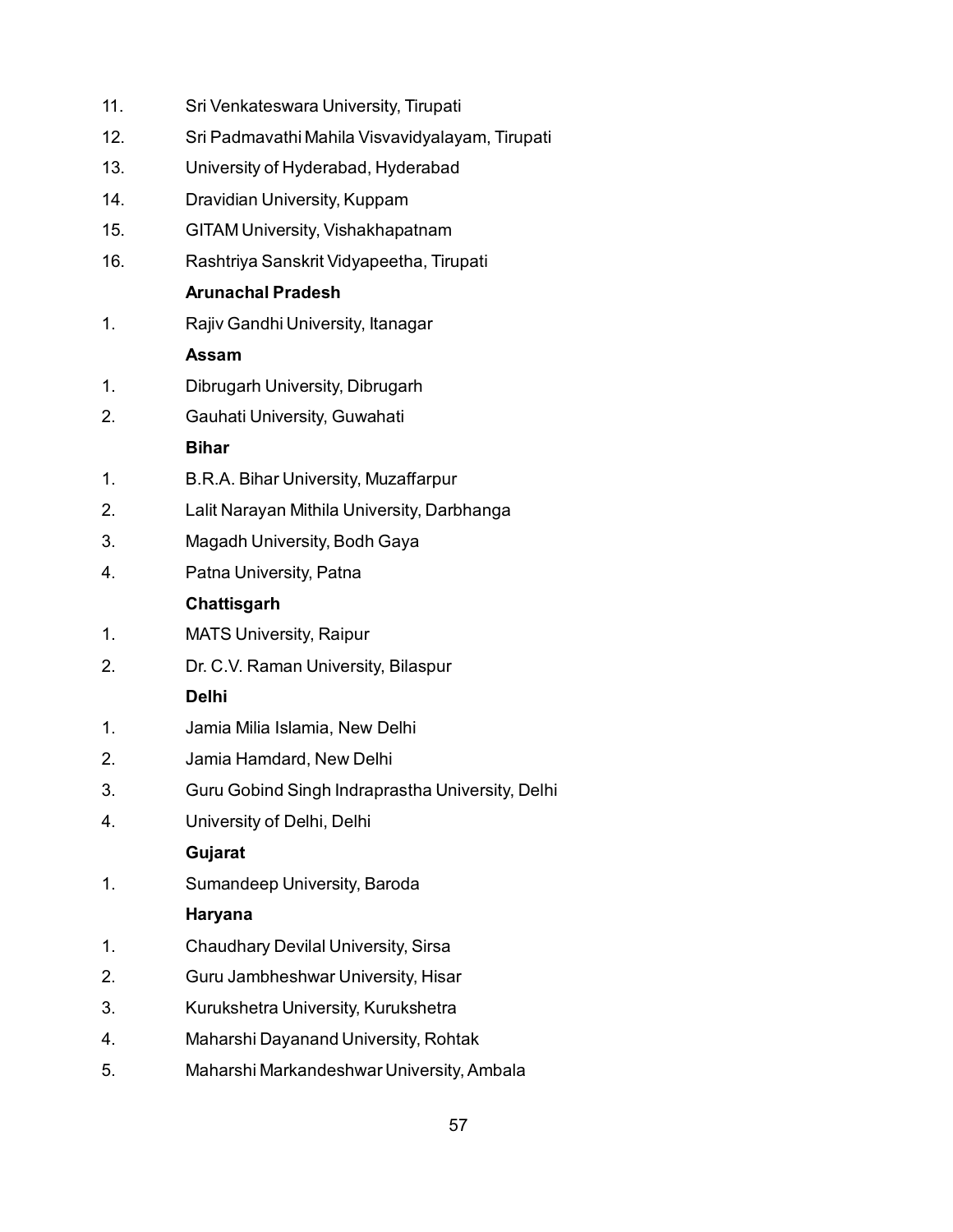## **Himachal Pradesh**

| 1. | Himachal Pradesh University, Shimla                   |
|----|-------------------------------------------------------|
|    | Jammu & Kashmir                                       |
| 1. | University of Jammu, Jammu                            |
| 2. | University of Kashmir, Srinagar                       |
|    | <b>Karnataka</b>                                      |
| 1. | <b>Bangalore University, Bangalore</b>                |
| 2. | Gulbarga University, Gulbarga                         |
| 3. | Kannada University, Hampi                             |
| 4. | Karnataka University, Dharwad                         |
| 5. | Kuvempu University, Shimoga                           |
| 6. | Mangalore University, Mangalore                       |
| 7. | Manipal University, Manipal                           |
| 8. | National Law School of India University, Bangalore    |
| 9. | Visvesvaraya Technological University, Belgaum        |
|    | Kerala                                                |
| 1. | Kannur University, Kannur                             |
| 2. | Mahatma Gandhi University, Kottayam                   |
| 3. | University of Calicut, Kozhikode                      |
| 4. | University of Kerala, Thriuvananthapuram              |
|    | <b>Madhya Pradesh</b>                                 |
| 1. | Awadhesh Pratap Singh University, Rewa                |
| 2. | Barkatullah Vishwavidyalaya, Bhopal                   |
| 3. | Devi Ahilya Vishwavidyalaya, Indore                   |
| 4. | Dr. Harisingh Gaur Vishwavidyalaya, Sagar             |
| 5. | jiwaji University, Gwalior                            |
| 6. | M.G. Chitrakoot Gramodaya Vishwavidyalaya, Chitrakoot |
| 7. | Maharishi Mahesh Yogi Vedic Vishwavidyalaya, Katni    |
| 8. | Rani Durgawati University, Jabalpur                   |
|    | <b>Maharshtra</b>                                     |
| 1. | Bharati Vidyapeeth University, Pune                   |
| 2. | Mahatma Gandhi Antarrashtriya Vishwavidyalaya, Wardha |
|    |                                                       |

3. Padamshree Dr. D.Y. Patil University, Mumbai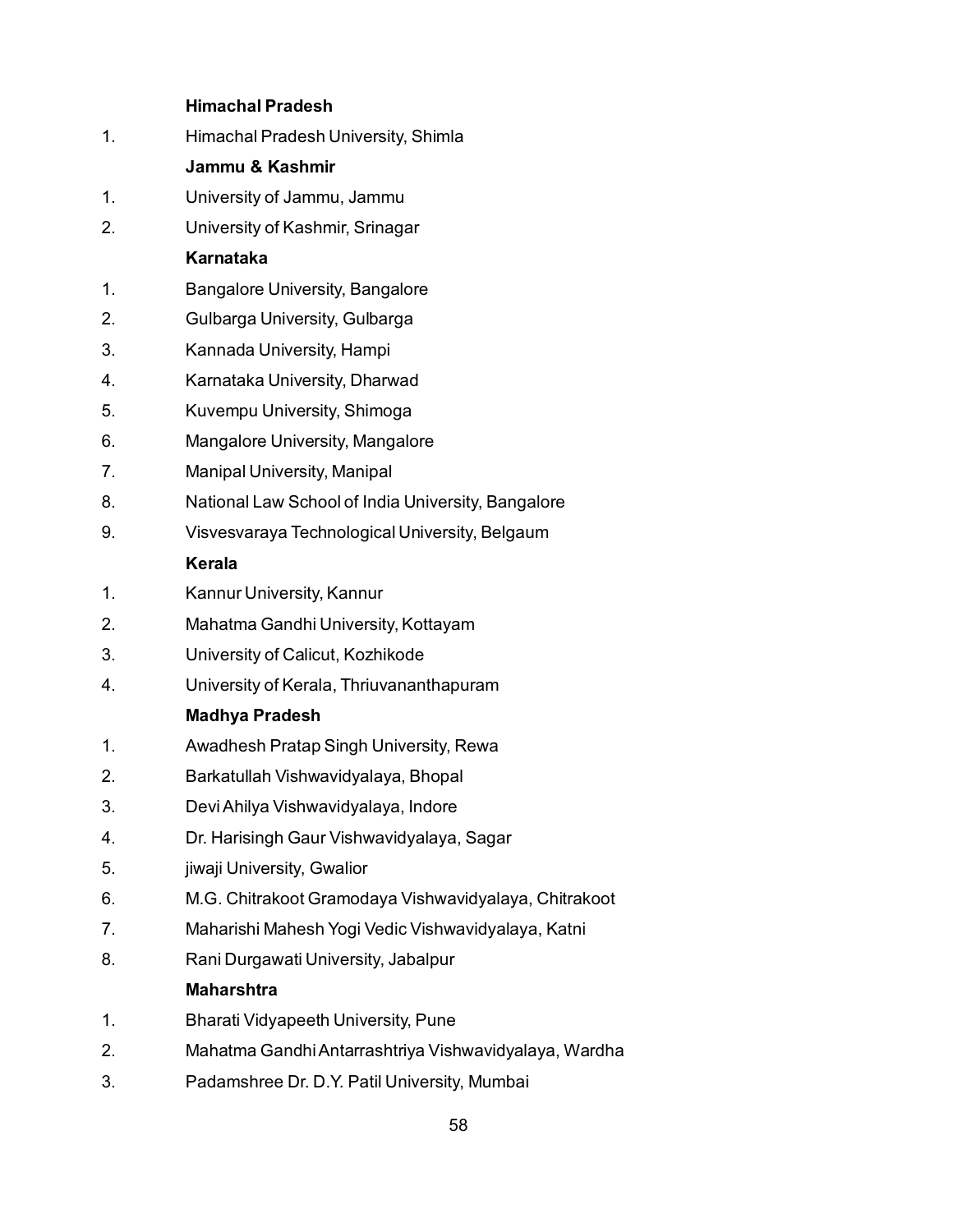| 4.  | Sant Gadge Baba Amravati University, Amravati       |
|-----|-----------------------------------------------------|
| 5.  | Shivaji University, Kolhapur                        |
| 6.  | <b>SNDT-Women's University, Mumbai</b>              |
| 7.  | Swami Ramanand Teerth Marathwada University, Nanded |
| 8.  | Tilak Maharashtra Vidyapeeth, Pune                  |
| 9.  | University of Mumbai, Mumbai                        |
| 10. | <b>NMIMS University, Mumbai</b>                     |
| 11. | Dr. D.Y. Patil University, Pune                     |
|     | <b>Meghalaya</b>                                    |
| 1.  | North-Eastern Hill University, Shillong             |
|     | <b>Mizoram</b>                                      |
| 1.  | ICFAI, Aizwal                                       |
|     | <b>Nagaland</b>                                     |
| 1.  | The Global Open University, Dimapur                 |
|     | <b>Orissa</b>                                       |
| 1.  | Berhampur University, Berhampur                     |
| 2.  | <b>Fakir Mohan University, Balasore</b>             |
| 3.  | North Orissa University, Mayurbhanj                 |
| 4.  | Sambalpur University, Sambalpur                     |
| 5.  | Utkal University, Bhubaneshwar                      |
|     | <b>Puducherry</b>                                   |
| 1.  | Pondicherry University, Puducherry                  |
|     | Punjab                                              |
| 1.  | Guru Nanak Dev University, Amritsar                 |
| 2.  | Lovely Professional University, Phagwara            |
| 3.  | Panjab University, Chandigarh                       |
| 4.  | Punjab Technical University, Jalandhar              |
| 5.  | Punjabi University, Patiala                         |
| 6.  | Thapar Instt. of Engg. & Technolgy, Patiala         |
|     | Rajasthan                                           |
| 1.  | Jain Vishva Bharati Institute, Ladnun               |
| 2.  | JRN Rajasthan Vidyapeeth, Udaipur                   |
| 3.  | <b>NIMS University, Jaipur</b>                      |
| 4.  | Jaipur National University, Jaipur                  |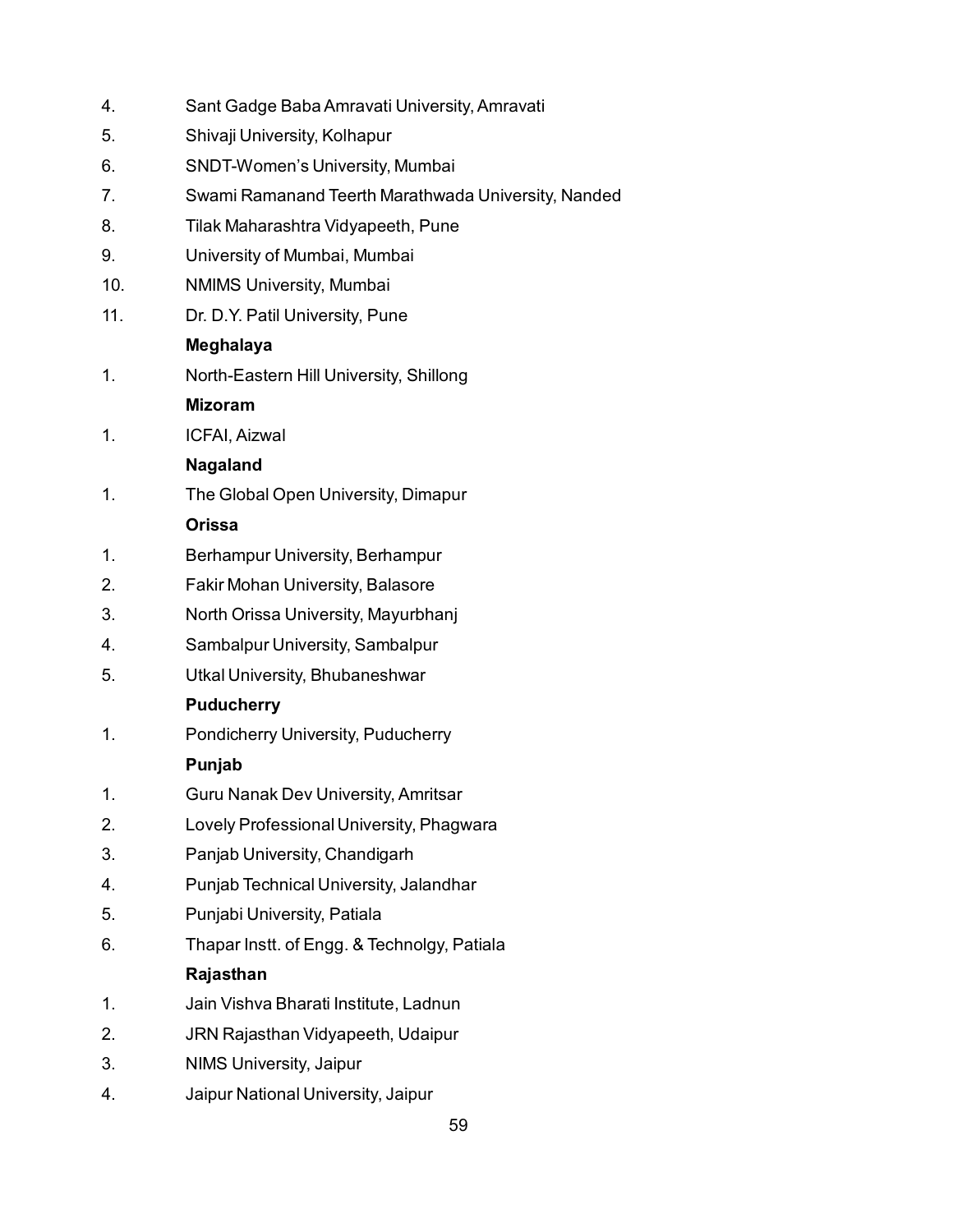## **Sikkim**

| 1.  | <b>Sikkim Manipal University</b>                                          |
|-----|---------------------------------------------------------------------------|
| 2.  | ICFAI, Gangtok                                                            |
| 3.  | <b>EIILM University, Jorethang</b>                                        |
|     | <b>Tamilnadu</b>                                                          |
| 1.  | Annamalai University, Annamalainagar                                      |
| 2.  | <b>Bharathiar University, Coimbatore</b>                                  |
| 3.  | Bharathidasan University, Tiruchirapalli                                  |
| 4.  | Dr. MGR University, Chennai                                               |
| 5.  | Madurai Kamraj University, Madurai                                        |
| 6.  | Manonmaniam Sundarnar University, Tirunelvali                             |
| 7.  | Periyar University, Salem                                                 |
| 8.  | Shanmugha Arts, Science, Technology & Research Academy (SASTRA) Thanjavur |
| 9.  | Karpagam University, Coimbatore                                           |
| 10. | Sri Ramachandra University, Chennai                                       |
| 11. | SRM University, Kanchipuram                                               |
| 12. | Tamil Nadu Agricultural University, Coimbatore                            |
| 13. | Tamil Nadu Dr. Ambedkar Law University, Chennai                           |
| 14. | Tamil University, Thanjavur                                               |
| 15. | University of Madras, Chennai                                             |
| 16. | <b>PRIST University, Thanjavur</b>                                        |
| 17. | Periyar Manimmai University, Thanjavur                                    |
| 18. | Karunya University, Coimbatore                                            |
| 19. | Vinayaka Mission's University, Salem                                      |
| 20. | Alagappa University, Karaikudi, Tamil Nadu                                |
| 21. | St. Peter's University, Chennai                                           |
|     | <b>Tripura</b>                                                            |
| 1.  | Tripura University, Suryamaninagar                                        |
| 2.  | The ICFAI University, Agartala                                            |
|     | <b>Uttar Pradesh</b>                                                      |
| 1.  | Aligarh Muslim University, Aligarh                                        |
| 2.  | Allahabad Agriculture Institute (Deemed University), Allahabad            |
| 3.  | Amity University, Noida                                                   |
|     |                                                                           |

4. Dayalbagh Education Institute, Agra